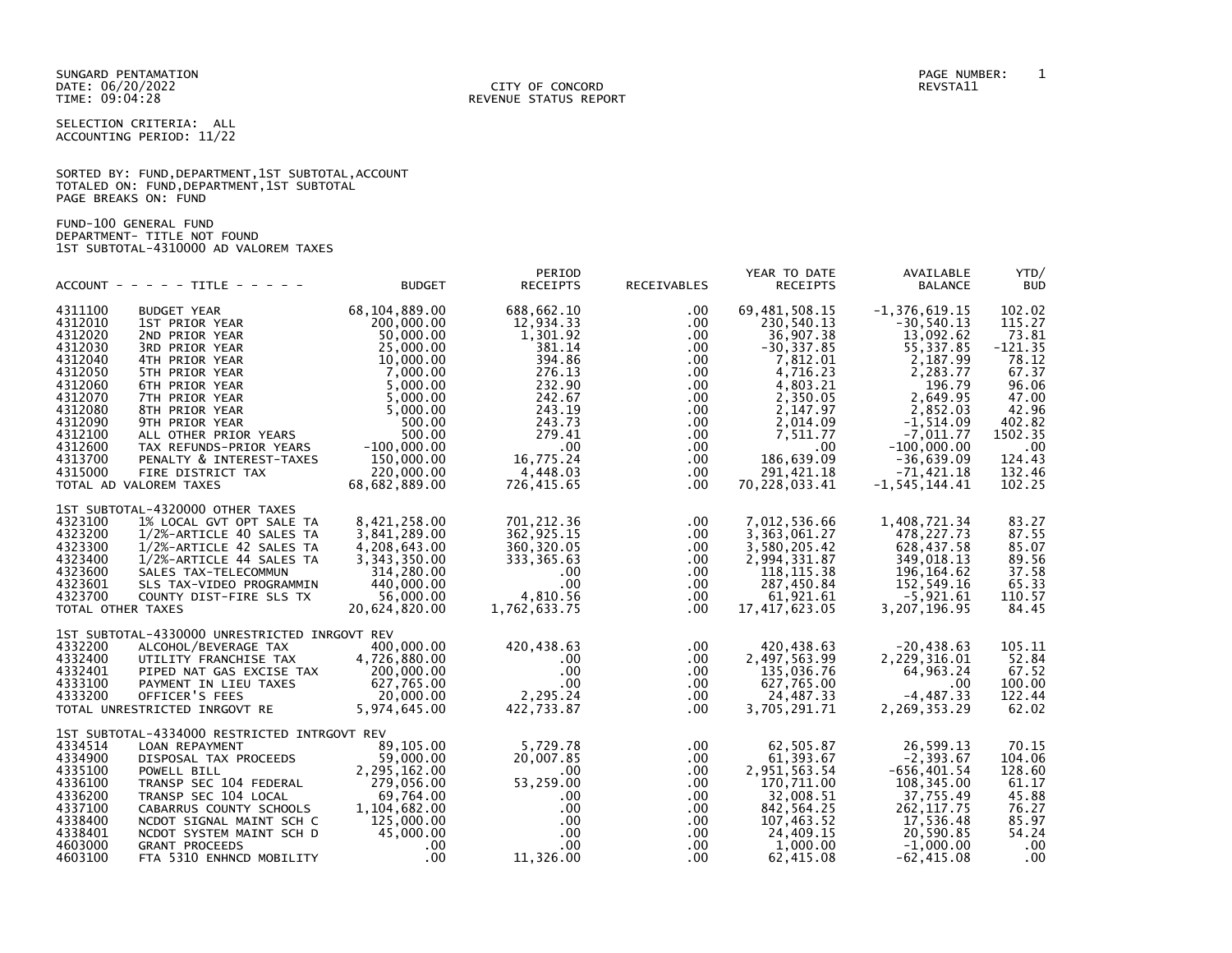SELECTION CRITERIA: ALL ACCOUNTING PERIOD: 11/22

|                      | SORTED BY: FUND, DEPARTMENT, 1ST SUBTOTAL, ACCOUNT |  |  |
|----------------------|----------------------------------------------------|--|--|
|                      | TOTALED ON: FUND, DEPARTMENT, 1ST SUBTOTAL         |  |  |
| PAGE BREAKS ON: FUND |                                                    |  |  |

FUND-100 GENERAL FUND DEPARTMENT- TITLE NOT FOUND 1ST SUBTOTAL-4334000 RESTRICTED INTRGOVT REV

|                    | $ACCOUNT - - - - + TITE - - - - -$                                                                                                                                                                                                               | <b>BUDGET</b>  | PERIOD<br><b>RECEIPTS</b> | RECEIVABLES          | YEAR TO DATE<br><b>RECEIPTS</b> | AVAILABLE<br><b>BALANCE</b>   | YTD/<br><b>BUD</b>           |
|--------------------|--------------------------------------------------------------------------------------------------------------------------------------------------------------------------------------------------------------------------------------------------|----------------|---------------------------|----------------------|---------------------------------|-------------------------------|------------------------------|
| 4603200            | POLICE GRANTS                                                                                                                                                                                                                                    | 442,901.00     | $.00 \cdot$               | $.00 \,$             | 276,931.43                      | 165,969.57                    | 62.53                        |
|                    | TOTAL RESTRICTED INTRGOVT REV                                                                                                                                                                                                                    | 4,509,670.00   | 90,322.63                 | $.00 \,$             | 4,592,966.02                    | $-83, 296.02$                 | 101.85                       |
|                    | 1ST SUBTOTAL-4334050 LICENSE/PERMITS/FEES                                                                                                                                                                                                        |                |                           |                      |                                 |                               |                              |
| 4324100            | PRIVILEGE LICENSES                                                                                                                                                                                                                               | $.00 \,$       | $-9.00$                   | $.00 \,$             | 5,630.13                        | $-5,630.13$                   | $.00 \,$                     |
| 4324200            | VEHICLE LICENSE                                                                                                                                                                                                                                  | 1,500,000.00   | 150,609.30                | $.00 \,$             | 1,431,235.45                    | 68,764.55                     | 95.42                        |
| 4324205            | GROSS RECPTS-RENTAL VEHC                                                                                                                                                                                                                         | 200,000.00     | 29,770.48                 | .00                  | 258, 103.54                     | $-58, 103.54$                 | 129.05                       |
| 4325200            | PLAN REVIEW FEES                                                                                                                                                                                                                                 | 300,000.00     | 28,312.00                 | $.00 \,$             | 253, 334. 22                    | 46,665.78                     | 84.44                        |
| 4325210            | TECHNOLOGY FEE<br>PLAN REVIEW FEES - FIRE                                                                                                                                                                                                        | 15,000.00      | 1,252.35                  | $.00 \,$             | 10,448.87                       | 4,551.13                      | 69.66                        |
| 4326100<br>4326200 |                                                                                                                                                                                                                                                  | 132,000.00     | 8,837.13<br>3.415.00      | $.00 \,$<br>$.00 \,$ | 119,362.47                      | 12,637.53                     | 90.43<br>96.31               |
| 4327100            | ---- LAWLIS ---- 7000.00<br>TAXICAB FRANCHISES 40,000.00<br>PENALTY & INTEREST-LICEN 500.00<br>EMERGENCY RESPONSE                                                                                                                                |                | $.00 \,$                  | $.00 \,$             | 38,522.97<br>195.00             | 1,477.03<br>305.00            | 39.00                        |
| 4327200            |                                                                                                                                                                                                                                                  |                | $.00 \,$                  | .00                  | 105.00                          | $-105.00$                     | $.00 \,$                     |
| 4327300            | EMERGENCY RESPONSE REIM. 5,000.00                                                                                                                                                                                                                |                | 4,013.97                  | $.00 \,$             | 32.764.24                       | $-27,764.24$                  | 655.28                       |
| 4327400            |                                                                                                                                                                                                                                                  |                | 30.00                     | $.00 \,$             | 1,422.50                        | 3,577.50                      | 28.45                        |
| 4327500            | PARKING DECK FEE 5,000.00<br>CONTRA CREDIT CARDS-GF -15,000.00                                                                                                                                                                                   |                | $-2, 233.37$              | $.00 \,$             | $-31,702.78$                    | 16,702.78                     | 211.35                       |
|                    | TOTAL LICENSE/PERMITS/FEES                                                                                                                                                                                                                       | 2,182,500.00   | 223,997.86                | $.00 \,$             | 2, 119, 421.61                  | 63,078.39                     | 97.11                        |
|                    | 1ST SUBTOTAL-4400000 OPERATING REVENUES                                                                                                                                                                                                          |                |                           |                      |                                 |                               |                              |
| 4353100            | INSURANCE REIMBURSEMENT                                                                                                                                                                                                                          | 146,336.00     | 27,093.66                 | $.00 \,$             | 209,653.11                      | $-63, 317.11$                 | 143.27                       |
| 4354000            | OTHER INCOME                                                                                                                                                                                                                                     | 20,000.00      | 3,735.06                  | $.00 \,$             | 105,764.82                      | $-85,764.82$                  | 528.82                       |
|                    | TOTAL OPERATING REVENUES                                                                                                                                                                                                                         | 166,336.00     | 30,828.72                 | $.00 \,$             | 315,417.93                      | $-149,081.93$                 | 189.63                       |
|                    | 1ST SUBTOTAL-4440000 OTHER REV/NON OPRTG REV                                                                                                                                                                                                     |                |                           |                      |                                 |                               |                              |
| 4341100            | FEDERAL-JUSTICE DEPT                                                                                                                                                                                                                             | 104,107.00     | $.00\,$                   | .00                  | 523,925.70                      | $-419,818.70$                 | 503.26                       |
| 4341300            | CONTRLD SUBSTNC TX STATE 40,000.00                                                                                                                                                                                                               |                | 7,074.52                  | $.00 \,$             | 44,464.33                       | $-4,464.33$                   | 111.16                       |
| 4341400            | UNITED SUBSINCTION<br>DIGITAL FORENSIC LAB FEE<br>APPLICATION FEE - PD 000.00<br>PHOTOCOPIES-POLICE<br>APPLICATION FEE - PD 000.00<br>PARKING VIOLATIONS<br>SUBARO 100,000.00<br>SUBARO 100,000.00<br>COMMUNICATION FEES 00<br>COMMUNICATION FEE |                | 76.50                     | $.00 \,$             | 616.50                          | $-16.50$                      | 102.75                       |
| 4341600            |                                                                                                                                                                                                                                                  |                | 1.86                      | $.00 \,$             | 31.62                           | $-31.62$                      | .00                          |
| 4341601            |                                                                                                                                                                                                                                                  |                | $.00 \,$                  | $.00 \,$             | 400.00                          | $-400.00$                     | .00                          |
| 4341630            |                                                                                                                                                                                                                                                  |                | 198.27                    | $.00 \,$             | 2,118.89                        | $-2.118.89$                   | $.00 \,$                     |
| 4341631            |                                                                                                                                                                                                                                                  |                | .00                       | $.00 \,$             | 102,680.00                      | $-2,680.00$                   | 102.68                       |
| 4341640            |                                                                                                                                                                                                                                                  |                | 1,520.00                  | $.00 \,$             | 11,980.00                       | 3.020.00                      | 79.87                        |
| 4341650<br>4341660 |                                                                                                                                                                                                                                                  |                | 14,900.00<br>1,464.33     | $.00 \,$<br>$.00 \,$ | 503,520.00<br>26,357.94         | $-503, 520.00$<br>$-8,787.94$ | .00<br>150.02                |
| 4341670            | COMMUNICATION FEES<br>PRECIOUS METALS FEES<br>HARRISBURG FIRE DISPATCH                                                                                                                                                                           | .00            | $.00 \,$                  | $.00 \,$             | 190.00                          | $-190.00$                     | .00                          |
| 4341680            |                                                                                                                                                                                                                                                  | $.00 \,$       | $.00 \,$                  | $.00 \,$             | 19,947.91                       | $-19,947.91$                  | .00                          |
| 4342200            |                                                                                                                                                                                                                                                  | $.00 \,$       | 11, 114.60                | $.00 \,$             | 144,519.08                      | $-144, 519.08$                | .00                          |
| 4342205            | SANITATION CHARGES                                                                                                                                                                                                                               | 1, 117, 780.00 | 94,860.18                 | $.00 \,$             | 999,541.27                      | 118,238.73                    | 89.42                        |
| 4342210            | BFI RECYCLNG FRNCHISE FE                                                                                                                                                                                                                         | 1,000,000.00   | 160,678.62                | $.00 \,$             | 861,005.69                      | 138,994.31                    | 86.10                        |
| 4342300            | OAKWOOD CEMETERY                                                                                                                                                                                                                                 | 18,000.00      | 3,425.00                  | $.00 \,$             | 26,525.00                       | $-8,525.00$                   | 147.36                       |
| 4342310            | RUTHERFORD CEMETERY                                                                                                                                                                                                                              | 30,000.00      | 5,358.36                  | $.00 \,$             | 45,333.52                       | $-15, 333.52$                 | 151.11                       |
| 4342320            | WEST CONCORD CEMETERY                                                                                                                                                                                                                            | 25,000.00      | 525.00                    | .00                  | 33,949.96                       | $-8,949.96$                   | 135.80                       |
| 4342330            | COMMERCIAL SOLID WASTE                                                                                                                                                                                                                           | 160,000.00     | 17,756.61                 | $.00 \,$             | 189,432.08                      | $-29,432.08$                  | 118.40                       |
| 4342331            | DOWNTOWN DUMPSTER CHARGE                                                                                                                                                                                                                         | .00            | 45.00                     | $.00 \,$             | 460.00                          | $-460.00$                     | $\overline{\phantom{0}}$ .00 |
| 4342335            | HOST CITY FEES                                                                                                                                                                                                                                   | 500,000.00     | 77,357.87                 | $.00 \cdot$          | 421,872.91                      | 78,127.09                     | 84.37                        |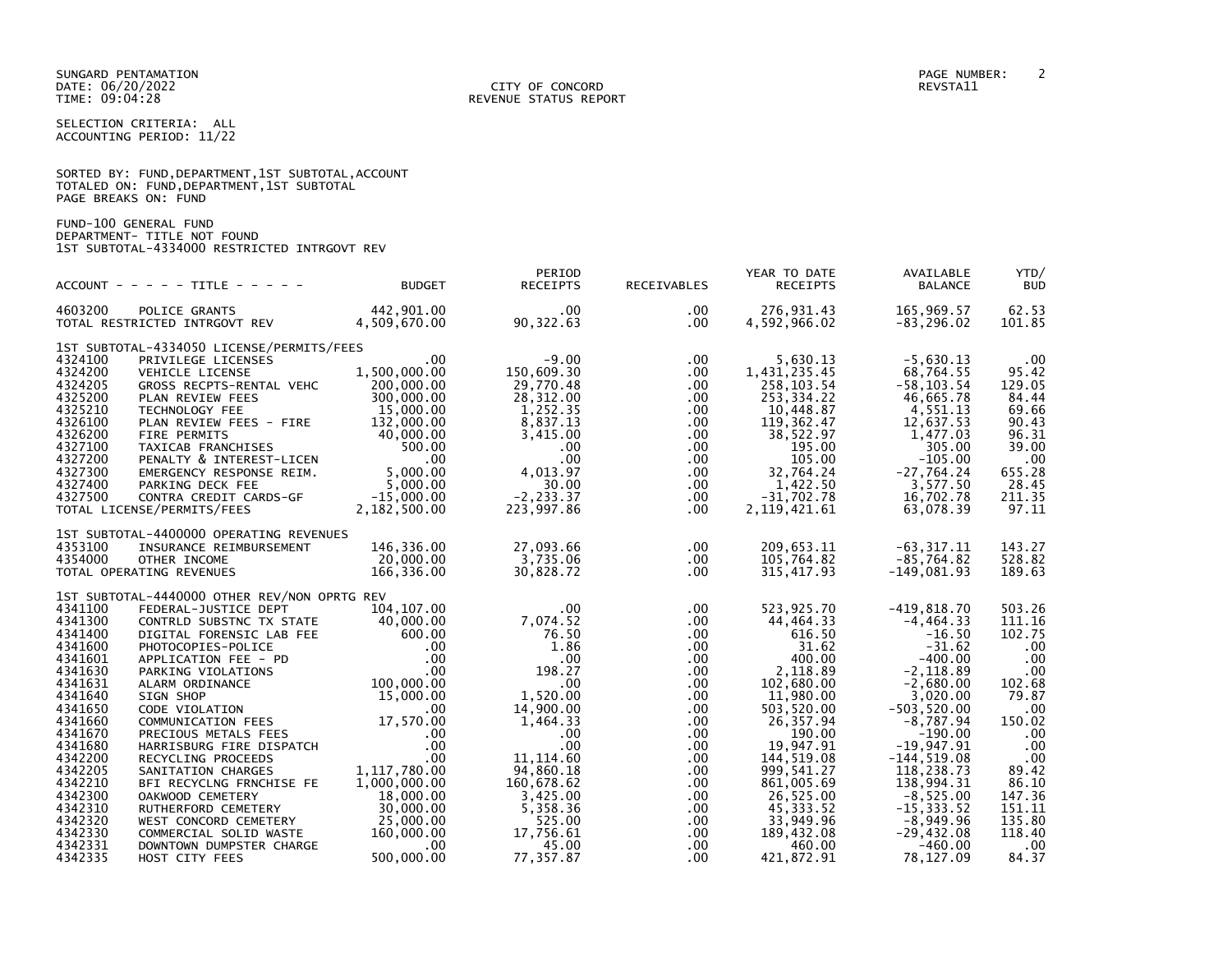SELECTION CRITERIA: ALL ACCOUNTING PERIOD: 11/22

|                      | SORTED BY: FUND, DEPARTMENT, 1ST SUBTOTAL, ACCOUNT |
|----------------------|----------------------------------------------------|
|                      | TOTALED ON: FUND, DEPARTMENT, 1ST SUBTOTAL         |
| PAGE BREAKS ON: FUND |                                                    |

FUND-100 GENERAL FUND DEPARTMENT- TITLE NOT FOUND 1ST SUBTOTAL-4440000 OTHER REV/NON OPRTG REV

| $ACCOUNT - - - - - TITE - - - - - -$         | <b>BUDGET</b>    | PERIOD<br><b>RECEIPTS</b> | <b>RECEIVABLES</b> | YEAR TO DATE<br><b>RECEIPTS</b> | AVAILABLE<br><b>BALANCE</b> | YTD/<br><b>BUD</b> |
|----------------------------------------------|------------------|---------------------------|--------------------|---------------------------------|-----------------------------|--------------------|
| 4343351<br>CANNON FOUNDATION-CONT            | 4,000.00         | .00                       | .00                | 9,000.00                        | $-5,000.00$                 | 225.00             |
| 4344150<br>RENTAL-RECREATION                 | 56.800.00        | 8,039.51                  | .00                | 56,937.24                       | $-137.24$                   | 100.24             |
| 4344200<br>ATHLETIC LEAGUES                  | 111,000.00       | 2,541.46                  | .00                | 179,205.39                      | $-68, 205.39$               | 161.45             |
| 4344450<br>ADMISSION-POOL                    | 12,800.00        | $.00 \,$                  | .00                | 5,443.00                        | 7,357.00                    | 42.52              |
| 4344500<br>CONCESSIONS-POOL                  | 4,900.00         | .00 <sub>1</sub>          | $.00 \,$           | 1,426.37                        | 3,473.63                    | 29.11              |
| 4344550<br>CONCESSIONS-GENERAL               | 1.375.00         | 2.00                      | .00.               | 227.00                          | 1,148.00                    | 16.51              |
| 4344700<br>REGISTRATION FEES-CLASSE          | 56,000.00        | 2,394.02                  | $.00 \,$           | 22,856.44                       | 33, 143.56                  | 40.82              |
| 4344750<br>SWIMMING LESSONS                  | 18,000.00        | 1,713.95                  | $.00 \,$           | 12,801.59                       | 5,198.41                    | 71.12              |
| 4344800<br>SUMMR PLAYGROUND FEES             | 82,000.00        | 5.206.05                  | .00                | 41,092.09                       | 40.907.91                   | 50.11              |
| 4344850<br><b>GROUP TOURS</b>                | 6,500.00         | $.00 \ \,$                | .00                | 140.00                          | 6,360.00                    | 2.15               |
| 4344900<br>OTHER RECREATION FEES             | 2,000.00         | 440.00                    | .00.               | 1,637.20                        | 362.80                      | 81.86              |
| 4350050<br>STREET CUTS                       | 100,000.00       | 10.874.00                 | .00                | 162,559.00                      | $-62.559.00$                | 162.56             |
| 4350400<br>RENTAL INCOME                     | 11,800.00        | 4,811.96                  | .00                | 503,850.56                      | $-492,050.56$               | 4269.92            |
| 4350410<br>CLEARWATER ARTIST STUDIO          | 50,000.00        | 4,457.01                  | .00                | 73,368.05                       | $-23, 368.05$               | 146.74             |
| 4350420<br><b>HYPERION RENT</b>              | 300.00           | $.00 \,$                  | .00                | $.00 \,$                        | 300.00                      | .00                |
| 4350430<br>RENTAL-30 CHURCH ST               | 15,600.00        | $.00 \,$                  | .00.               | .00                             | 15,600.00                   | .00                |
| 4350440<br>RENTAL - 66 UNION ST              | 53,820.00        | 3,850.00                  | $.00 \,$           | 41,840.71                       | 11,979.29                   | 77.74              |
| 4350500<br>CHILD SUPPORT FEE                 | 1,500.00         | 94.00                     | .00.               | 1,100.00                        | 400.00                      | 73.33              |
| 4351000<br>SALE OF FIXED ASSETS              | 48,532.00        | 18,087.81                 | .00                | 297,494.59                      | $-248,962.59$               | 612.99             |
| 4352000<br>ABC DISTRIBUTION                  | 610,000.00       | .00                       | .00.               | 816,962.91                      | $-206, 962.91$              | 133.93             |
| 4355100<br>CONTRIBUTION-GEN FUND             | 10.000.00        | .00 <sub>1</sub>          | .00                | 115,723.75                      | $-105, 723.75$              | 1157.24            |
| 4361000<br>INVESTMENT EARNINGS               | $.00 \,$         | 121,386.80                | $.00 \,$           | 596,630.14                      | $-596,630.14$               | .00                |
| 4361200<br>EARNINGS-POWELL BILL              | $.00 \times$     | $.00 \,$                  | .00.               | 11,356.19                       | $-11, 356.19$               | .00                |
| 4361300<br>LOAN INTEREST INCOME              | 26.139.00        | 5.754.29                  | .00.               | 24,001.21                       | 2.137.79                    | 91.82              |
| TOTAL OTHER REV/NON OPRTG REV                | 4,411,123.00     | 586,009.58                | .00.               | 6,934,525.83                    | $-2, 523, 402.83$           | 157.21             |
| 1ST SUBTOTAL-4450000 OTHER FINANCING SOURCES |                  |                           |                    |                                 |                             |                    |
| 4370000<br>FUND BALANCE APPROPRIATE          | 12, 172, 908. 91 | $.00 \,$                  | .00                | .00                             | 12, 172, 908. 91            | .00                |
| 4501285<br>TRANSFER FM GEN CAP RESR          | 3,093,000.00     | $.00 \,$                  | $.00 \,$           | 3,093,000.00                    | $.00 \,$                    | 100.00             |
| 4501330<br>TRANSFER FM AMER RESC PL          | 24,000.00        | $.00 \,$                  | $.00 \,$           | 23,921.50                       | 78.50                       | 99.67              |
| 4501400<br>TRANSFER FROM CAP PROJ            | 80,000.00        | $.00 \,$                  | $.00 \,$           | 80,000.00                       | $.00 \,$                    | 100.00             |
| TOTAL OTHER FINANCING SOURCES                | 15,369,908.91    | .00 <sub>1</sub>          | $.00 \,$           | 3,196,921.50                    | 12, 172, 987.41             | 20.80              |
| TOTAL TITLE NOT FOUND                        | 121,921,891.91   | 3,842,942.06              | $.00 \,$           | 108,510,201.06                  | 13,411,690.85               | 89.00              |
| TOTAL GENERAL FUND                           | 121,921,891.91   | 3,842,942.06              | .00.               | 108,510,201.06                  | 13,411,690.85               | 89.00              |
|                                              |                  |                           |                    |                                 |                             |                    |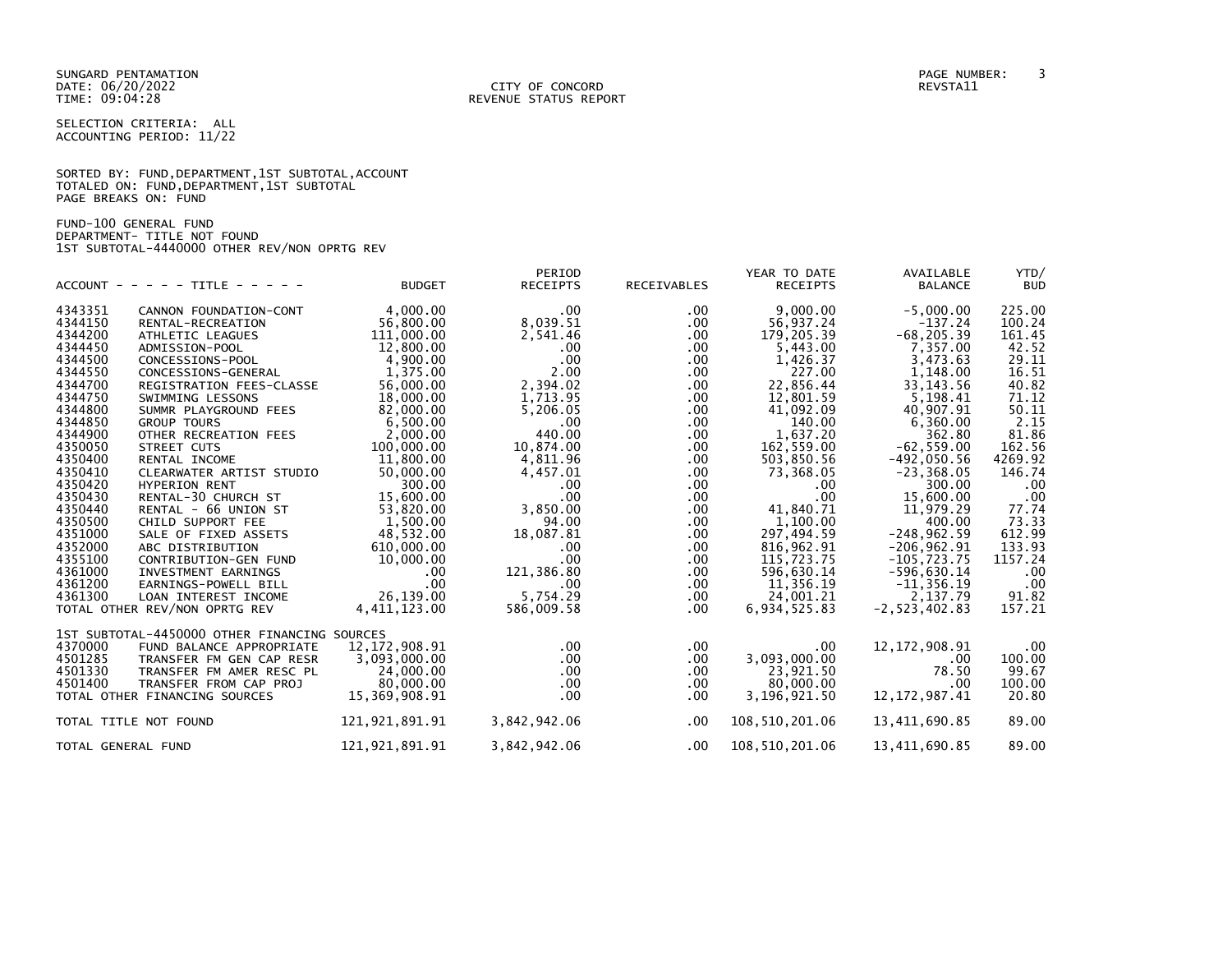SELECTION CRITERIA: ALL ACCOUNTING PERIOD: 11/22

|                      |  |  | SORTED BY: FUND, DEPARTMENT, 1ST SUBTOTAL, ACCOUNT |  |
|----------------------|--|--|----------------------------------------------------|--|
|                      |  |  | TOTALED ON: FUND,DEPARTMENT,1ST SUBTOTAL           |  |
| PAGE BREAKS ON: FUND |  |  |                                                    |  |

# FUND-201 MUNICIPAL SERVICE DIST DEPARTMENT- TITLE NOT FOUND 1ST SUBTOTAL-4310000 AD VALOREM TAXES

| $ACCOUNT$ - - - - TITLE - - - -                                                                                                                                                       | <b>BUDGET</b>                                             | PERIOD<br><b>RECEIPTS</b>                    | RECEIVABLES                                           | YEAR TO DATE<br><b>RECEIPTS</b>                                    | AVAILABLE<br><b>BALANCE</b>                                                      | YTD/<br><b>BUD</b>                                |
|---------------------------------------------------------------------------------------------------------------------------------------------------------------------------------------|-----------------------------------------------------------|----------------------------------------------|-------------------------------------------------------|--------------------------------------------------------------------|----------------------------------------------------------------------------------|---------------------------------------------------|
| 4311100<br><b>BUDGET YEAR</b><br>4312010<br>1ST PRIOR YEAR<br>4312020<br>2ND PRIOR YEAR<br>4312030<br>3RD PRIOR YEAR<br>4313700<br>PENALTY & INTEREST-TAXES<br>TOTAL AD VALOREM TAXES | 123,963.00<br>$.00 \,$<br>.00<br>.00<br>.00<br>123,963.00 | 48.08<br>2.29<br>.00<br>.00<br>2.02<br>52.39 | $.00 \,$<br>.00<br>.00<br>$.00 \,$<br>$.00 \,$<br>.00 | 129, 207. 13<br>2,461.79<br>189.45<br>2.30<br>380.79<br>132,241.46 | $-5, 244.13$<br>$-2,461.79$<br>$-189.45$<br>$-2.30$<br>$-380.79$<br>$-8, 278.46$ | 104.23<br>$.00 \,$<br>.00<br>.00<br>.00<br>106.68 |
| 1ST SUBTOTAL-4400000 OPERATING REVENUES<br>4354000<br>OTHER INCOME<br>TOTAL OPERATING REVENUES                                                                                        | 20.650.00<br>20,650.00                                    | $.00 \,$<br>.00.                             | .00.<br>.00                                           | 128.15<br>128.15                                                   | 20,521.85<br>20,521.85                                                           | . 62<br>.62                                       |
| 1ST SUBTOTAL-4440000 OTHER REV/NON OPRTG REV<br>4361000<br>INVESTMENT EARNINGS<br>TOTAL OTHER REV/NON OPRTG REV                                                                       | $.00 \,$<br>.00                                           | .00<br>$.00 \,$                              | .00.<br>.00                                           | 112.24<br>112.24                                                   | $-112.24$<br>$-112.24$                                                           | $.00 \,$<br>.00                                   |
| 1ST SUBTOTAL-4450000 OTHER FINANCING SOURCES<br>4501100<br>TRANSFER FROM GEN FUND<br>TOTAL OTHER FINANCING SOURCES                                                                    | 75,000.00<br>75,000.00                                    | .00<br>.00.                                  | .00<br>.00                                            | 75,000.00<br>75,000.00                                             | .00.<br>.00                                                                      | 100.00<br>100.00                                  |
| TOTAL TITLE NOT FOUND                                                                                                                                                                 | 219,613.00                                                | 52.39                                        | .00                                                   | 207,481.85                                                         | 12, 131. 15                                                                      | 94.48                                             |
| TOTAL MUNICIPAL SERVICE DIST                                                                                                                                                          | 219,613.00                                                | 52.39                                        | .00                                                   | 207,481.85                                                         | 12, 131. 15                                                                      | 94.48                                             |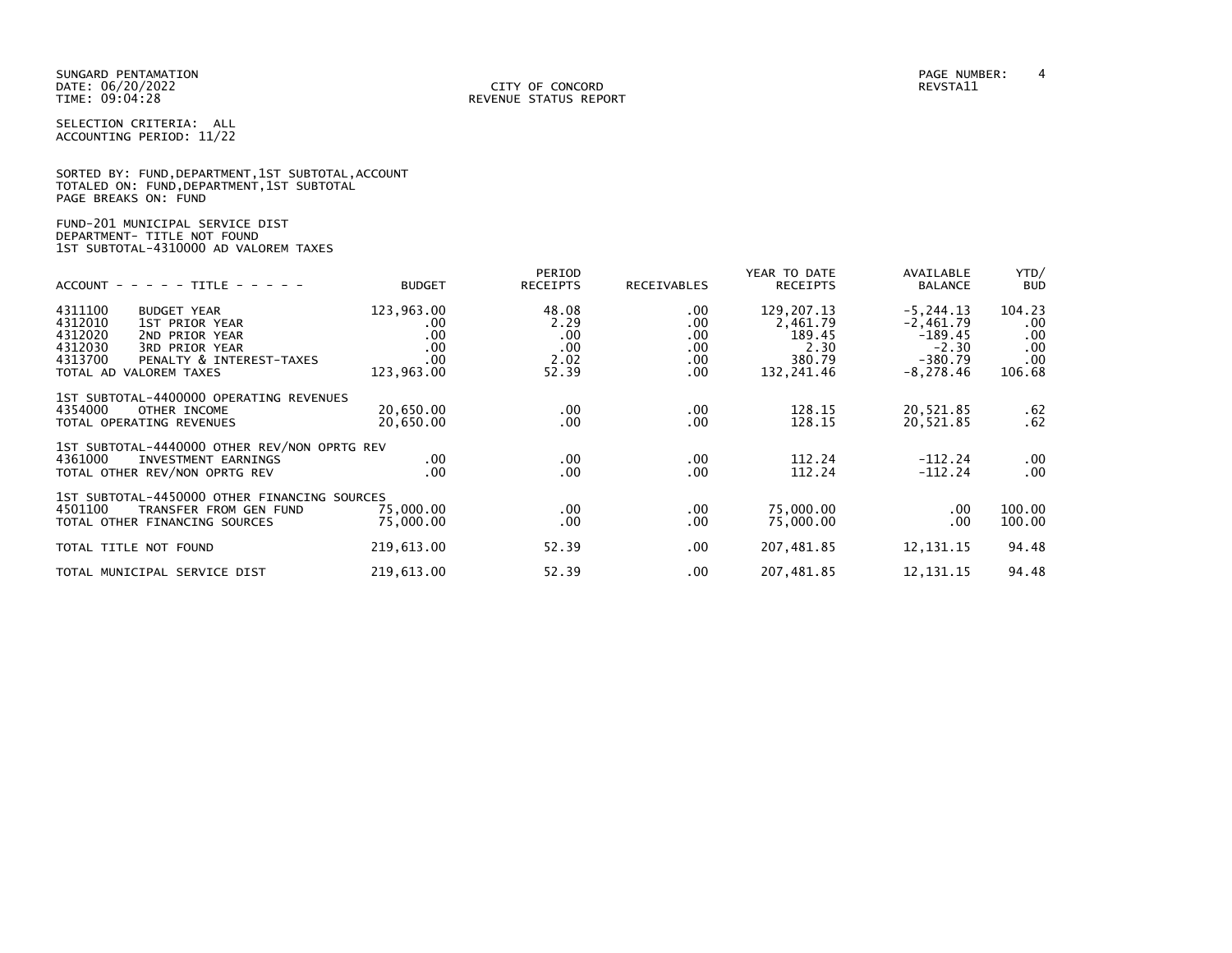|                      |  |  | SORTED BY: FUND, DEPARTMENT, 1ST SUBTOTAL, ACCOUNT |  |
|----------------------|--|--|----------------------------------------------------|--|
|                      |  |  | TOTALED ON: FUND, DEPARTMENT, 1ST SUBTOTAL         |  |
| PAGE BREAKS ON: FUND |  |  |                                                    |  |

| FUND-210 VOUCHER PROGRAM (HSG)               |  |
|----------------------------------------------|--|
| DEPARTMENT- TITLE NOT FOUND                  |  |
| 1ST SUBTOTAL-4450000 OTHER FINANCING SOURCES |  |

| $ACCOUNT - - - - - TITLE - - - - -$                                                                                                                                                                                                                                                                                                                                                                 | <b>BUDGET</b>                                                                                                    | PERIOD<br><b>RECEIPTS</b>                                                                         | RECEIVABLES                                                                | YEAR TO DATE<br><b>RECEIPTS</b>                                                                                           | AVAILABLE<br><b>BALANCE</b>                                                                                                         | YTD/<br><b>BUD</b>                                                                    |
|-----------------------------------------------------------------------------------------------------------------------------------------------------------------------------------------------------------------------------------------------------------------------------------------------------------------------------------------------------------------------------------------------------|------------------------------------------------------------------------------------------------------------------|---------------------------------------------------------------------------------------------------|----------------------------------------------------------------------------|---------------------------------------------------------------------------------------------------------------------------|-------------------------------------------------------------------------------------------------------------------------------------|---------------------------------------------------------------------------------------|
| 4501350<br>TRANSFER FM MARKET RATE<br>TOTAL OTHER FINANCING SOURCES                                                                                                                                                                                                                                                                                                                                 | 3,320.00<br>3,320.00                                                                                             | 126.48<br>126.48                                                                                  | .00.<br>.00                                                                | 1,391.28<br>1,391.28                                                                                                      | 1,928.72<br>1,928.72                                                                                                                | 41.91<br>41.91                                                                        |
| 1ST SUBTOTAL-4700000 HOUSING REVENUES<br>4702100<br><b>INTEREST</b><br>4702200<br>OTHER INCOME<br>4702300<br>INCOME PORTABLE<br>4702310<br>ADMIN FEE REV - PORTABLE<br>4702500<br>FRAUD RECOV FU RET-ADMIN<br>4702501<br>FRAUD RECOV FU RET - HAP<br>4702600<br><b>FSS ESCROW FORFEITURES</b><br>4703200<br>CONTR EARNED HAP PAYMENT<br>4703250<br>CONTR EARNED ADMIN PMT<br>TOTAL HOUSING REVENUES | $.00 \,$<br>500.00<br>700,000.00<br>40,000.00<br>.00<br>.00<br>.00<br>3,898,815.00<br>334,000.00<br>4,973,315.00 | .00<br>.00<br>43,223.00<br>2,707.83<br>.00<br>.00<br>.00<br>447,118.00<br>53,174.00<br>546,222.83 | .00.<br>.00.<br>.00.<br>.00.<br>.00<br>.00<br>.00.<br>.00.<br>.00.<br>.00. | 589.90<br>506.70<br>589,859.33<br>35,594.40<br>584.50<br>584.50<br>3.817.87<br>3,748,345.99<br>337,350.00<br>4,717,233.19 | $-589.90$<br>$-6.70$<br>110, 140.67<br>4,405.60<br>$-584.50$<br>$-584.50$<br>$-3.817.87$<br>150,469.01<br>$-3,350.00$<br>256,081.81 | $.00 \,$<br>101.34<br>84.27<br>88.99<br>.00<br>.00<br>.00<br>96.14<br>101.00<br>94.85 |
| TOTAL TITLE NOT FOUND                                                                                                                                                                                                                                                                                                                                                                               | 4,976,635.00                                                                                                     | 546, 349. 31                                                                                      | $.00 \,$                                                                   | 4,718,624.47                                                                                                              | 258,010.53                                                                                                                          | 94.82                                                                                 |
| TOTAL VOUCHER PROGRAM (HSG)                                                                                                                                                                                                                                                                                                                                                                         | 4,976,635.00                                                                                                     | 546, 349. 31                                                                                      | .00.                                                                       | 4,718,624.47                                                                                                              | 258,010.53                                                                                                                          | 94.82                                                                                 |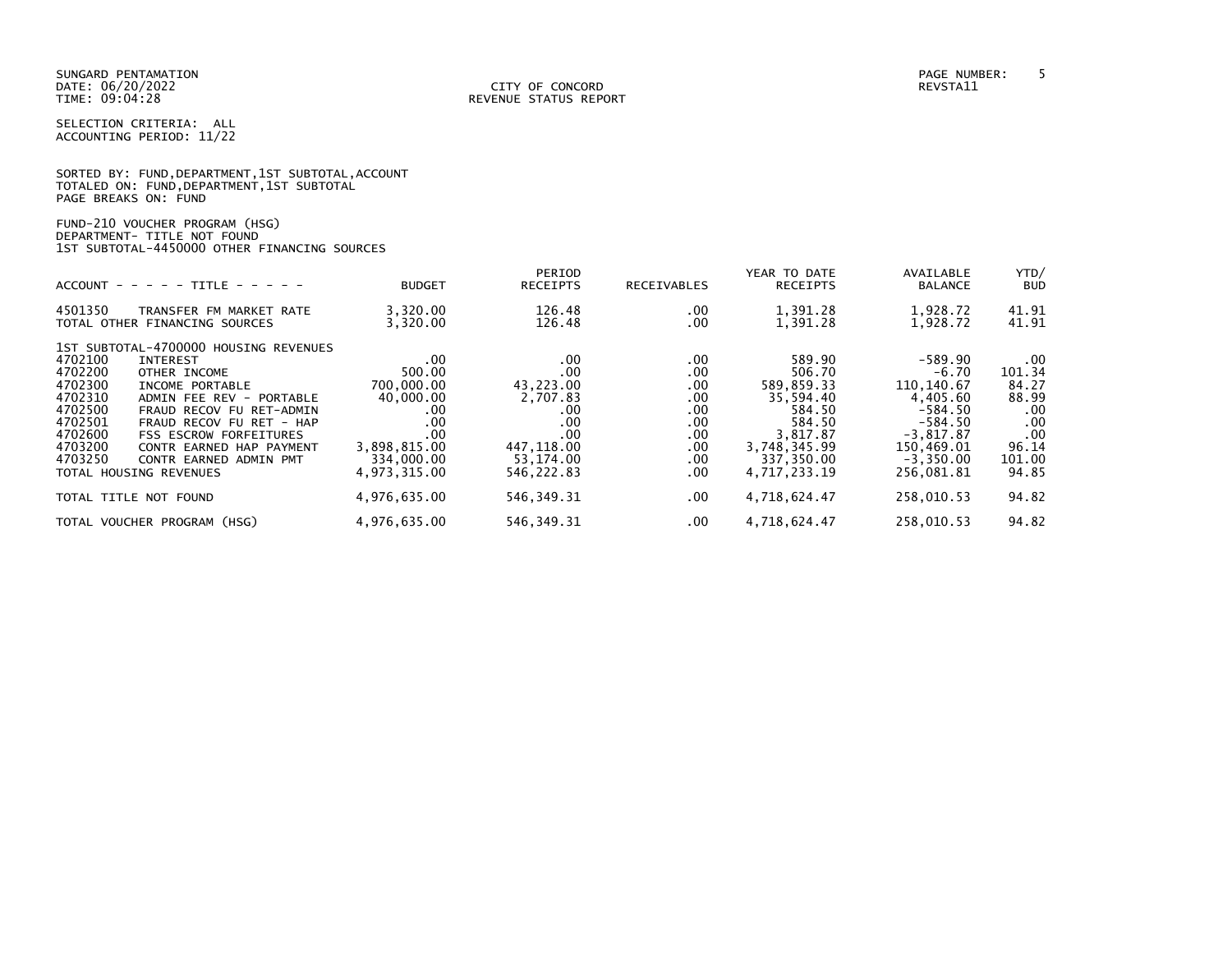SUNGARD PENTAMATION PAGE NUMBER: 6 DATE: 06/20/2022<br>TIME: 09:04:28

SELECTION CRITERIA: ALL ACCOUNTING PERIOD: 11/22

SORTED BY: FUND,DEPARTMENT,1ST SUBTOTAL,ACCOUNT TOTALED ON: FUND,DEPARTMENT,1ST SUBTOTAL PAGE BREAKS ON: FUND

FUND-215 EMERGENCY VOUCHERS DEPARTMENT- TITLE NOT FOUND 1ST SUBTOTAL-4700000 HOUSING REVENUES

|                                                                               | $ACCOUNT - - - - + TITE - - - - -$                                                                 | <b>BUDGET</b>                                        | PERIOD<br><b>RECEIPTS</b>              | <b>RECEIVABLES</b>                     | YEAR TO DATE<br><b>RECEIPTS</b>                                         | AVAILABLE<br><b>BALANCE</b>                                                         | YTD/<br><b>BUD</b>                         |
|-------------------------------------------------------------------------------|----------------------------------------------------------------------------------------------------|------------------------------------------------------|----------------------------------------|----------------------------------------|-------------------------------------------------------------------------|-------------------------------------------------------------------------------------|--------------------------------------------|
| 4702100<br>4703210<br>4703211<br>4703212<br>4703213<br>TOTAL HOUSING REVENUES | <b>INTEREST</b><br>EMERGENCY VOUCHERS HAP<br>EHV ADMIN FEES<br>EHV SERVICE FEES<br>EHV PRELIM FEES | .00<br>223,308.00<br>.00<br>.00<br>.00<br>223,308.00 | .00<br>.00<br>.00<br>.00<br>.00<br>.00 | .00<br>.00<br>.00<br>.00<br>.00<br>.00 | 544.31<br>93,045.00<br>7,960.00<br>45.500.00<br>10,400,00<br>157,449.31 | $-544.31$<br>130,263.00<br>$-7.960.00$<br>$-45.500.00$<br>$-10.400.00$<br>65,858.69 | .00<br>41.67<br>.00<br>.00<br>.00<br>70.51 |
| TOTAL TITLE NOT FOUND                                                         |                                                                                                    | 223,308.00                                           | .00                                    | .00                                    | 157,449.31                                                              | 65,858.69                                                                           | 70.51                                      |
|                                                                               | TOTAL EMERGENCY VOUCHERS                                                                           | 223,308.00                                           | .00                                    | .00                                    | 157,449.31                                                              | 65,858.69                                                                           | 70.51                                      |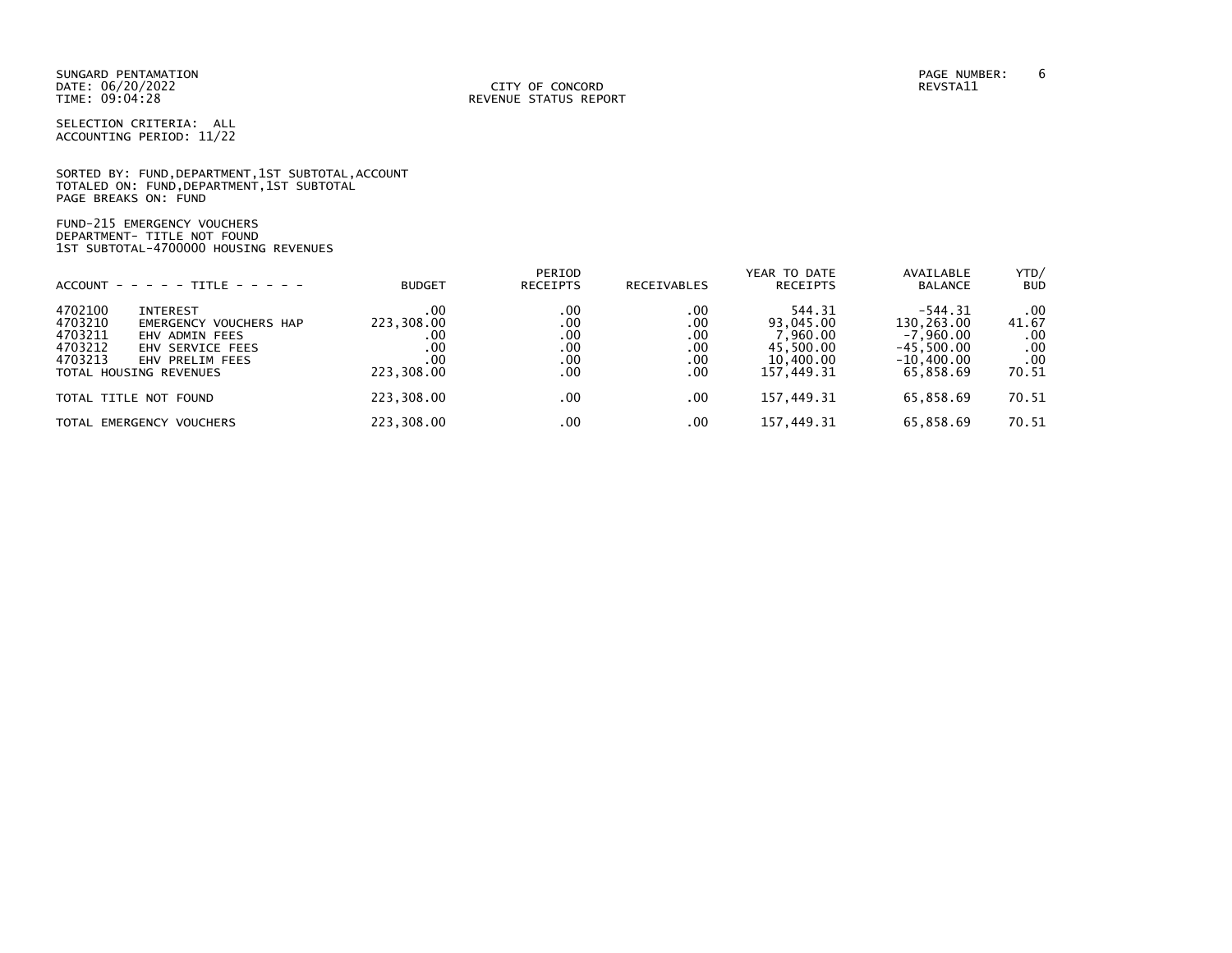|                      |  |  | SORTED BY: FUND, DEPARTMENT, 1ST SUBTOTAL, ACCOUNT |  |
|----------------------|--|--|----------------------------------------------------|--|
|                      |  |  | TOTALED ON: FUND, DEPARTMENT, 1ST SUBTOTAL         |  |
| PAGE BREAKS ON: FUND |  |  |                                                    |  |

FUND-280 CAPITAL RESERVE-P&R DEPARTMENT- TITLE NOT FOUND 1ST SUBTOTAL-4440000 OTHER REV/NON OPRTG REV

| $ACCOUNT - - - - - TITLE - - - - -$                                                                                | <b>BUDGET</b>                | PERIOD<br><b>RECEIPTS</b> | <b>RECEIVABLES</b> | YEAR TO DATE<br><b>RECEIPTS</b> | AVAILABLE<br><b>BALANCE</b> | YTD/<br><b>BUD</b>   |
|--------------------------------------------------------------------------------------------------------------------|------------------------------|---------------------------|--------------------|---------------------------------|-----------------------------|----------------------|
| 4361000<br>INVESTMENT EARNINGS<br>TOTAL OTHER REV/NON OPRTG REV                                                    | .00<br>.00                   | .00<br>.00                | .00<br>.00         | 2.043.63<br>2,043.63            | $-2.043.63$<br>$-2,043.63$  | $.00 \,$<br>$.00 \,$ |
| 1ST SUBTOTAL-4450000 OTHER FINANCING SOURCES<br>4501100<br>TRANSFER FROM GEN FUND<br>TOTAL OTHER FINANCING SOURCES | 1,414,018.00<br>1,414,018.00 | .00<br>.00                | .00<br>.00         | 1,414,018.00<br>1,414,018.00    | .00<br>.00                  | 100.00<br>100.00     |
| TOTAL TITLE NOT FOUND                                                                                              | 1,414,018.00                 | .00                       | .00                | 1,416,061.63                    | $-2.043.63$                 | 100.14               |
| TOTAL CAPITAL RESERVE-P&R                                                                                          | 1,414,018.00                 | .00                       | .00                | 1,416,061.63                    | $-2.043.63$                 | 100.14               |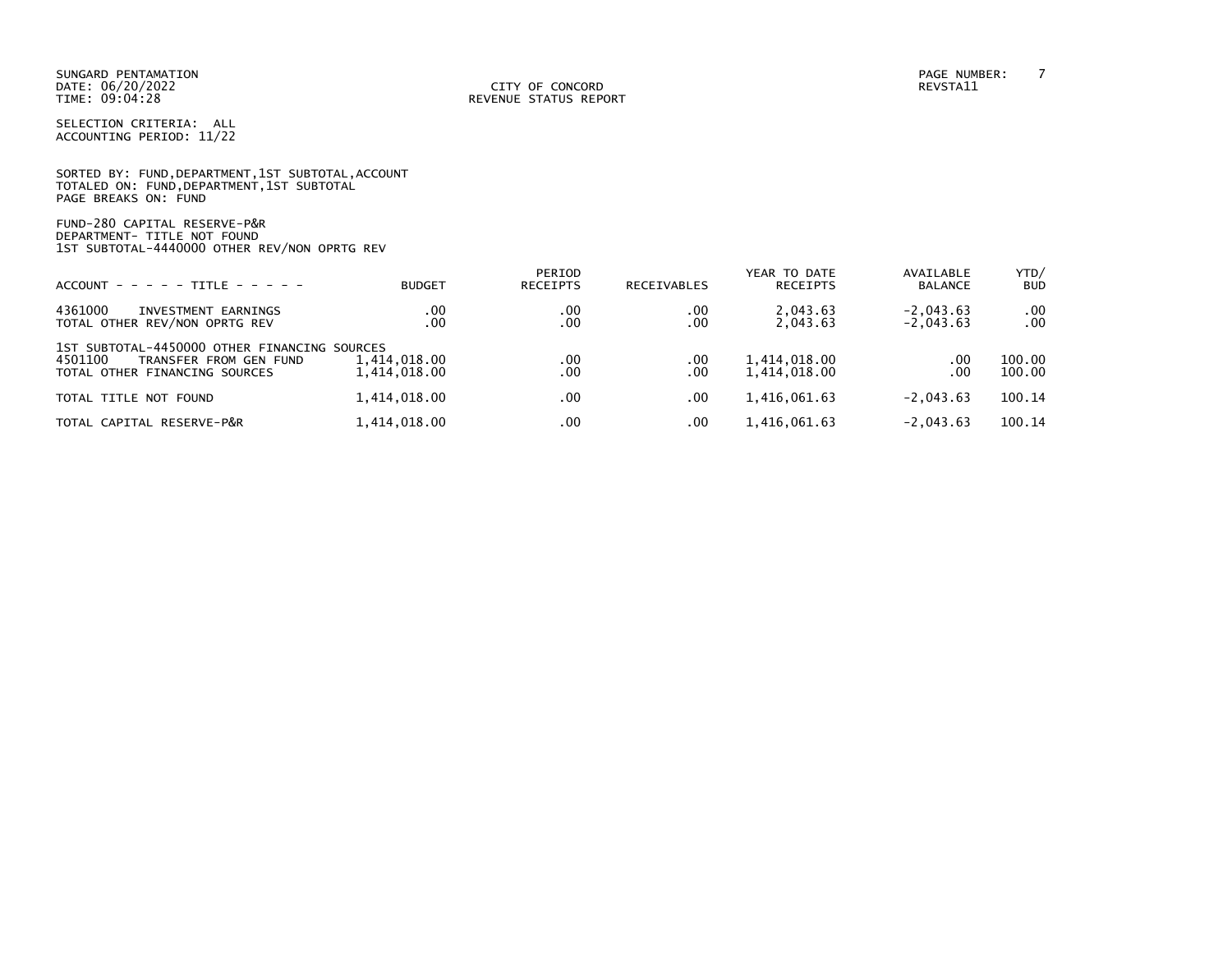SELECTION CRITERIA: ALL ACCOUNTING PERIOD: 11/22

|                      |                                            | SORTED BY: FUND, DEPARTMENT, 1ST SUBTOTAL, ACCOUNT |
|----------------------|--------------------------------------------|----------------------------------------------------|
|                      | TOTALED ON: FUND, DEPARTMENT, 1ST SUBTOTAL |                                                    |
| PAGE BREAKS ON: FUND |                                            |                                                    |

FUND-282 UTILITY CAPITAL RESERVE DEPARTMENT- TITLE NOT FOUND 1ST SUBTOTAL-4440000 OTHER REV/NON OPRTG REV

| $ACCOUNT - - - - - TITLE - - - - -$                                                                                                                                                    | <b>BUDGET</b>                                                | PERIOD<br><b>RECEIPTS</b> | <b>RECEIVABLES</b>         | YEAR TO DATE<br><b>RECEIPTS</b>                            | AVAILABLE<br><b>BALANCE</b>                 | YTD/<br><b>BUD</b>                |
|----------------------------------------------------------------------------------------------------------------------------------------------------------------------------------------|--------------------------------------------------------------|---------------------------|----------------------------|------------------------------------------------------------|---------------------------------------------|-----------------------------------|
| 4361000<br>INVESTMENT EARNINGS<br>TOTAL OTHER REV/NON OPRTG REV                                                                                                                        | 809,864.00<br>809,864.00                                     | .00<br>.00                | .00<br>.00                 | 165,818.07<br>165,818.07                                   | 644,045.93<br>644,045.93                    | 20.47<br>20.47                    |
| 1ST SUBTOTAL-4450000 OTHER FINANCING SOURCES<br>4501610<br>TRANSFER FROM ELECTRIC<br>4501620<br>TRANSFER FROM WATER<br>4501640<br>TRANSFER FROM SEWER<br>TOTAL OTHER FINANCING SOURCES | 10,000,000.00<br>1,000,000.00<br>392,000.00<br>11.392.000.00 | .00<br>.00<br>.00<br>.00  | .00<br>.00<br>.00.<br>.00. | 10,000,000.00<br>904,057.00<br>336.157.00<br>11.240.214.00 | .00<br>95.943.00<br>55.843.00<br>151.786.00 | 100.00<br>90.41<br>85.75<br>98.67 |
| TOTAL TITLE NOT FOUND                                                                                                                                                                  | 12,201,864.00                                                | .00                       | .00                        | 11,406,032.07                                              | 795,831.93                                  | 93.48                             |
| TOTAL UTILITY CAPITAL RESERVE                                                                                                                                                          | 12,201,864.00                                                | .00                       | .00                        | 11.406.032.07                                              | 795,831.93                                  | 93.48                             |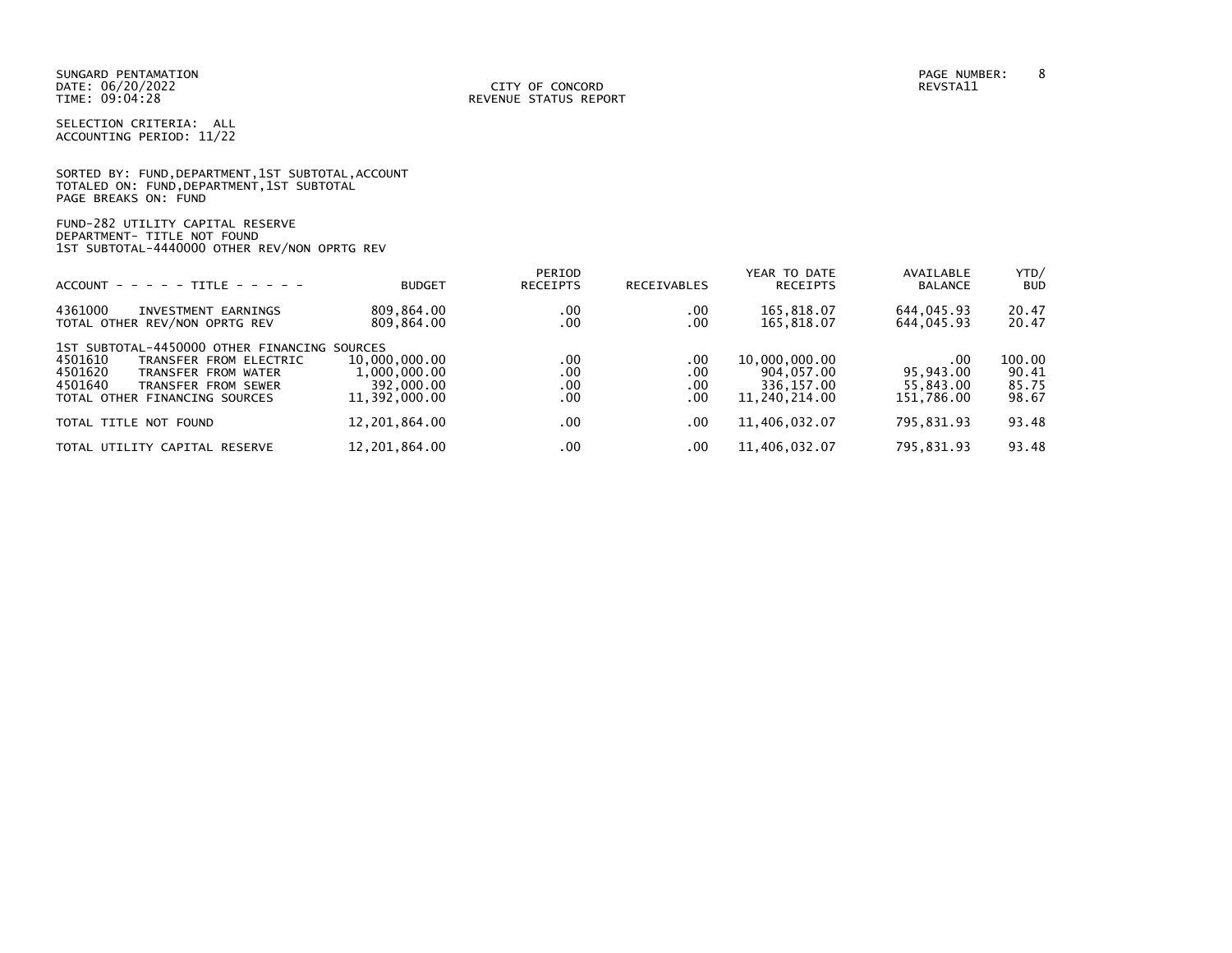SELECTION CRITERIA: ALL ACCOUNTING PERIOD: 11/22

|                      |  |  | SORTED BY: FUND, DEPARTMENT, 1ST SUBTOTAL, ACCOUNT |  |
|----------------------|--|--|----------------------------------------------------|--|
|                      |  |  | TOTALED ON: FUND, DEPARTMENT, 1ST SUBTOTAL         |  |
| PAGE BREAKS ON: FUND |  |  |                                                    |  |

FUND-285 GENERAL CAPITAL RESERVE DEPARTMENT- TITLE NOT FOUND 1ST SUBTOTAL-4440000 OTHER REV/NON OPRTG REV

| $ACCOUNT - - - - - TITE - - - - -$                                                                                                                      | <b>BUDGET</b>                                      | PERIOD<br>RECEIPTS                  | <b>RECEIVABLES</b>     | YEAR TO DATE<br><b>RECEIPTS</b>                    | AVAILABLE<br><b>BALANCE</b> | YTD/<br><b>BUD</b>         |
|---------------------------------------------------------------------------------------------------------------------------------------------------------|----------------------------------------------------|-------------------------------------|------------------------|----------------------------------------------------|-----------------------------|----------------------------|
| 4361000<br>INVESTMENT EARNINGS<br>TOTAL OTHER REV/NON OPRTG REV                                                                                         | 1,155,806.00<br>1,155,806.00                       | .00<br>.00                          | .00<br>.00             | 161,001.53<br>161,001.53                           | 994,804.47<br>994,804.47    | 13.93<br>13.93             |
| 1ST SUBTOTAL-4450000 OTHER FINANCING SOURCES<br>4501100<br>TRANSFER FROM GEN FUND<br>4501400<br>TRANSFER FROM CAP PROJ<br>TOTAL OTHER FINANCING SOURCES | $-7.809.635.00$<br>1,050,000.00<br>$-6.759.635.00$ | 3,000,000.00<br>.00<br>3,000,000.00 | .00<br>$.00 \,$<br>.00 | $-7,809,635.00$<br>1,050,000.00<br>$-6.759.635.00$ | $.00 \,$<br>.00<br>.00      | 100.00<br>100.00<br>100.00 |
| TOTAL TITLE NOT FOUND                                                                                                                                   | $-5,603,829.00$                                    | 3,000,000.00                        | .00                    | $-6, 598, 633.47$                                  | 994.804.47                  | 117.75                     |
| TOTAL GENERAL CAPITAL RESERVE                                                                                                                           | $-5.603.829.00$                                    | 3,000,000.00                        | .00                    | $-6, 598, 633.47$                                  | 994,804.47                  | 117.75                     |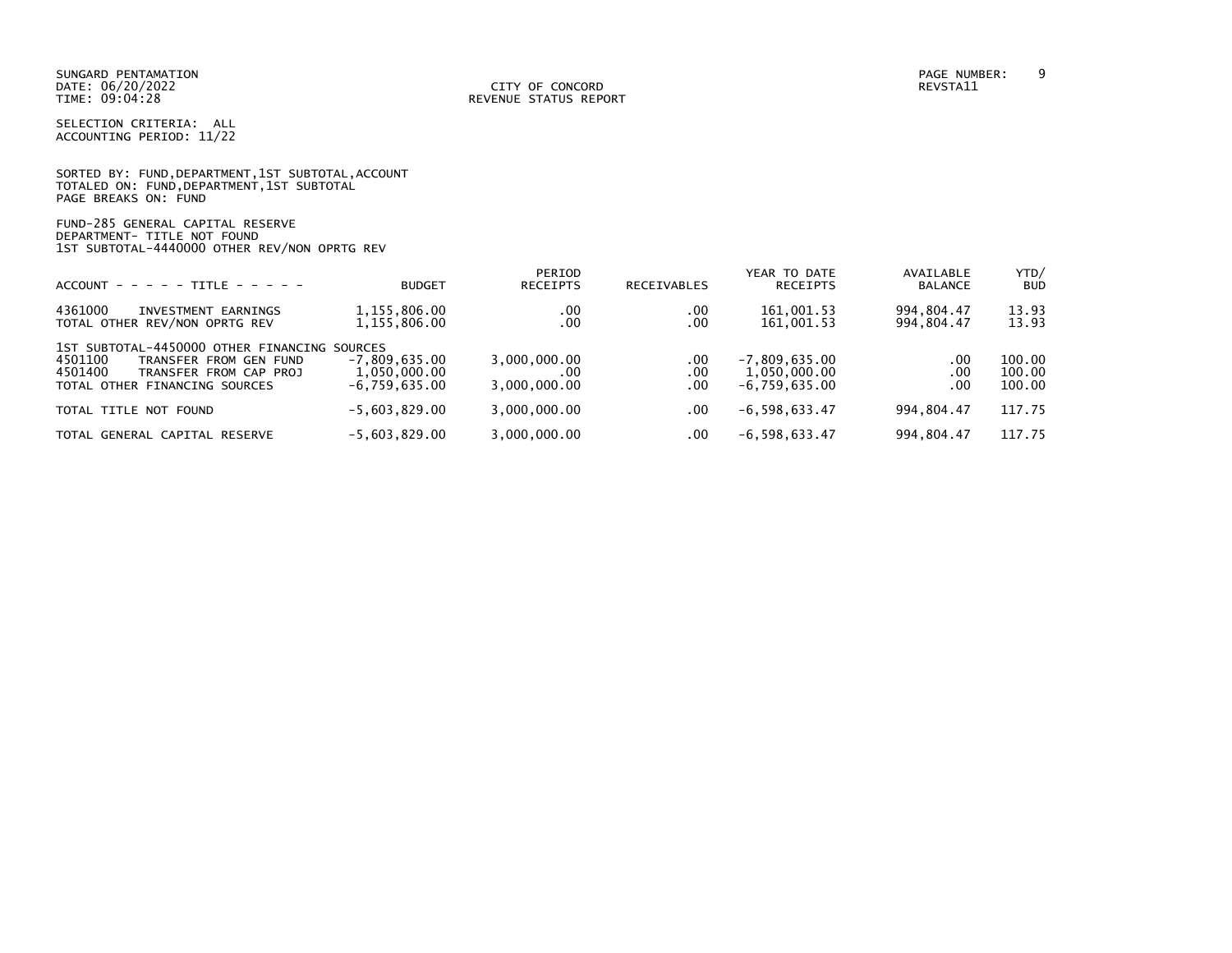SELECTION CRITERIA: ALL ACCOUNTING PERIOD: 11/22

|                      | SORTED BY: FUND, DEPARTMENT, 1ST SUBTOTAL, ACCOUNT |  |  |
|----------------------|----------------------------------------------------|--|--|
|                      | TOTALED ON: FUND, DEPARTMENT, 1ST SUBTOTAL         |  |  |
| PAGE BREAKS ON: FUND |                                                    |  |  |

FUND-292 ADDTL \$5 VEHICLE TAX DEPARTMENT- TITLE NOT FOUND 1ST SUBTOTAL-4334050 LICENSE/PERMITS/FEES

| $ACCOUNT - - - - - TITE - - - - -$                                                                              | <b>BUDGET</b>            | PERIOD<br><b>RECEIPTS</b> | <b>RECEIVABLES</b> | YEAR TO DATE<br><b>RECEIPTS</b> | AVAILABLE<br><b>BALANCE</b> | YTD/<br><b>BUD</b> |
|-----------------------------------------------------------------------------------------------------------------|--------------------------|---------------------------|--------------------|---------------------------------|-----------------------------|--------------------|
| 4324250<br>VEHICLE LICENSE-ADDL \$5<br>TOTAL LICENSE/PERMITS/FEES                                               | 390,000.00<br>390,000.00 | 37,090.35<br>37,090.35    | .00<br>.00         | 352,487.28<br>352,487.28        | 37,512.72<br>37.512.72      | 90.38<br>90.38     |
| 1ST SUBTOTAL-4440000 OTHER REV/NON OPRTG REV<br>4361000<br>INVESTMENT EARNINGS<br>TOTAL OTHER REV/NON OPRTG REV | .00<br>.00               | .00<br>.00                | .00<br>$.00 \,$    | 397.45<br>397.45                | $-397.45$<br>$-397.45$      | .00<br>.00         |
| TOTAL TITLE NOT FOUND                                                                                           | 390,000.00               | 37,090.35                 | .00                | 352,884.73                      | 37, 115.27                  | 90.48              |
| TOTAL ADDTL \$5 VEHICLE TAX                                                                                     | 390,000.00               | 37,090.35                 | $.00 \,$           | 352,884.73                      | 37, 115.27                  | 90.48              |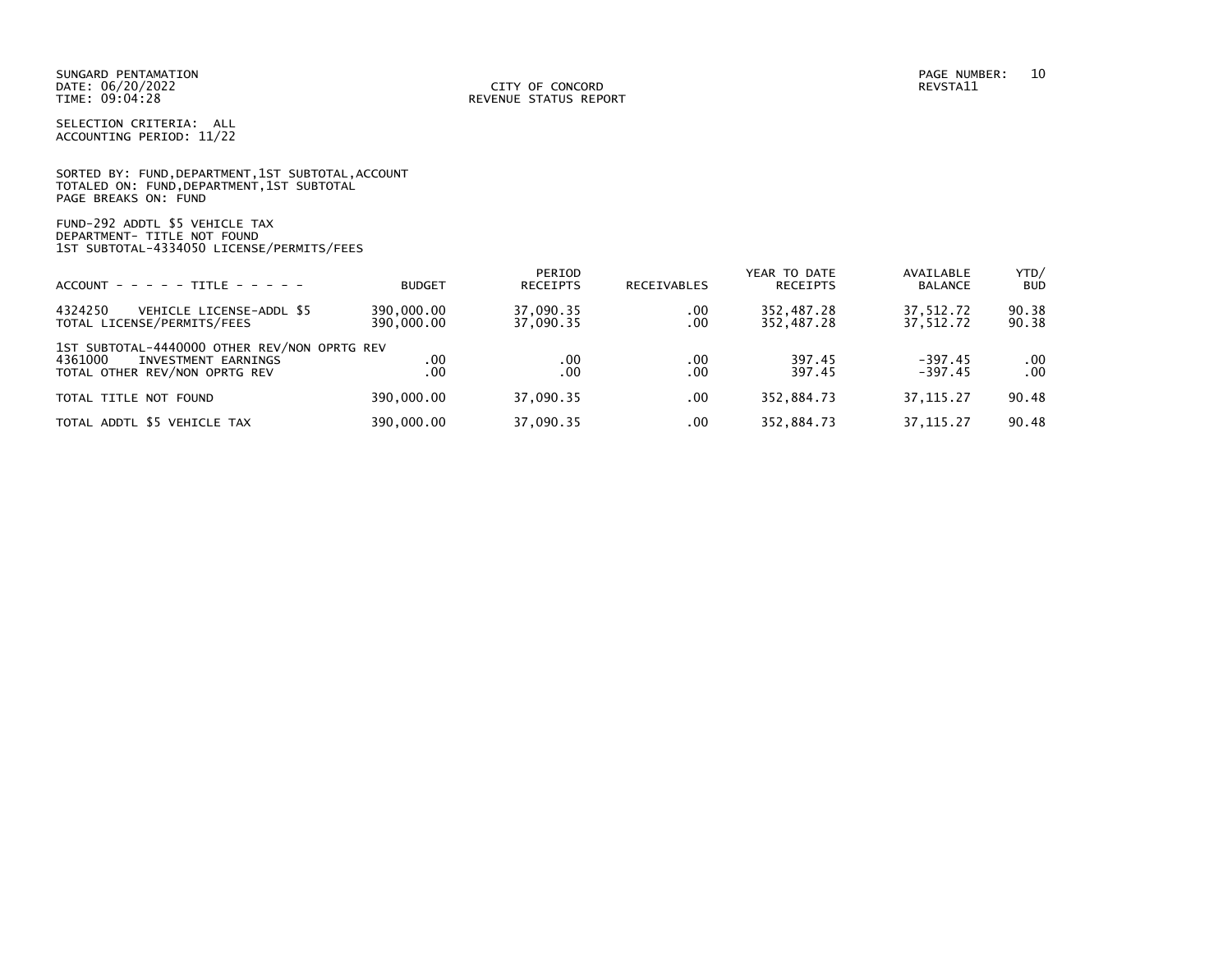|                      |  |  | SORTED BY: FUND, DEPARTMENT, 1ST SUBTOTAL, ACCOUNT |  |
|----------------------|--|--|----------------------------------------------------|--|
|                      |  |  | TOTALED ON: FUND, DEPARTMENT, 1ST SUBTOTAL         |  |
| PAGE BREAKS ON: FUND |  |  |                                                    |  |

# FUND-310 CDBG DEPARTMENT- TITLE NOT FOUND 1ST SUBTOTAL-4334000 RESTRICTED INTRGOVT REV

|                                              |               | PERIOD          |             | YEAR TO DATE    | AVAILABLE      | YTD/       |
|----------------------------------------------|---------------|-----------------|-------------|-----------------|----------------|------------|
| $ACCOUNT - - - - - TITLE - - - - -$          | <b>BUDGET</b> | <b>RECEIPTS</b> | RECEIVABLES | <b>RECEIPTS</b> | <b>BALANCE</b> | <b>BUD</b> |
| 4334553<br>CDBG 2016                         | .00           | .00             | .00         | 4,734.62        | $-4,734.62$    | .00        |
| 4334554<br>CDBG 2017                         | .00           | .00             | .00         | 27,745.31       | $-27.745.31$   | .00        |
| 4334555<br><b>CDBG 2018</b>                  | .00           | .00             | .00         | 162,624.48      | $-162,624.48$  | .00        |
| 4334556<br>CDBG 2019                         | .00           | .00             | .00         | 349,361.81      | $-349, 361.81$ | .00        |
| 4334557<br>CDBG 2020                         | .00           | 13.09           | .00         | 327,946.89      | $-327,946.89$  | .00        |
| 4334558<br>CDBG 2021                         | 685,728.00    | 17,311.49       | .00         | 158,236.62      | 527,491.38     | 23.08      |
| 4357500<br>CARES ACT FUNDING                 | .00.          | .00.            | .00.        | 83,493.62       | $-83, 493.62$  | .00        |
| TOTAL RESTRICTED INTRGOVT REV                | 685,728.00    | 17,324.58       | .00.        | 1, 114, 143, 35 | $-428, 415.35$ | 162.48     |
| 1ST SUBTOTAL-4440000 OTHER REV/NON OPRTG REV |               |                 |             |                 |                |            |
| 4355000<br>PROGRAM INCOME                    | 7,175.00      | .00             | .00         | 4,280.33        | 2,894.67       | 59.66      |
| TOTAL OTHER REV/NON OPRTG REV                | 7,175.00      | .00.            | .00         | 4,280.33        | 2,894.67       | 59.66      |
| 1ST SUBTOTAL-4450000 OTHER FINANCING SOURCES |               |                 |             |                 |                |            |
| 4370000<br>FUND BALANCE APPROPRIATE          | 46,021.95     | .00             | .00         | $.00 \,$        | 46,021.95      | .00        |
| TOTAL OTHER FINANCING SOURCES                | 46,021.95     | .00             | .00         | $.00 \,$        | 46,021.95      | .00        |
|                                              |               |                 |             |                 |                |            |
| TOTAL TITLE NOT FOUND                        | 738,924.95    | 17,324.58       | $.00 \,$    | 1, 118, 423.68  | $-379, 498.73$ | 151.36     |
| TOTAL CDBG                                   | 738,924.95    | 17,324.58       | $.00 \,$    | 1, 118, 423.68  | $-379, 498.73$ | 151.36     |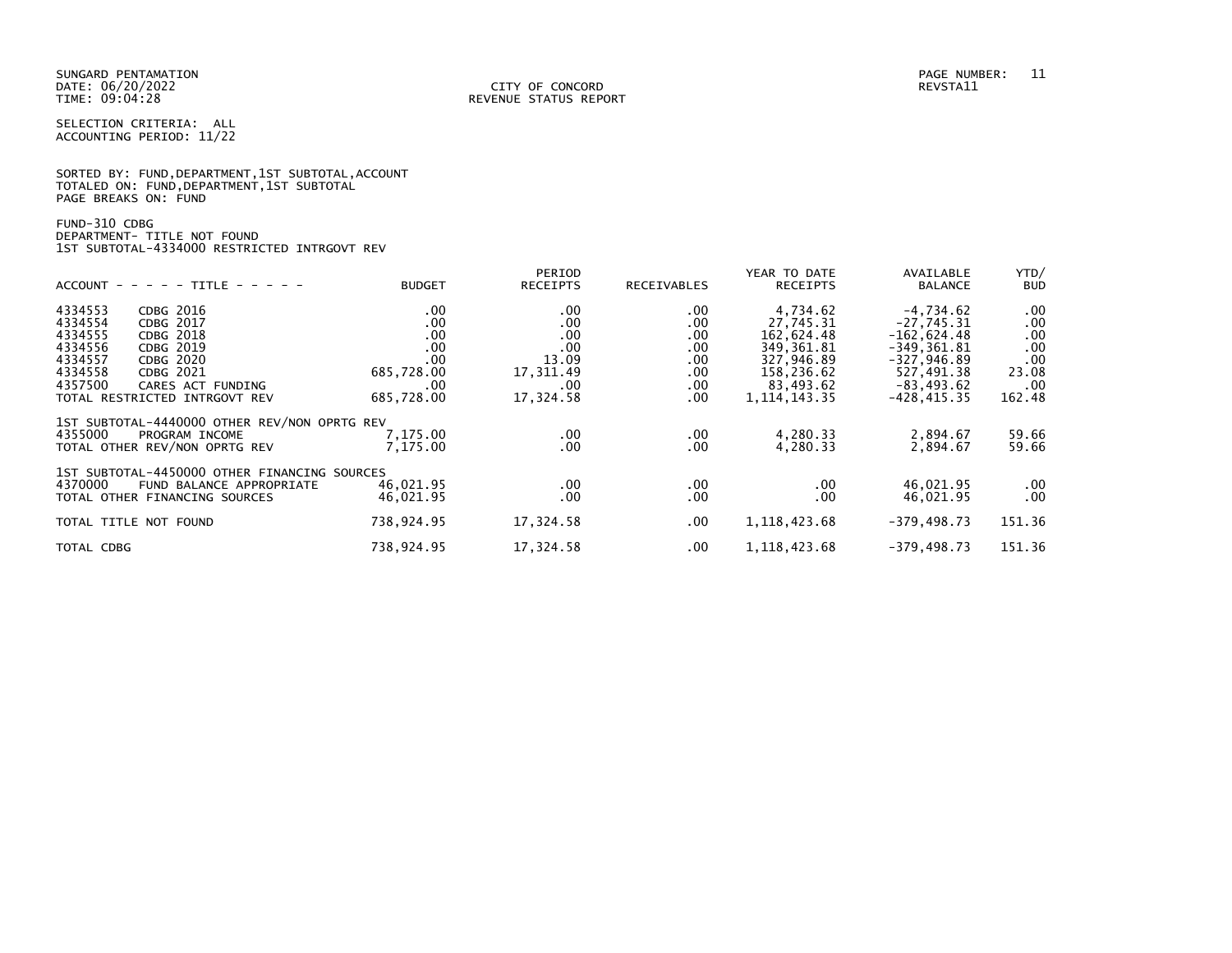|                      |  |  | SORTED BY: FUND, DEPARTMENT, 1ST SUBTOTAL, ACCOUNT |  |
|----------------------|--|--|----------------------------------------------------|--|
|                      |  |  | TOTALED ON: FUND, DEPARTMENT, 1ST SUBTOTAL         |  |
| PAGE BREAKS ON: FUND |  |  |                                                    |  |

# FUND-320 HOME CONSORTIUM DEPARTMENT- TITLE NOT FOUND 1ST SUBTOTAL-4334000 RESTRICTED INTRGOVT REV

| $ACCOUNT - - - - - TITE - - - - -$                                                                                                                                                                                      | <b>BUDGET</b>                                                    | PERIOD<br>RECEIPTS                                           | RECEIVABLES                                           | YEAR TO DATE<br><b>RECEIPTS</b>                                                             | AVAILABLE<br><b>BALANCE</b>                                                                                    | YTD/<br><b>BUD</b>                                    |
|-------------------------------------------------------------------------------------------------------------------------------------------------------------------------------------------------------------------------|------------------------------------------------------------------|--------------------------------------------------------------|-------------------------------------------------------|---------------------------------------------------------------------------------------------|----------------------------------------------------------------------------------------------------------------|-------------------------------------------------------|
| 4334603<br><b>HOME 2016</b><br>4334604<br><b>HOME 2017</b><br>4334605<br><b>HOME 2018</b><br>4334606<br><b>HOME 2019</b><br>4334607<br><b>HOME 2020</b><br>4334608<br><b>HOME 2021</b><br>TOTAL RESTRICTED INTRGOVT REV | .00.<br>.00<br>.00<br>.00<br>.00<br>1,316,767.00<br>1,316,767.00 | $.00 \,$<br>.00<br>.00<br>.00<br>.00<br>5,831.43<br>5,831.43 | .00.<br>.00<br>.00<br>.00<br>.00.<br>$.00 \,$<br>.00. | 2,959.09<br>22, 193. 10<br>263,597.39<br>130,083.64<br>18,257.09<br>50,872.21<br>487,962.52 | $-2,959.09$<br>$-22, 193.10$<br>$-263, 597.39$<br>$-130,083.64$<br>$-18, 257.09$<br>1,265,894.79<br>828,804.48 | $.00 \,$<br>.00<br>.00<br>.00<br>.00<br>3.86<br>37.06 |
| 1ST SUBTOTAL-4440000 OTHER REV/NON OPRTG REV<br>4355000<br>PROGRAM INCOME<br>4361000<br>INVESTMENT EARNINGS<br>TOTAL OTHER REV/NON OPRTG REV                                                                            | 245,681.00<br>8,145.00<br>253,826.00                             | 775.15<br>$.00 \,$<br>775.15                                 | $.00 \,$<br>$.00 \,$<br>.00.                          | 86,159.30<br>1,679.97<br>87,839.27                                                          | 159,521.70<br>6,465.03<br>165,986.73                                                                           | 35.07<br>20.63<br>34.61                               |
| 1ST SUBTOTAL-4450000 OTHER FINANCING SOURCES<br>4370000<br>FUND BALANCE APPROPRIATE<br>4501100<br>TRANSFER FROM GEN FUND<br>4501690<br>TRANSFER FR PUBLIC HOUSI<br>TOTAL OTHER FINANCING SOURCES                        | 186,216.10<br>400.00<br>31,006.00<br>217,622.10                  | $.00 \,$<br>.00<br>.00<br>.00                                | .00<br>.00.<br>.00<br>.00.                            | .00<br>.00<br>23,254.29<br>23,254.29                                                        | 186, 216.10<br>400.00<br>7.751.71<br>194,367.81                                                                | .00<br>.00<br>75.00<br>10.69                          |
| TOTAL TITLE NOT FOUND                                                                                                                                                                                                   | 1,788,215.10                                                     | 6,606.58                                                     | .00.                                                  | 599,056.08                                                                                  | 1,189,159.02                                                                                                   | 33.50                                                 |
| TOTAL HOME CONSORTIUM                                                                                                                                                                                                   | 1,788,215.10                                                     | 6,606.58                                                     | .00.                                                  | 599,056.08                                                                                  | 1,189,159.02                                                                                                   | 33.50                                                 |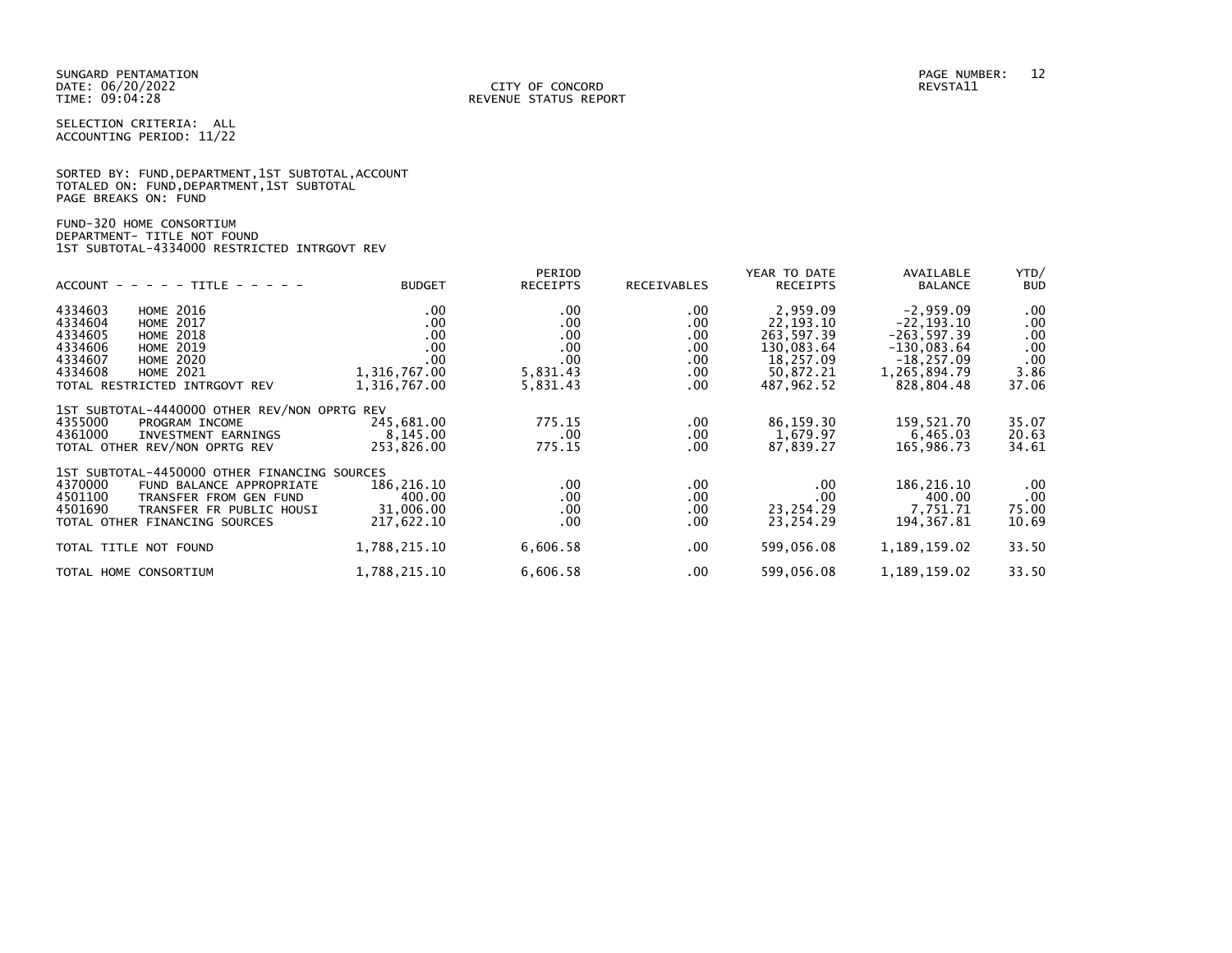SUNGARD PENTAMATION PAGE NUMBER: 13 DATE: 06/20/2022<br>TIME: 09:04:28

SELECTION CRITERIA: ALL ACCOUNTING PERIOD: 11/22

SORTED BY: FUND, DEPARTMENT, 1ST SUBTOTAL, ACCOUNT TOTALED ON: FUND,DEPARTMENT,1ST SUBTOTAL PAGE BREAKS ON: FUND

FUND-329 HOME ARP GRANT DEPARTMENT- TITLE NOT FOUND 1ST SUBTOTAL-4334000 RESTRICTED INTRGOVT REV

| $ACCOUNT - - - - - TITE - - - - -$                           | <b>BUDGET</b>                | PERIOD<br>RECEIPTS | RECEIVABLES | YEAR TO DATE<br>RECEIPTS | AVAILABLE<br>BALANCE         | YTD/<br><b>BUD</b> |
|--------------------------------------------------------------|------------------------------|--------------------|-------------|--------------------------|------------------------------|--------------------|
| 4334640<br>HOME ARP REVENUE<br>TOTAL RESTRICTED INTRGOVT REV | 4,772,338.00<br>4,772,338.00 | .00<br>.00         | .00<br>.00  | .00<br>.00               | 4,772,338.00<br>4,772,338.00 | .00<br>.00         |
| TOTAL TITLE NOT FOUND                                        | 4,772,338.00                 | .00                | .00         | $.00 \,$                 | 4,772,338.00                 | .00                |
| TOTAL HOME ARP GRANT                                         | 4,772,338.00                 | .00                | .00         | .00                      | 4,772,338.00                 | .00                |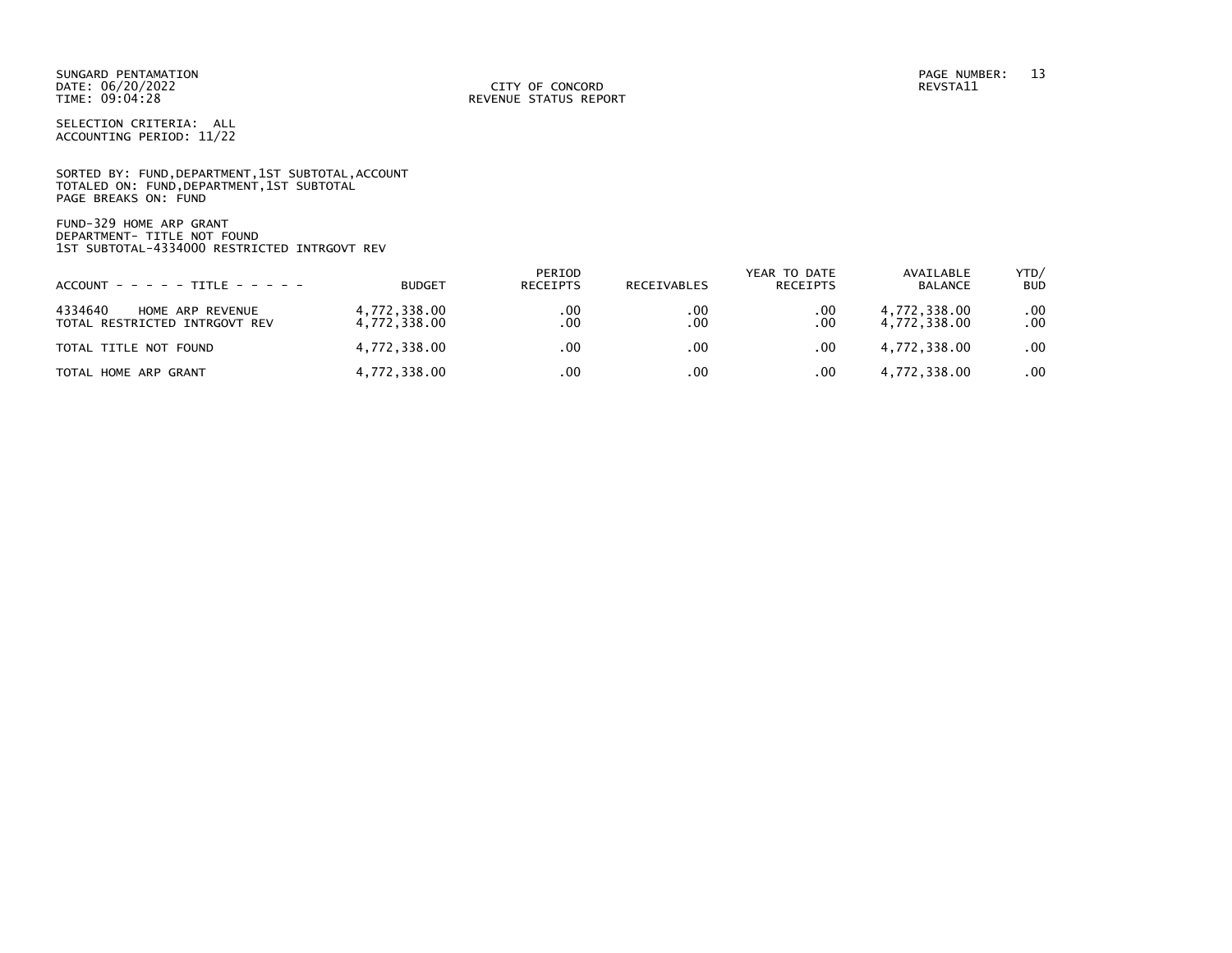|                      | SORTED BY: FUND, DEPARTMENT, 1ST SUBTOTAL, ACCOUNT |  |  |
|----------------------|----------------------------------------------------|--|--|
|                      | TOTALED ON: FUND, DEPARTMENT, 1ST SUBTOTAL         |  |  |
| PAGE BREAKS ON: FUND |                                                    |  |  |

# FUND-330 AMERICAN RESCUE PLAN FUND DEPARTMENT- TITLE NOT FOUND 1ST SUBTOTAL-4334000 RESTRICTED INTRGOVT REV

| $ACCOUNT - - - - - TITE - - - - -$                                                                              | <b>BUDGET</b> | PERIOD<br><b>RECEIPTS</b> | <b>RECEIVABLES</b> | YEAR TO DATE<br>RECEIPTS     | AVAILABLE<br><b>BALANCE</b>        | YTD/<br><b>BUD</b>   |
|-----------------------------------------------------------------------------------------------------------------|---------------|---------------------------|--------------------|------------------------------|------------------------------------|----------------------|
| 4357300<br>FEDERAL AID<br>TOTAL RESTRICTED INTRGOVT REV                                                         | .00<br>.00    | .00<br>.00                | .00<br>.00         | 8,127,936.00<br>8,127,936.00 | $-8,127,936.00$<br>$-8,127,936.00$ | $.00 \,$<br>$.00 \,$ |
| 1ST SUBTOTAL-4440000 OTHER REV/NON OPRTG REV<br>4361000<br>INVESTMENT EARNINGS<br>TOTAL OTHER REV/NON OPRTG REV | .00<br>.00    | .00<br>.00                | .00<br>.00         | 20.032.63<br>20.032.63       | $-20,032.63$<br>$-20.032.63$       | $.00 \,$<br>.00      |
| TOTAL TITLE NOT FOUND                                                                                           | $.00 \,$      | .00                       | .00                | 8,147,968.63                 | $-8, 147, 968.63$                  | $.00 \cdot$          |
| TOTAL AMERICAN RESCUE PLAN FU                                                                                   | $.00 \,$      | .00                       | .00                | 8,147,968.63                 | $-8, 147, 968.63$                  | $.00 \,$             |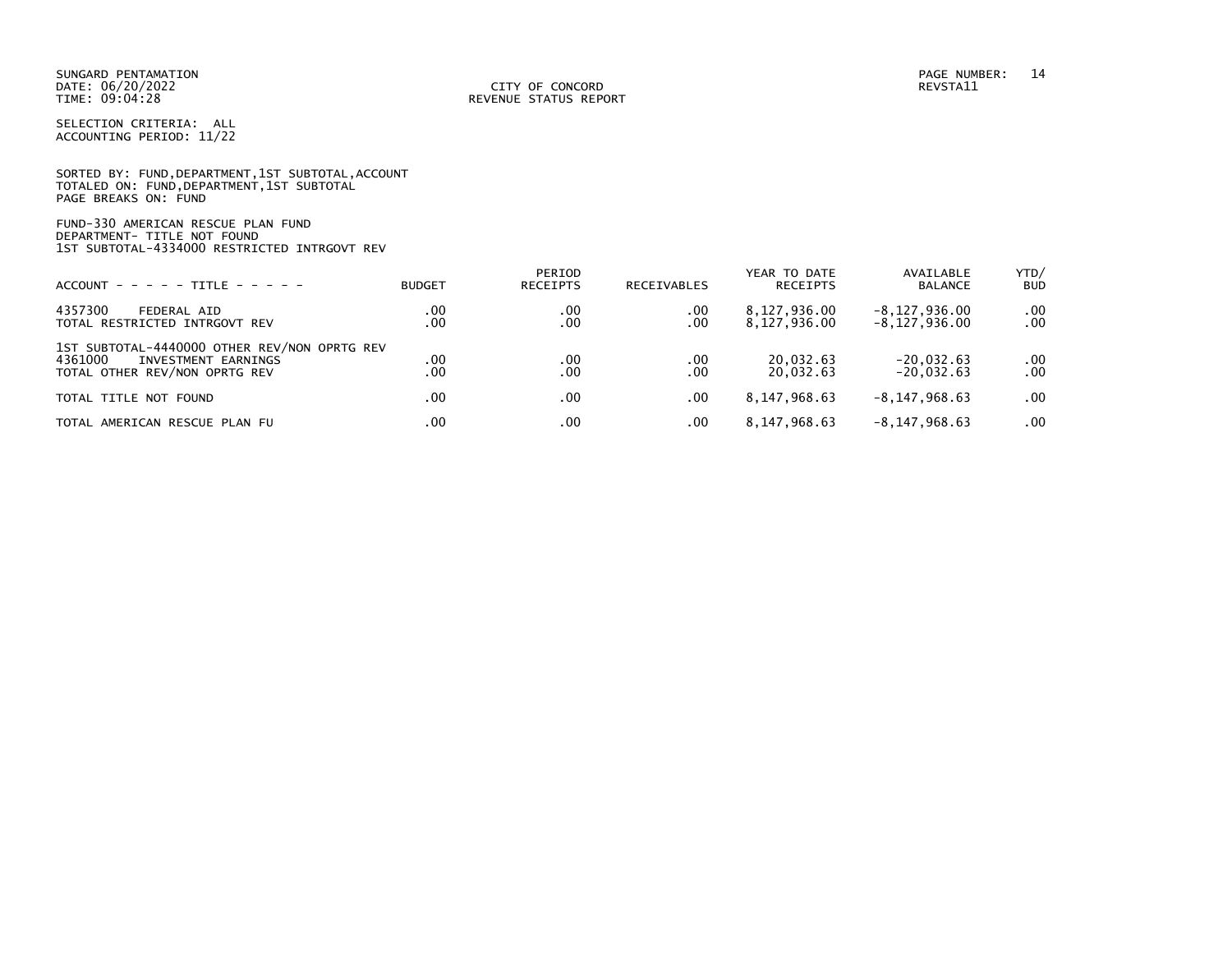SORTED BY: FUND, DEPARTMENT, 1ST SUBTOTAL, ACCOUNT TOTALED ON: FUND,DEPARTMENT,1ST SUBTOTAL PAGE BREAKS ON: FUND

FUND-340 OPIOID SETTLEMENT DEPARTMENT- TITLE NOT FOUND 1ST SUBTOTAL-4334000 RESTRICTED INTRGOVT REV

| $ACCOUNT - - - - - TITE - - - - -$  | <b>BUDGET</b> | PERIOD<br>RECEIPTS | RECEIVABLES | YEAR TO DATE<br>RECEIPTS | AVAILABLE<br><b>BALANCE</b> | YTD/<br><b>BUD</b> |
|-------------------------------------|---------------|--------------------|-------------|--------------------------|-----------------------------|--------------------|
| 4603500<br><b>OPIOID SETTLEMENT</b> | .00           | 56.279.05          | .00         | 56,279.05                | $-56, 279.05$               | .00.               |
| TOTAL RESTRICTED INTRGOVT REV       | .00           | 56.279.05          | .00         | 56.279.05                | $-56.279.05$                | .00                |
| TOTAL TITLE NOT FOUND               | .00           | 56.279.05          | .00.        | 56.279.05                | $-56.279.05$                | .00                |
| TOTAL OPIOID SETTLEMENT             | .00           | 56.279.05          | .00         | 56.279.05                | $-56.279.05$                | .00                |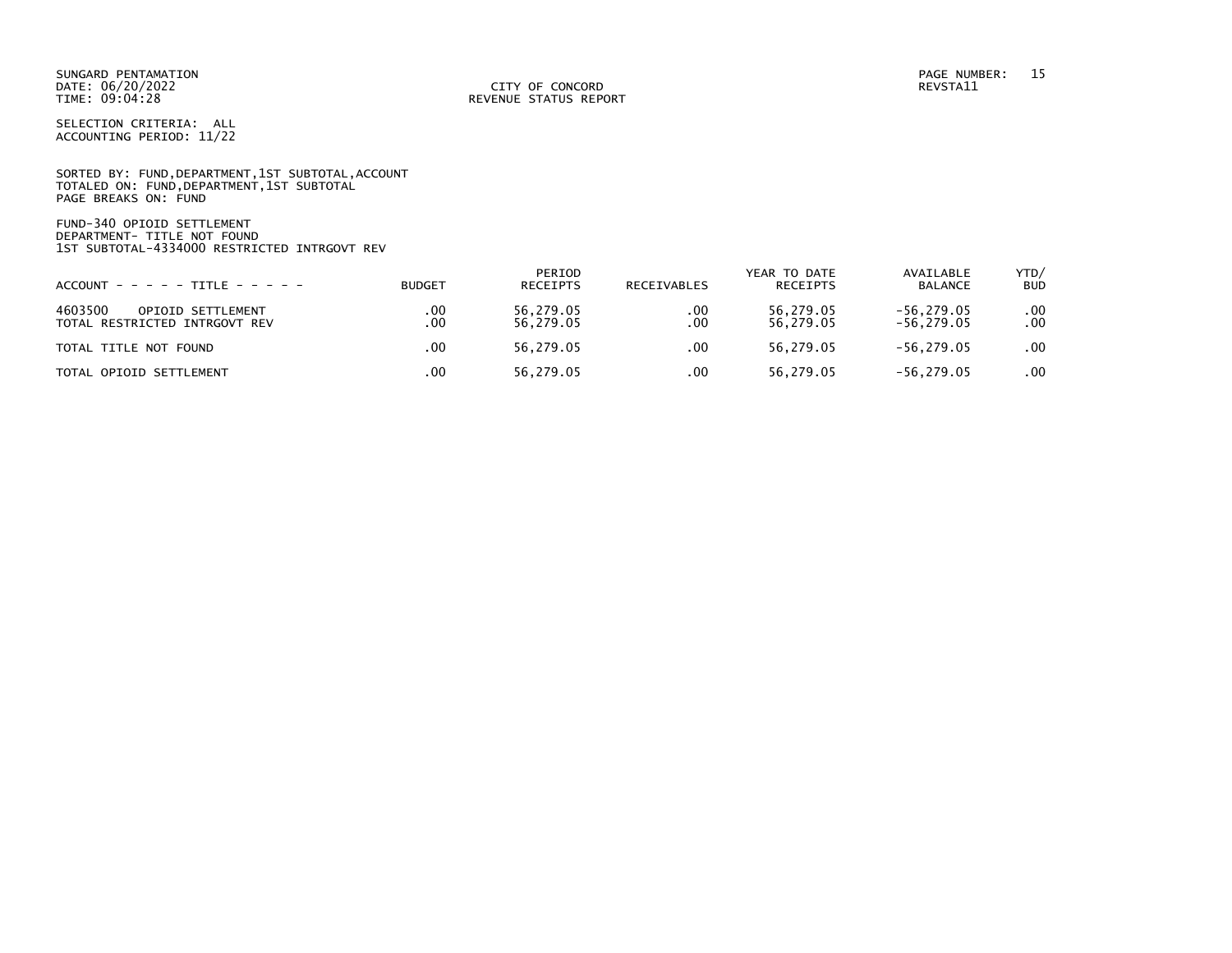|                      | SORTED BY: FUND, DEPARTMENT, 1ST SUBTOTAL, ACCOUNT |  |
|----------------------|----------------------------------------------------|--|
|                      | TOTALED ON: FUND,DEPARTMENT,1ST SUBTOTAL           |  |
| PAGE BREAKS ON: FUND |                                                    |  |

FUND-350 MARKET RATE UNITS FUND DEPARTMENT- TITLE NOT FOUND 1ST SUBTOTAL-4440000 OTHER REV/NON OPRTG REV

| $ACCOUNT - - - - - TITE - - - - -$                                                                                                                          | <b>BUDGET</b>                                 | PERIOD<br><b>RECEIPTS</b>                 | RECEIVABLES              | YEAR TO DATE<br>RECEIPTS                      | AVAILABLE<br><b>BALANCE</b>                   | YTD/<br><b>BUD</b>                |
|-------------------------------------------------------------------------------------------------------------------------------------------------------------|-----------------------------------------------|-------------------------------------------|--------------------------|-----------------------------------------------|-----------------------------------------------|-----------------------------------|
| 4361000<br>INVESTMENT EARNINGS<br>TOTAL OTHER REV/NON OPRTG REV                                                                                             | .00<br>.00                                    | .00<br>.00                                | .00<br>.00               | 779.63<br>779.63                              | $-779.63$<br>$-779.63$                        | .00<br>.00                        |
| 1ST SUBTOTAL-4700000 HOUSING REVENUES<br>4702200<br>OTHER INCOME<br>4702400<br>RENT-HILLTOP<br>4702401<br>RENTAL INCOME-CITY PROP<br>TOTAL HOUSING REVENUES | 100.00<br>33,600.00<br>32.916.00<br>66.616.00 | 40.00<br>2.574.00<br>2,791.00<br>5.405.00 | .00<br>.00<br>.00<br>.00 | 428.37<br>28.314.00<br>28,442.00<br>57.184.37 | $-328.37$<br>5.286.00<br>4.474.00<br>9.431.63 | 428.37<br>84.27<br>86.41<br>85.84 |
| TOTAL TITLE NOT FOUND                                                                                                                                       | 66.616.00                                     | 5.405.00                                  | .00                      | 57.964.00                                     | 8,652.00                                      | 87.01                             |
| TOTAL MARKET<br>RATE UNITS FUND                                                                                                                             | 66.616.00                                     | 5.405.00                                  | .00                      | 57.964.00                                     | 8.652.00                                      | 87.01                             |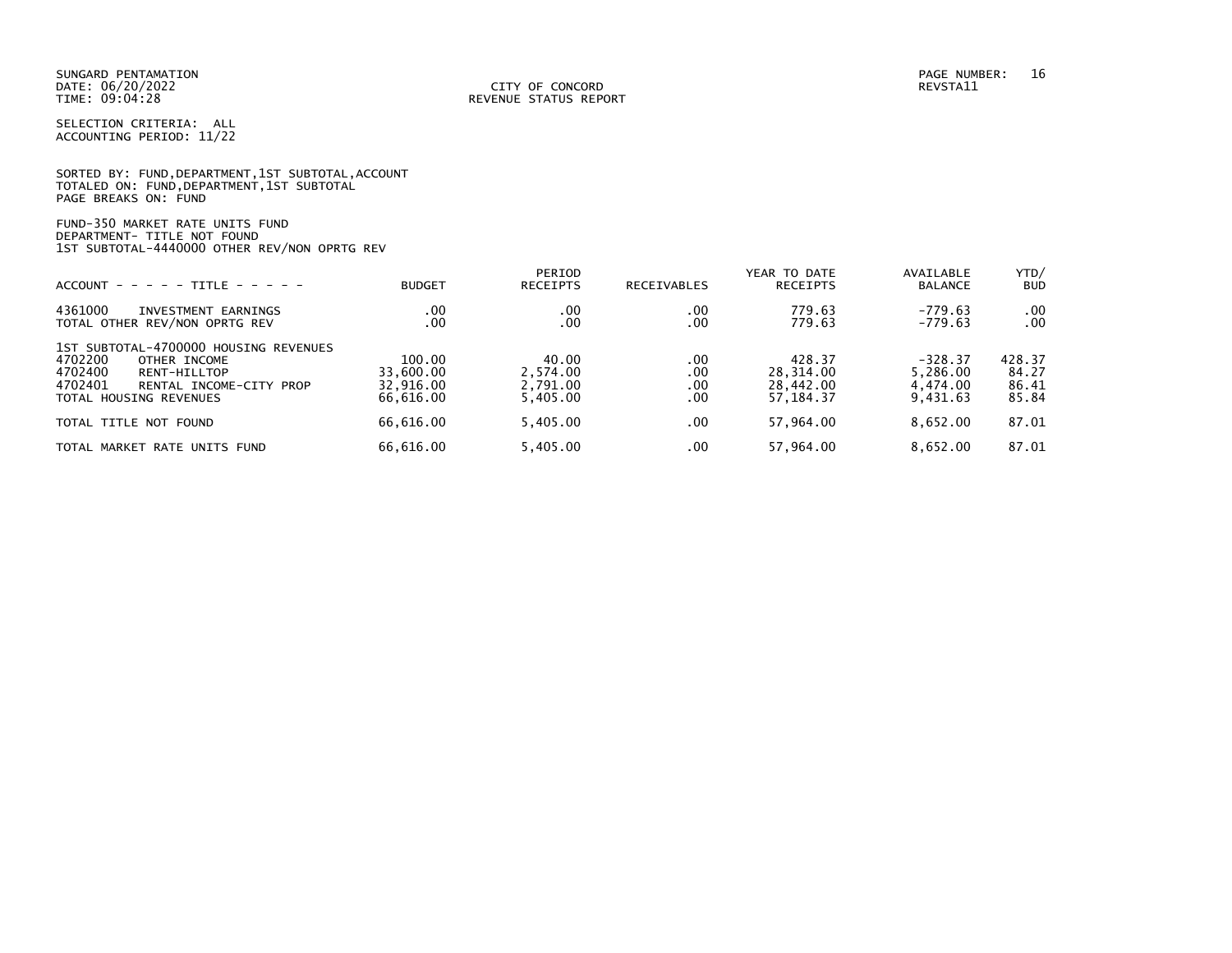PAGE BREAKS ON: FUND

SELECTION CRITERIA: ALL ACCOUNTING PERIOD: 11/22

SORTED BY: FUND,DEPARTMENT,1ST SUBTOTAL,ACCOUNT TOTALED ON: FUND,DEPARTMENT,1ST SUBTOTAL

| FUND-370 AFFORDABLE HOUSING FUND<br>DEPARTMENT- TITLE NOT FOUND<br>1ST SUBTOTAL-4400000 OPERATING REVENUES                                                                         |                                             |                                    |                                 |                                                 |                                                             |                                     |
|------------------------------------------------------------------------------------------------------------------------------------------------------------------------------------|---------------------------------------------|------------------------------------|---------------------------------|-------------------------------------------------|-------------------------------------------------------------|-------------------------------------|
| $ACCOUNT - - - - + + TITE - - - - - -$                                                                                                                                             | <b>BUDGET</b>                               | PERIOD<br><b>RECEIPTS</b>          | RECEIVABLES                     | YEAR TO DATE<br><b>RECEIPTS</b>                 | AVAILABLE<br><b>BALANCE</b>                                 | YTD/<br><b>BUD</b>                  |
| 4354000<br>OTHER INCOME<br>TOTAL OPERATING REVENUES                                                                                                                                | .00.<br>.00                                 | .00<br>.00                         | $.00 \,$<br>.00                 | 282.92<br>282.92                                | $-282.92$<br>$-282.92$                                      | .00<br>.00                          |
| 1ST SUBTOTAL-4440000 OTHER REV/NON OPRTG REV<br>4350400<br>RENTAL INCOME<br>4351500<br>AFFORDBLE HOUSNG PROCEED<br>4361000<br>INVESTMENT EARNINGS<br>TOTAL OTHER REV/NON OPRTG REV | 460.00<br>.00<br>2,150.00<br>2,610.00       | 2,005.00<br>.00<br>.00<br>2,005.00 | .00.<br>.00.<br>$.00 \,$<br>.00 | 13,870.00<br>29,582.00<br>5,884.77<br>49,336.77 | $-13,410.00$<br>$-29,582.00$<br>$-3,734.77$<br>$-46,726.77$ | 3015.22<br>.00<br>273.71<br>1890.30 |
| 1ST SUBTOTAL-4450000 OTHER FINANCING SOURCES<br>4370000<br>FUND BALANCE APPROPRIATE<br>4501100<br>TRANSFER FROM GEN FUND<br>TOTAL OTHER FINANCING SOURCES                          | 188, 115.61<br>1,414,018.00<br>1,602,133.61 | .00<br>.00<br>.00                  | .00.<br>.00.<br>.00             | .00.<br>1,414,018.00<br>1,414,018.00            | 188, 115.61<br>$.00 \cdot$<br>188, 115.61                   | .00<br>100.00<br>88.26              |
| TOTAL TITLE NOT FOUND                                                                                                                                                              | 1,604,743.61                                | 2,005.00                           | .00                             | 1,463,637.69                                    | 141, 105.92                                                 | 91.21                               |
| TOTAL AFFORDABLE HOUSING FUND                                                                                                                                                      | 1,604,743.61                                | 2,005.00                           | .00.                            | 1,463,637.69                                    | 141, 105.92                                                 | 91.21                               |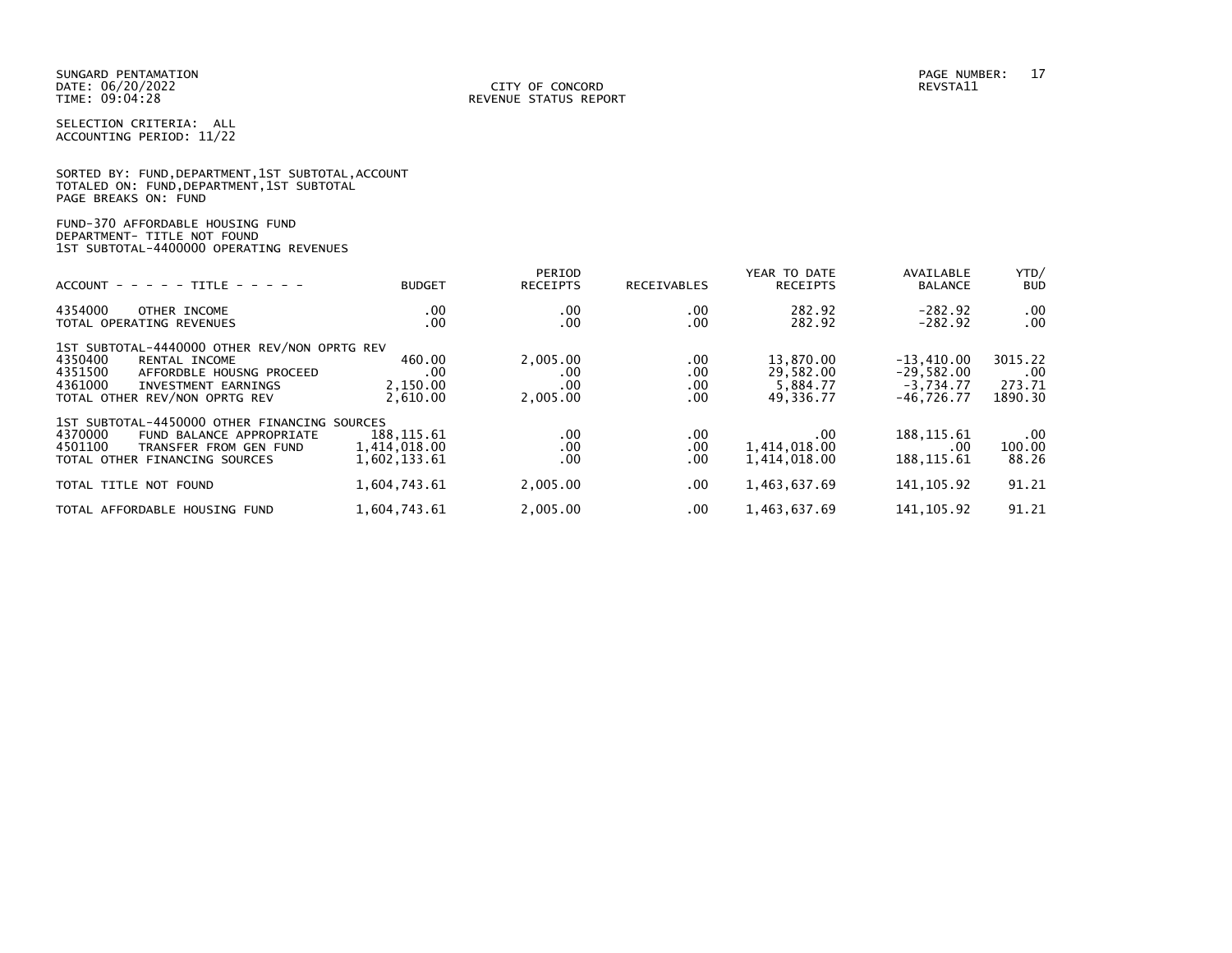|                      |  |  | SORTED BY: FUND, DEPARTMENT, 1ST SUBTOTAL, ACCOUNT |  |
|----------------------|--|--|----------------------------------------------------|--|
|                      |  |  | TOTALED ON: FUND,DEPARTMENT,1ST SUBTOTAL           |  |
| PAGE BREAKS ON: FUND |  |  |                                                    |  |

# FUND-420 PARKS AND REC PROJECT DEPARTMENT- TITLE NOT FOUND 1ST SUBTOTAL-4334000 RESTRICTED INTRGOVT REV

| $ACCOUNT - - - - TITLE - - - - -$                                                                                                                                                                                                      | <b>BUDGET</b>                                                                | PERIOD<br><b>RECEIPTS</b>         | <b>RECEIVABLES</b>                   | YEAR TO DATE<br><b>RECEIPTS</b>                                        | AVAILABLE<br><b>BALANCE</b>                       | YTD/<br><b>BUD</b>                              |
|----------------------------------------------------------------------------------------------------------------------------------------------------------------------------------------------------------------------------------------|------------------------------------------------------------------------------|-----------------------------------|--------------------------------------|------------------------------------------------------------------------|---------------------------------------------------|-------------------------------------------------|
| 4603000<br><b>GRANT PROCEEDS</b><br>TOTAL RESTRICTED INTRGOVT REV                                                                                                                                                                      | 928,960.00<br>928,960.00                                                     | .00<br>.00                        | .00<br>.00                           | 30,000.00<br>30,000.00                                                 | 898,960.00<br>898,960.00                          | 3.23<br>3.23                                    |
| 1ST SUBTOTAL-4440000 OTHER REV/NON OPRTG REV<br>4361000<br>INVESTMENT EARNINGS<br>TOTAL OTHER REV/NON OPRTG REV                                                                                                                        | .00<br>$.00 \,$                                                              | .00<br>.00                        | .00<br>.00                           | 18, 103. 25<br>18, 103. 25                                             | $-18, 103.25$<br>$-18, 103.25$                    | $.00 \,$<br>.00                                 |
| 1ST SUBTOTAL-4450000 OTHER FINANCING SOURCES<br>4370000<br>FUND BALANCE APPROPRIATE<br>4501100<br>TRANSFER FROM GEN FUND<br>4501280<br>TRANSFER FR P&R RESERVE<br>4501285<br>TRANSFER FM GEN CAP RESR<br>TOTAL OTHER FINANCING SOURCES | 501.265.28<br>$-57,242.00$<br>2, 115, 107.00<br>2,899,504.00<br>5,458,634.28 | .00<br>.00<br>.00.<br>.00<br>.00. | .00<br>.00<br>.00<br>$.00 \,$<br>.00 | .00<br>$-57, 242.12$<br>2, 115, 107.00<br>2,899,504.09<br>4.957.368.97 | 501,265.28<br>.12<br>.00<br>$-0.09$<br>501,265.31 | $.00 \,$<br>100.00<br>100.00<br>100.00<br>90.82 |
| TOTAL TITLE NOT FOUND                                                                                                                                                                                                                  | 6, 387, 594. 28                                                              | .00                               | .00.                                 | 5,005,472.22                                                           | 1,382,122.06                                      | 78.36                                           |
| TOTAL PARKS AND REC PROJECT                                                                                                                                                                                                            | 6, 387, 594. 28                                                              | .00                               | .00                                  | 5,005,472.22                                                           | 1,382,122.06                                      | 78.36                                           |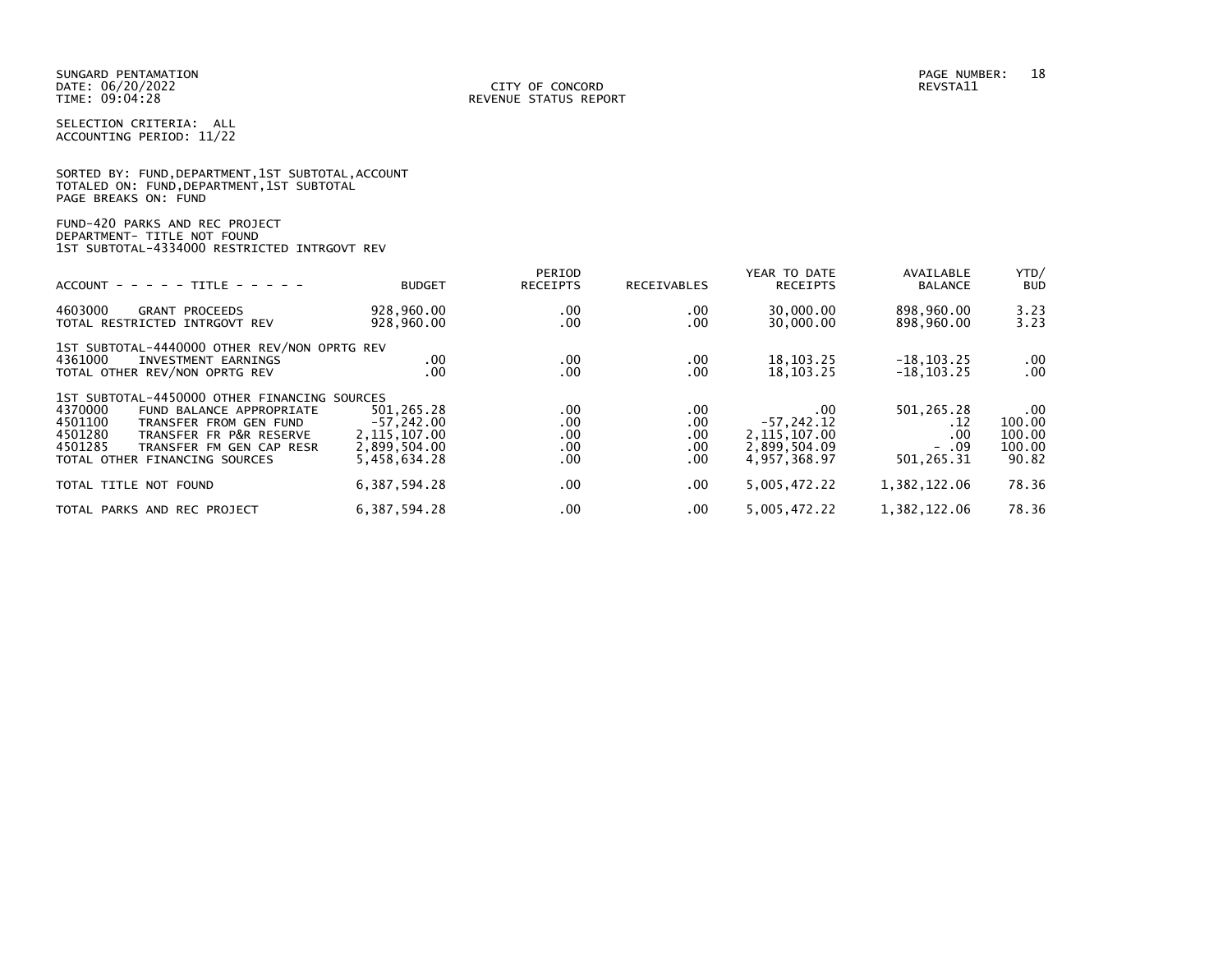|                      |  |  | SORTED BY: FUND, DEPARTMENT, 1ST SUBTOTAL, ACCOUNT |  |
|----------------------|--|--|----------------------------------------------------|--|
|                      |  |  | TOTALED ON: FUND,DEPARTMENT,1ST SUBTOTAL           |  |
| PAGE BREAKS ON: FUND |  |  |                                                    |  |

# FUND-421 WASTEWATER PROJECTS DEPARTMENT- TITLE NOT FOUND 1ST SUBTOTAL-4334000 RESTRICTED INTRGOVT REV

| $ACCOUNT - - - - - TITLE - - - - -$                                                                                                                                                     | <b>BUDGET</b>                                                 | PERIOD<br><b>RECEIPTS</b>                    | <b>RECEIVABLES</b>             | YEAR TO DATE<br><b>RECEIPTS</b>             | AVAILABLE<br><b>BALANCE</b>                             | YTD/<br><b>BUD</b>                  |
|-----------------------------------------------------------------------------------------------------------------------------------------------------------------------------------------|---------------------------------------------------------------|----------------------------------------------|--------------------------------|---------------------------------------------|---------------------------------------------------------|-------------------------------------|
| 4337200<br><b>CABARRUS COUNTY</b><br>TOTAL RESTRICTED INTRGOVT REV                                                                                                                      | .00<br>.00                                                    | $.00 \,$<br>$.00 \,$                         | $.00 \,$<br>.00                | 100,000.00<br>100,000.00                    | $-100,000.00$<br>$-100,000.00$                          | $.00 \,$<br>$.00 \,$                |
| 1ST SUBTOTAL-4400000 OPERATING REVENUES<br>4402150<br>SYSTEM DEVELOPMENT FEES<br>TOTAL OPERATING REVENUES                                                                               | $.00 \,$<br>.00                                               | 32,915.00<br>32,915.00                       | $.00 \,$<br>.00                | 1,373,972.00<br>1,373,972.00                | $-1, 373, 972.00$<br>$-1, 373, 972.00$                  | $.00 \,$<br>$.00 \,$                |
| 1ST SUBTOTAL-4440000 OTHER REV/NON OPRTG REV<br>4361000<br>INVESTMENT EARNINGS<br>TOTAL OTHER REV/NON OPRTG REV                                                                         | .00<br>.00                                                    | $.00 \,$<br>$.00 \,$                         | $.00 \,$<br>.00                | 25,568.17<br>25,568.17                      | $-25,568.17$<br>$-25.568.17$                            | $.00 \,$<br>$.00 \,$                |
| 1ST SUBTOTAL-4450000 OTHER FINANCING SOURCES<br>4406000<br>RETAINED EARNINGS APPR<br>4501640<br>TRANSFER FROM SEWER<br>4601000<br><b>BOND PROCEEDS</b><br>TOTAL OTHER FINANCING SOURCES | 1,031,758.12<br>1,366,000.00<br>$-1,783,000.00$<br>614.758.12 | $.00 \,$<br>$.00 \,$<br>$.00 \,$<br>$.00 \,$ | .00.<br>.00<br>.00<br>$.00 \,$ | .00.<br>1,366,000.00<br>.00<br>1,366,000.00 | 1,031,758.12<br>.00<br>$-1,783,000.00$<br>$-751.241.88$ | $.00 \,$<br>100.00<br>.00<br>222.20 |
| TOTAL TITLE NOT FOUND                                                                                                                                                                   | 614,758.12                                                    | 32,915.00                                    | $.00 \,$                       | 2,865,540.17                                | $-2, 250, 782.05$                                       | 466.12                              |
| TOTAL WASTEWATER PROJECTS                                                                                                                                                               | 614,758.12                                                    | 32,915.00                                    | $.00 \,$                       | 2,865,540.17                                | $-2, 250, 782.05$                                       | 466.12                              |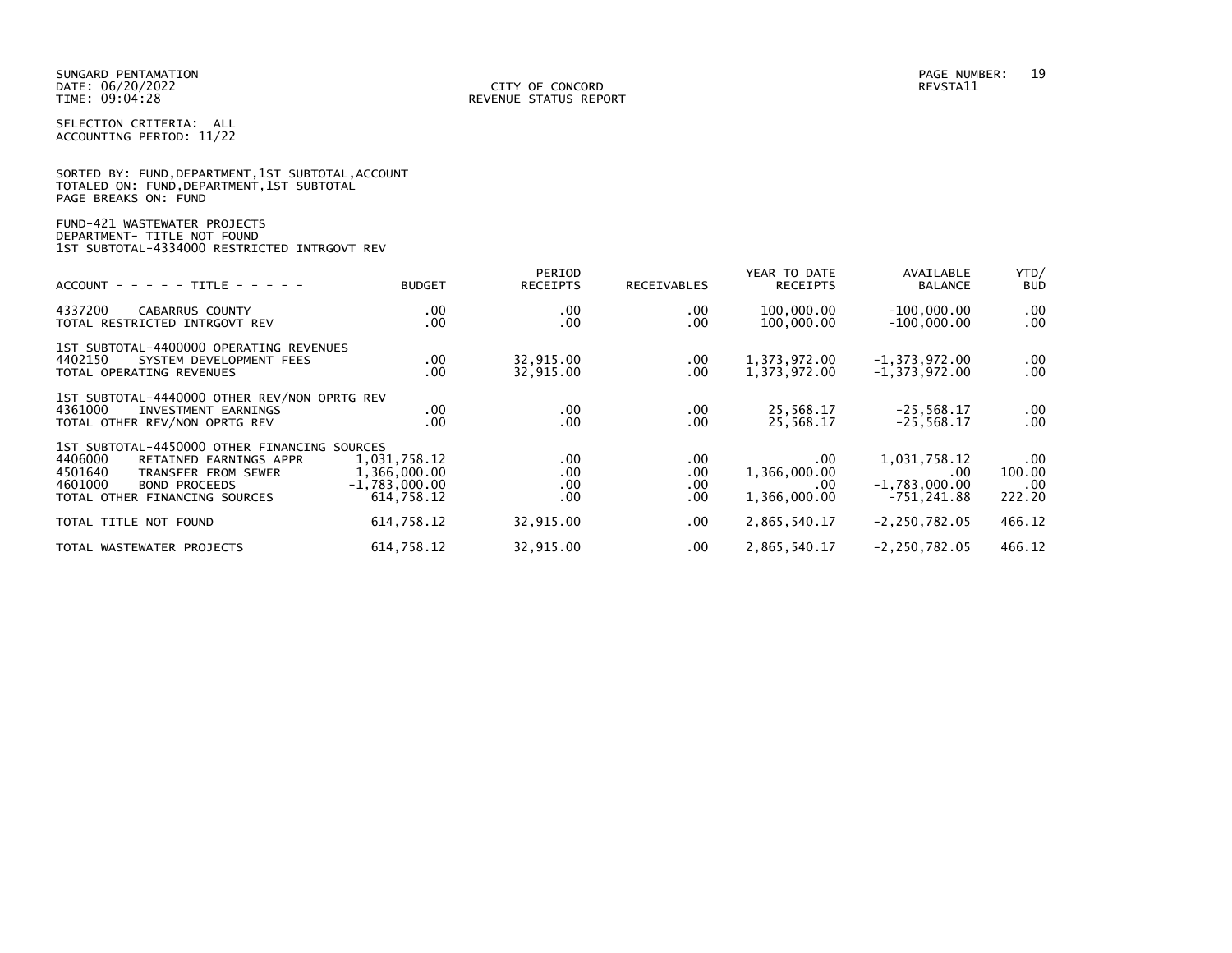SELECTION CRITERIA: ALL ACCOUNTING PERIOD: 11/22

|                      |  |  | SORTED BY: FUND, DEPARTMENT, 1ST SUBTOTAL, ACCOUNT |  |
|----------------------|--|--|----------------------------------------------------|--|
|                      |  |  | TOTALED ON: FUND,DEPARTMENT,1ST SUBTOTAL           |  |
| PAGE BREAKS ON: FUND |  |  |                                                    |  |

# FUND-423 TRANSPORTATION PROJECTS DEPARTMENT- TITLE NOT FOUND 1ST SUBTOTAL-4334000 RESTRICTED INTRGOVT REV

| $ACCOUNT$ - - - - TITLE - - - -                                                                                                                           | <b>BUDGET</b>                                    | PERIOD<br><b>RECEIPTS</b>        | <b>RECEIVABLES</b>      | YEAR TO DATE<br><b>RECEIPTS</b>                  | AVAILABLE<br><b>BALANCE</b>                   | YTD/<br><b>BUD</b>          |
|-----------------------------------------------------------------------------------------------------------------------------------------------------------|--------------------------------------------------|----------------------------------|-------------------------|--------------------------------------------------|-----------------------------------------------|-----------------------------|
| 4338600<br>CMAQ GRANT<br>4603000<br><b>GRANT PROCEEDS</b><br>TOTAL RESTRICTED INTRGOVT REV                                                                | $-1,829,473.00$<br>343,000.00<br>$-1,486,473.00$ | $.00 \,$<br>$.00 \,$<br>$.00 \,$ | .00<br>.00<br>.00       | $-1,228,689.08$<br>$.00 \,$<br>$-1, 228, 689.08$ | $-600, 783.92$<br>343,000.00<br>$-257,783.92$ | 67.16<br>$.00 \,$<br>82.66  |
| 1ST SUBTOTAL-4334050 LICENSE/PERMITS/FEES<br>VEHICLE LICENSE-ADDL \$5<br>4324250<br>TOTAL LICENSE/PERMITS/FEES                                            | 267,822.00<br>267,822.00                         | 37,090.35<br>37,090.35           | $.00 \,$<br>.00.        | 230, 304, 36<br>230,304.36                       | 37,517.64<br>37,517.64                        | 85.99<br>85.99              |
| 1ST SUBTOTAL-4400000 OPERATING REVENUES<br>4402750<br>NCDOT SHARE<br>TOTAL OPERATING REVENUES                                                             | 600,215.00<br>600,215.00                         | $.00 \,$<br>.00.                 | $.00 \,$<br>.00         | $-288,626.47$<br>$-288,626.47$                   | 888,841.47<br>888,841.47                      | -48.09<br>$-48.09$          |
| 1ST SUBTOTAL-4440000 OTHER REV/NON OPRTG REV<br>4361000<br>INVESTMENT EARNINGS<br>TOTAL OTHER REV/NON OPRTG REV                                           | 740,090.00<br>740,090.00                         | $.00 \,$<br>$.00 \,$             | $.00 \,$<br>.00.        | 3,100.61<br>3,100.61                             | 736,989.39<br>736,989.39                      | .42<br>.42                  |
| 1ST SUBTOTAL-4450000 OTHER FINANCING SOURCES<br>4370000<br>FUND BALANCE APPROPRIATE<br>4501100<br>TRANSFER FROM GEN FUND<br>TOTAL OTHER FINANCING SOURCES | 8,300,613.50<br>1,618,491.00<br>9,919,104.50     | $.00 \,$<br>.00.<br>.00.         | $.00 \,$<br>.00<br>.00. | .00<br>1,618,490.86<br>1,618,490.86              | 8,300,613.50<br>. 14<br>8,300,613.64          | $.00 \,$<br>100.00<br>16.32 |
| TOTAL TITLE NOT FOUND                                                                                                                                     | 10,040,758.50                                    | 37,090.35                        | .00.                    | 334,580.28                                       | 9,706,178.22                                  | 3.33                        |
| TOTAL TRANSPORTATION PROJECTS                                                                                                                             | 10,040,758.50                                    | 37,090.35                        | .00.                    | 334,580.28                                       | 9,706,178.22                                  | 3.33                        |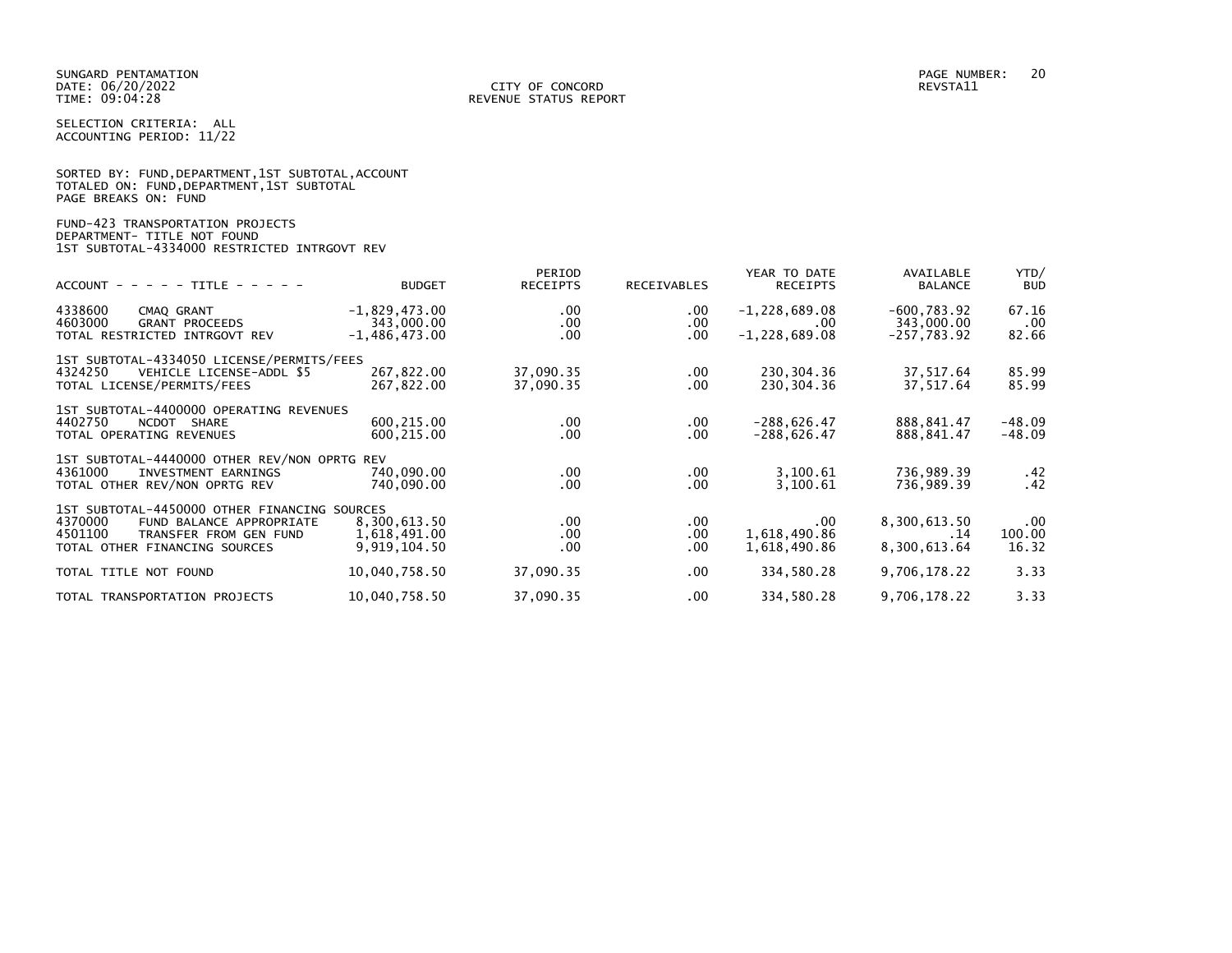|                      |  |  | SORTED BY: FUND, DEPARTMENT, 1ST SUBTOTAL, ACCOUNT |  |
|----------------------|--|--|----------------------------------------------------|--|
|                      |  |  | TOTALED ON: FUND,DEPARTMENT,1ST SUBTOTAL           |  |
| PAGE BREAKS ON: FUND |  |  |                                                    |  |

FUND-426 FIRE STATION PROJECTS DEPARTMENT- TITLE NOT FOUND 1ST SUBTOTAL-4440000 OTHER REV/NON OPRTG REV

| $ACCOUNT - - - - - TITE - - - - -$                                                                                                                        | <b>BUDGET</b>                                 | PERIOD<br><b>RECEIPTS</b> | <b>RECEIVABLES</b> | YEAR TO DATE<br><b>RECEIPTS</b>       | AVAILABLE<br><b>BALANCE</b>              | YTD/<br><b>BUD</b>       |
|-----------------------------------------------------------------------------------------------------------------------------------------------------------|-----------------------------------------------|---------------------------|--------------------|---------------------------------------|------------------------------------------|--------------------------|
| 4361000<br>INVESTMENT EARNINGS<br>4361001<br>INTEREST ON LOAN PROCEED<br>TOTAL OTHER REV/NON OPRTG REV                                                    | .00<br>.00<br>.00                             | .00<br>12.09<br>12.09     | .00<br>.00<br>.00  | 2,868.71<br>326.17<br>3,194.88        | $-2,868.71$<br>$-326.17$<br>$-3, 194.88$ | .00<br>.00<br>.00        |
| 1ST SUBTOTAL-4450000 OTHER FINANCING SOURCES<br>4370000<br>FUND BALANCE APPROPRIATE<br>4501100<br>TRANSFER FROM GEN FUND<br>TOTAL OTHER FINANCING SOURCES | 5,047,070.93<br>$-300.000.00$<br>4.747.070.93 | .00<br>.00<br>.00         | .00<br>.00<br>.00  | .00<br>$-300,000.00$<br>$-300.000.00$ | 5,047,070.93<br>.00.<br>5,047,070.93     | .00<br>100.00<br>$-6.32$ |
| TOTAL TITLE NOT FOUND                                                                                                                                     | 4,747,070.93                                  | 12.09                     | .00                | $-296, 805.12$                        | 5,043,876.05                             | $-6.25$                  |
| TOTAL FIRE STATION PROJECTS                                                                                                                               | 4,747,070.93                                  | 12.09                     | .00                | $-296.805.12$                         | 5,043,876.05                             | $-6.25$                  |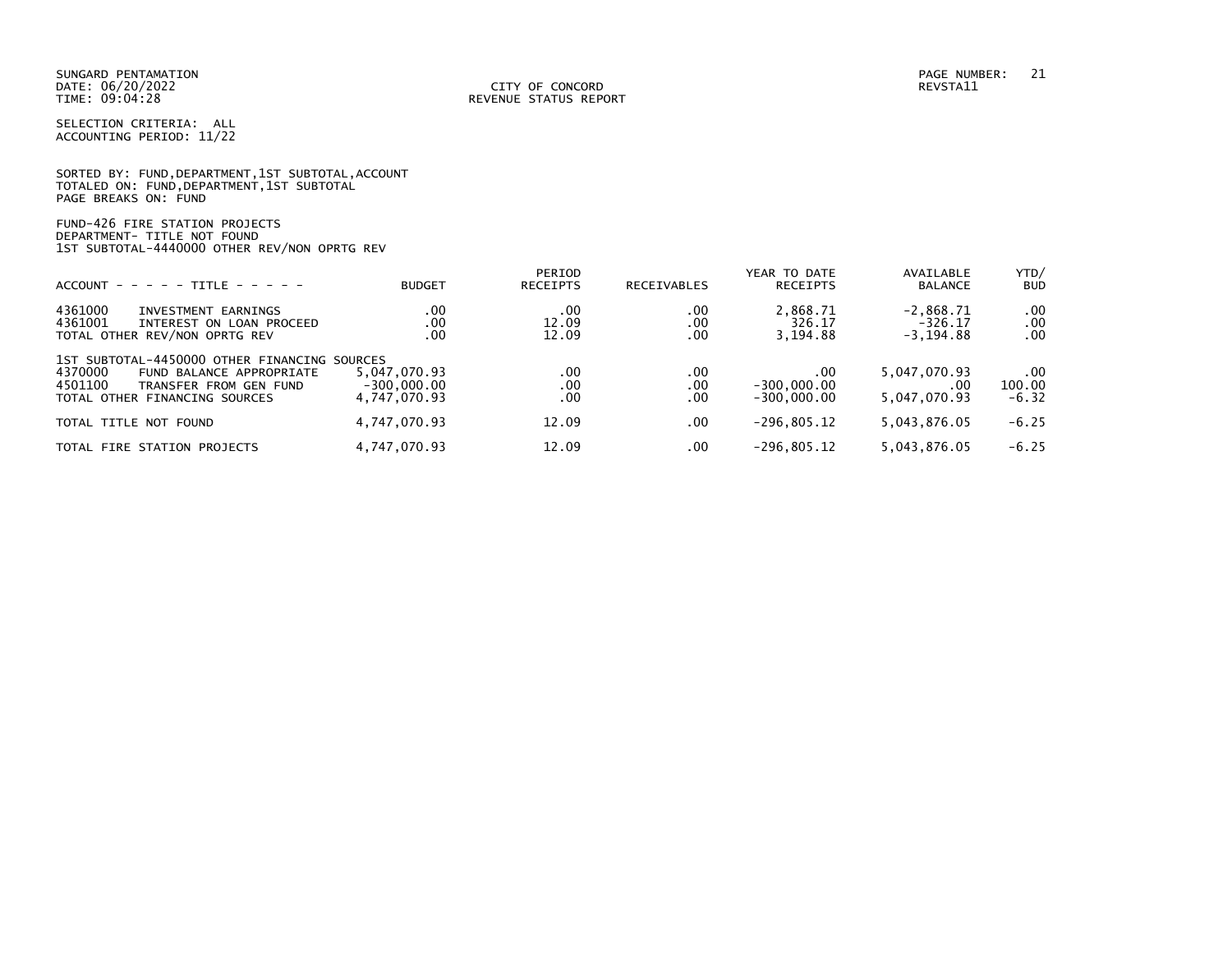|                      |                                          | SORTED BY: FUND, DEPARTMENT, 1ST SUBTOTAL, ACCOUNT |
|----------------------|------------------------------------------|----------------------------------------------------|
|                      | TOTALED ON: FUND,DEPARTMENT,1ST SUBTOTAL |                                                    |
| PAGE BREAKS ON: FUND |                                          |                                                    |

FUND-429 WATER PROJECTS DEPARTMENT- TITLE NOT FOUND 1ST SUBTOTAL-4400000 OPERATING REVENUES

| $ACCOUNT - - - - + TITE - - - - -$                                                                                                                                                        | <b>BUDGET</b>                                                     | PERIOD<br><b>RECEIPTS</b> | <b>RECEIVABLES</b>         | YEAR TO DATE<br><b>RECEIPTS</b>                    | AVAILABLE<br><b>BALANCE</b>                                | YTD/<br><b>BUD</b>                          |
|-------------------------------------------------------------------------------------------------------------------------------------------------------------------------------------------|-------------------------------------------------------------------|---------------------------|----------------------------|----------------------------------------------------|------------------------------------------------------------|---------------------------------------------|
| 4402150<br>SYSTEM DEVELOPMENT FEES<br>TOTAL OPERATING REVENUES                                                                                                                            | $-2, 512, 000.00$<br>$-2, 512, 000.00$                            | 45,431.00<br>45,431.00    | .00.<br>.00                | $-689,053.00$<br>$-689,053.00$                     | $-1,822,947.00$<br>$-1,822,947.00$                         | 27.43<br>27.43                              |
| 1ST SUBTOTAL-4440000 OTHER REV/NON OPRTG REV<br>4361000<br>INVESTMENT EARNINGS<br>TOTAL OTHER REV/NON OPRTG REV                                                                           | .00<br>.00                                                        | .00<br>.00                | $.00 \,$<br>.00            | 57,277.47<br>57,277.47                             | $-57, 277, 47$<br>$-57.277.47$                             | $\begin{array}{c} 0.00 \\ -0.0 \end{array}$ |
| 1ST SUBTOTAL-4450000 OTHER FINANCING SOURCES<br>4370000<br>FUND BALANCE APPROPRIATE<br>4501620<br>TRANSFER FROM WATER<br>4601000<br><b>BOND PROCEEDS</b><br>TOTAL OTHER FINANCING SOURCES | 1,939,005.12<br>$-1,502,902.00$<br>16,447,250.00<br>16,883,353.12 | .00<br>.00<br>.00<br>.00  | .00.<br>.00<br>.00.<br>.00 | .00<br>$-1,502,901.32$<br>.00<br>$-1, 502, 901.32$ | 1,939,005.12<br>- .68<br>16,447,250.00<br>18, 386, 254, 44 | .00<br>100.00<br>.00<br>$-8.90$             |
| TOTAL TITLE NOT FOUND                                                                                                                                                                     | 14, 371, 353. 12                                                  | 45,431.00                 | .00                        | $-2, 134, 676.85$                                  | 16,506,029.97                                              | $-14.85$                                    |
| TOTAL WATER PROJECTS                                                                                                                                                                      | 14, 371, 353. 12                                                  | 45,431.00                 | .00                        | $-2, 134, 676.85$                                  | 16,506,029.97                                              | $-14.85$                                    |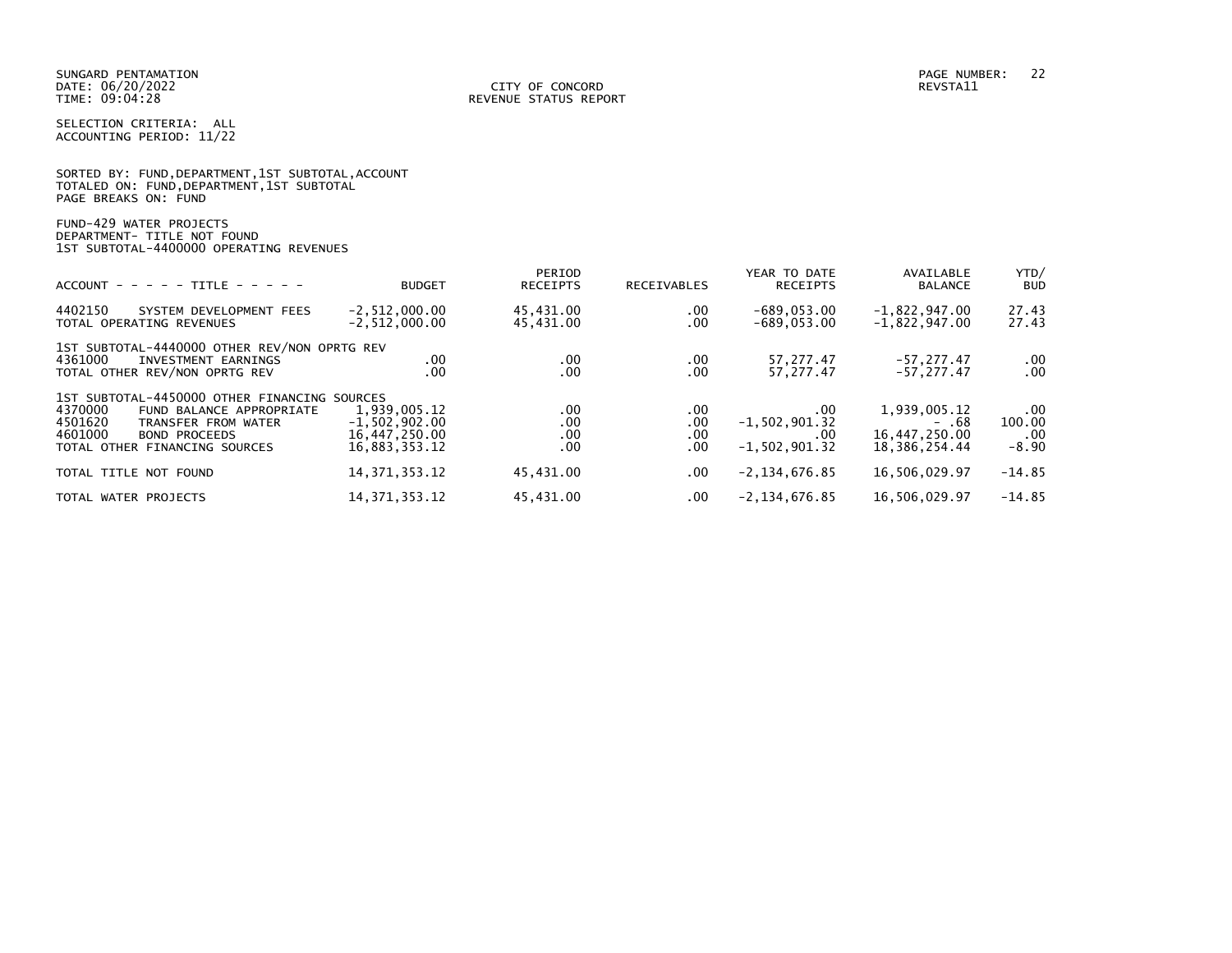| SORTED BY: FUND, DEPARTMENT, 1ST SUBTOTAL, ACCOUNT |  |
|----------------------------------------------------|--|
| TOTALED ON: FUND,DEPARTMENT,1ST SUBTOTAL           |  |
| PAGE BREAKS ON: FUND                               |  |

FUND-430 GF CAPT PROJECT FUND DEPARTMENT- TITLE NOT FOUND 1ST SUBTOTAL-4400000 OPERATING REVENUES

| $ACCOUNT - - - - + TITE - - - - -$                                                                                                                                                                                                                                                                                                                                                                                                                            | <b>BUDGET</b>                                                                                                                                                              | PERIOD<br><b>RECEIPTS</b>                                                                                              | RECEIVABLES                                                                                                              | YEAR TO DATE<br><b>RECEIPTS</b>                                                                                                                       | AVAILABLE<br><b>BALANCE</b>                                                                                        | YTD/<br><b>BUD</b>                                                                                    |
|---------------------------------------------------------------------------------------------------------------------------------------------------------------------------------------------------------------------------------------------------------------------------------------------------------------------------------------------------------------------------------------------------------------------------------------------------------------|----------------------------------------------------------------------------------------------------------------------------------------------------------------------------|------------------------------------------------------------------------------------------------------------------------|--------------------------------------------------------------------------------------------------------------------------|-------------------------------------------------------------------------------------------------------------------------------------------------------|--------------------------------------------------------------------------------------------------------------------|-------------------------------------------------------------------------------------------------------|
| 4354000<br>OTHER INCOME<br>TOTAL OPERATING REVENUES                                                                                                                                                                                                                                                                                                                                                                                                           | $-326, 281.00$<br>$-326, 281.00$                                                                                                                                           | $.00 \,$<br>$.00 \,$                                                                                                   | .00.<br>$.00 \,$                                                                                                         | $-326, 281.00$<br>$-326, 281.00$                                                                                                                      | $.00 \,$<br>.00                                                                                                    | 100.00<br>100.00                                                                                      |
| 1ST SUBTOTAL-4440000 OTHER REV/NON OPRTG REV<br>4351000<br>SALE OF FIXED ASSETS<br>4361000<br>INVESTMENT EARNINGS<br>TOTAL OTHER REV/NON OPRTG REV                                                                                                                                                                                                                                                                                                            | $-129,753.00$<br>.00.<br>$-129,753.00$                                                                                                                                     | $.00 \,$<br>$.00 \,$<br>$.00 \,$                                                                                       | .00.<br>.00.<br>.00.                                                                                                     | $-129,752.95$<br>29,636.35<br>$-100, 116.60$                                                                                                          | $- .05$<br>$-29,636.35$<br>-29,636.40                                                                              | 100.00<br>$.00 \,$<br>77.16                                                                           |
| 1ST SUBTOTAL-4450000 OTHER FINANCING SOURCES<br>4370000<br>FUND BALANCE APPROPRIATE<br>4501100<br>TRANSFER FROM GEN FUND<br>4501282<br>TRANSFER FM UTIL CAP RES<br>4501285<br>TRANSFER FM GEN CAP RESR<br>4501330<br>TRANSFER FM AMER RESC PL<br>4501600<br>TRANSFER FR STORMWATER<br>4501610<br>TRANSFER FROM ELECTRIC<br>4501620<br>TRANSFER FROM WATER<br>4501640<br>TRANSFER FROM SEWER<br>4602000<br>FINANCING PROCEEDS<br>TOTAL OTHER FINANCING SOURCES | 333,765.33<br>$-494, 345.00$<br>1,167,776.00<br>4,911,248.00<br>8,000,000.00<br>902,446.00<br>1,410,980.00<br>2,618,896.00<br>471,350.00<br>810,100.00<br>20, 132, 216, 33 | $.00 \,$<br>$.00 \,$<br>$.00 \,$<br>$.00 \,$<br>$.00 \,$<br>$.00 \,$<br>.00<br>$.00 \,$<br>$.00 \,$<br>.00<br>$.00 \,$ | $.00 \,$<br>.00.<br>$.00 \,$<br>$.00 \,$<br>$.00 \,$<br>$.00 \,$<br>$.00 \,$<br>$.00 \,$<br>.00.<br>$.00 \,$<br>$.00 \,$ | $.00 \,$<br>$-494, 344.85$<br>1,167,776.00<br>4,911,248.00<br>.00<br>902,446.00<br>1,410,980.00<br>2,618,896.00<br>471,350.00<br>.00<br>10,988,351.15 | 333,765.33<br>$- .15$<br>.00.<br>.00<br>8,000,000.00<br>.00.<br>.00<br>.00<br>.00<br>810,100.00<br>9, 143, 865, 18 | $.00 \,$<br>100.00<br>100.00<br>100.00<br>.00<br>100.00<br>100.00<br>100.00<br>100.00<br>.00<br>54.58 |
| TOTAL TITLE NOT FOUND                                                                                                                                                                                                                                                                                                                                                                                                                                         | 19,676,182.33                                                                                                                                                              | $.00 \,$                                                                                                               | $.00 \,$                                                                                                                 | 10,561,953.55                                                                                                                                         | 9, 114, 228.78                                                                                                     | 53.68                                                                                                 |
| TOTAL GF CAPT PROJECT FUND                                                                                                                                                                                                                                                                                                                                                                                                                                    | 19,676,182.33                                                                                                                                                              | $.00 \,$                                                                                                               | $.00 \,$                                                                                                                 | 10,561,953.55                                                                                                                                         | 9, 114, 228, 78                                                                                                    | 53.68                                                                                                 |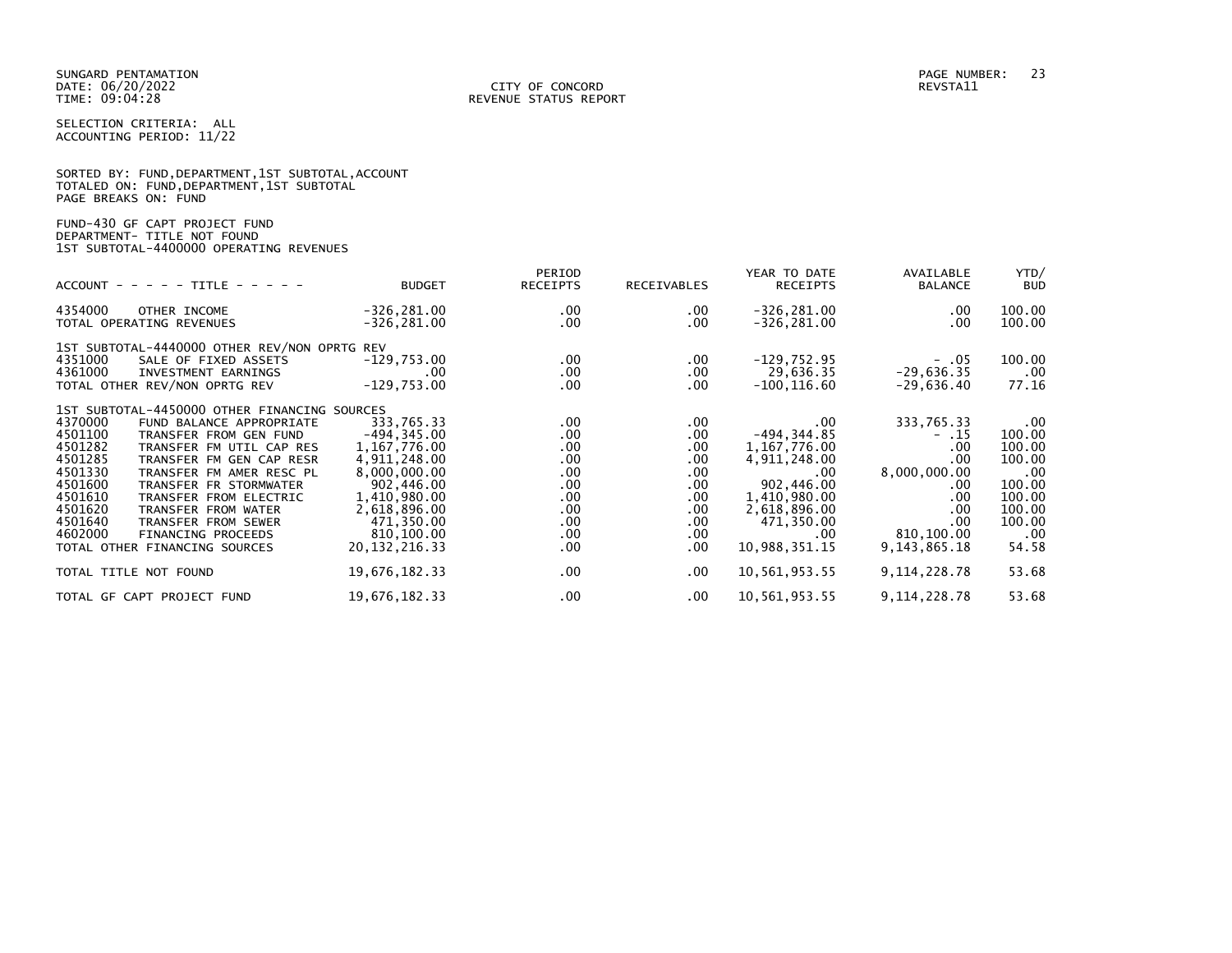SUNGARD PENTAMATION PAGE NUMBER: 24 DATE: 06/20/2022<br>TIME: 09:04:28

SELECTION CRITERIA: ALL ACCOUNTING PERIOD: 11/22

SORTED BY: FUND, DEPARTMENT, 1ST SUBTOTAL, ACCOUNT TOTALED ON: FUND,DEPARTMENT,1ST SUBTOTAL PAGE BREAKS ON: FUND

FUND-451 AIRPORT PROJECTS DEPARTMENT- TITLE NOT FOUND 1ST SUBTOTAL-4334000 RESTRICTED INTRGOVT REV

| $ACCOUNT - - - - - TITE - - - - -$                                                                                                                      | <b>BUDGET</b>                                   | PERIOD<br><b>RECEIPTS</b> | <b>RECEIVABLES</b>     | YEAR TO DATE<br><b>RECEIPTS</b>              | AVAILABLE<br><b>BALANCE</b>                  | YTD/<br><b>BUD</b>                |
|---------------------------------------------------------------------------------------------------------------------------------------------------------|-------------------------------------------------|---------------------------|------------------------|----------------------------------------------|----------------------------------------------|-----------------------------------|
| 4357000<br>STATE AID<br>4357300<br>FEDERAL AID<br>TOTAL RESTRICTED INTRGOVT REV                                                                         | 3,754,612.00<br>5,462,861.00<br>9, 217, 473, 00 | .00<br>.00<br>.00         | $.00 \,$<br>.00<br>.00 | 3,814,980.52<br>1,815,886.00<br>5,630,866.52 | $-60.368.52$<br>3,646,975.00<br>3,586,606.48 | 101.61<br>33.24<br>61.09          |
| 1ST SUBTOTAL-4440000 OTHER REV/NON OPRTG REV<br>4361000<br>INVESTMENT EARNINGS<br>TOTAL OTHER REV/NON OPRTG REV                                         | .00<br>.00                                      | .00.<br>.00               | .00<br>.00             | 7,306.91<br>7.306.91                         | $-7, 306.91$<br>$-7.306.91$                  | $.00 \,$<br>$.00 \times$          |
| 1ST SUBTOTAL-4450000 OTHER FINANCING SOURCES<br>4406000<br>RETAINED EARNINGS APPR<br>4501680<br>TRANSFER FROM AVIATION<br>TOTAL OTHER FINANCING SOURCES | 316,100.17<br>45,935.00<br>362,035.17           | .00.<br>.00<br>.00        | .00<br>.00<br>.00      | $.00 \,$<br>$-212,790.55$<br>$-212.790.55$   | 316, 100. 17<br>258,725.55<br>574,825.72     | $.00 \,$<br>$-463.24$<br>$-58.78$ |
| TOTAL TITLE NOT FOUND                                                                                                                                   | 9,579,508.17                                    | $.00 \times$              | $.00 \,$               | 5,425,382.88                                 | 4, 154, 125, 29                              | 56.64                             |
| TOTAL AIRPORT PROJECTS                                                                                                                                  | 9,579,508.17                                    | .00                       | .00                    | 5,425,382.88                                 | 4, 154, 125, 29                              | 56.64                             |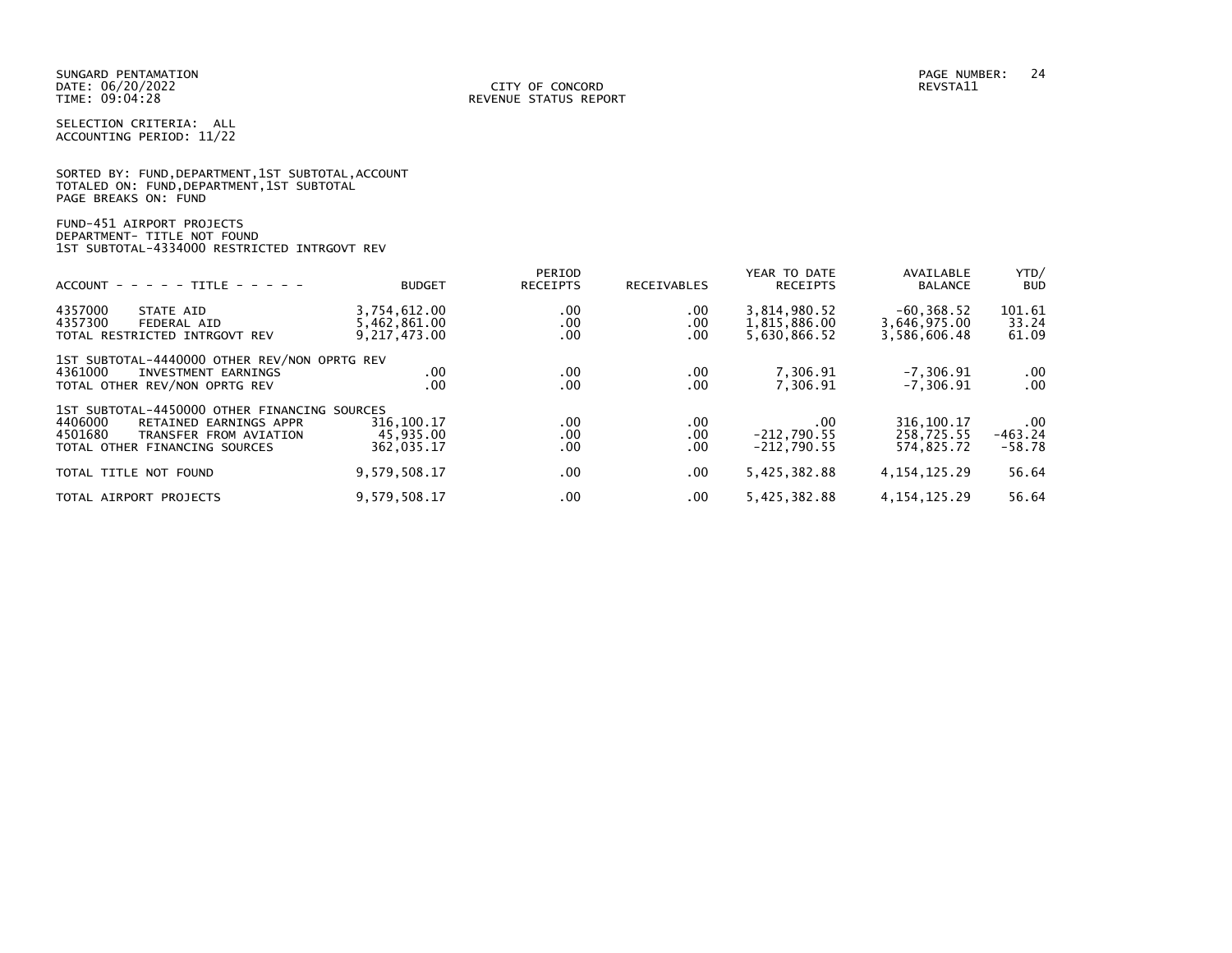|                      |  |  | SORTED BY: FUND, DEPARTMENT, 1ST SUBTOTAL, ACCOUNT |  |
|----------------------|--|--|----------------------------------------------------|--|
|                      |  |  | TOTALED ON: FUND, DEPARTMENT, 1ST SUBTOTAL         |  |
| PAGE BREAKS ON: FUND |  |  |                                                    |  |

# FUND-473 ELECTRIC PROJECTS DEPARTMENT- TITLE NOT FOUND 1ST SUBTOTAL-4400000 OPERATING REVENUES

| $ACCOUNT - - - - - TITE - - - - -$                                                                                                                                                             | <b>BUDGET</b>                                                    | PERIOD<br><b>RECEIPTS</b>     | RECEIVABLES               | YEAR TO DATE<br><b>RECEIPTS</b>                       | AVAILABLE<br><b>BALANCE</b>                 | YTD/<br><b>BUD</b>                        |
|------------------------------------------------------------------------------------------------------------------------------------------------------------------------------------------------|------------------------------------------------------------------|-------------------------------|---------------------------|-------------------------------------------------------|---------------------------------------------|-------------------------------------------|
| 4402750<br><b>NCDOT</b><br><b>SHARE</b><br>TOTAL OPERATING REVENUES                                                                                                                            | .00<br>.00                                                       | $.00 \,$<br>$.00 \,$          | .00<br>.00                | 184,685.39<br>184,685.39                              | $-184,685.39$<br>$-184,685.39$              | $.00 \,$<br>.00                           |
| 1ST SUBTOTAL-4440000 OTHER REV/NON OPRTG REV<br>4361000<br>INVESTMENT EARNINGS<br>TOTAL OTHER REV/NON OPRTG REV                                                                                | .00<br>.00                                                       | .00<br>.00                    | .00<br>.00                | 92, 132.86<br>92, 132.86                              | $-92.132.86$<br>$-92, 132.86$               | $\begin{array}{c} .00 \\ .00 \end{array}$ |
| 1ST SUBTOTAL-4450000 OTHER FINANCING SOURCES<br>4406000<br>RETAINED EARNINGS APPR<br>4501282<br>TRANSFER FM UTIL CAP RES<br>4501610<br>TRANSFER FROM ELECTRIC<br>TOTAL OTHER FINANCING SOURCES | 7.423.060.53<br>27,968,286.00<br>2,929,078.00<br>38, 320, 424.53 | .00<br>.00<br>$.00 \,$<br>.00 | .00.<br>.00<br>.00<br>.00 | .00<br>27,968,286.00<br>2,929,077.47<br>30.897.363.47 | 7,423,060.53<br>.00<br>. 53<br>7,423,061.06 | $.00 \,$<br>100.00<br>100.00<br>80.63     |
| TOTAL TITLE NOT FOUND                                                                                                                                                                          | 38, 320, 424.53                                                  | $.00 \,$                      | $.00 \,$                  | 31, 174, 181. 72                                      | 7,146,242.81                                | 81.35                                     |
| TOTAL ELECTRIC PROJECTS                                                                                                                                                                        | 38, 320, 424.53                                                  | .00                           | $.00 \,$                  | 31, 174, 181. 72                                      | 7,146,242.81                                | 81.35                                     |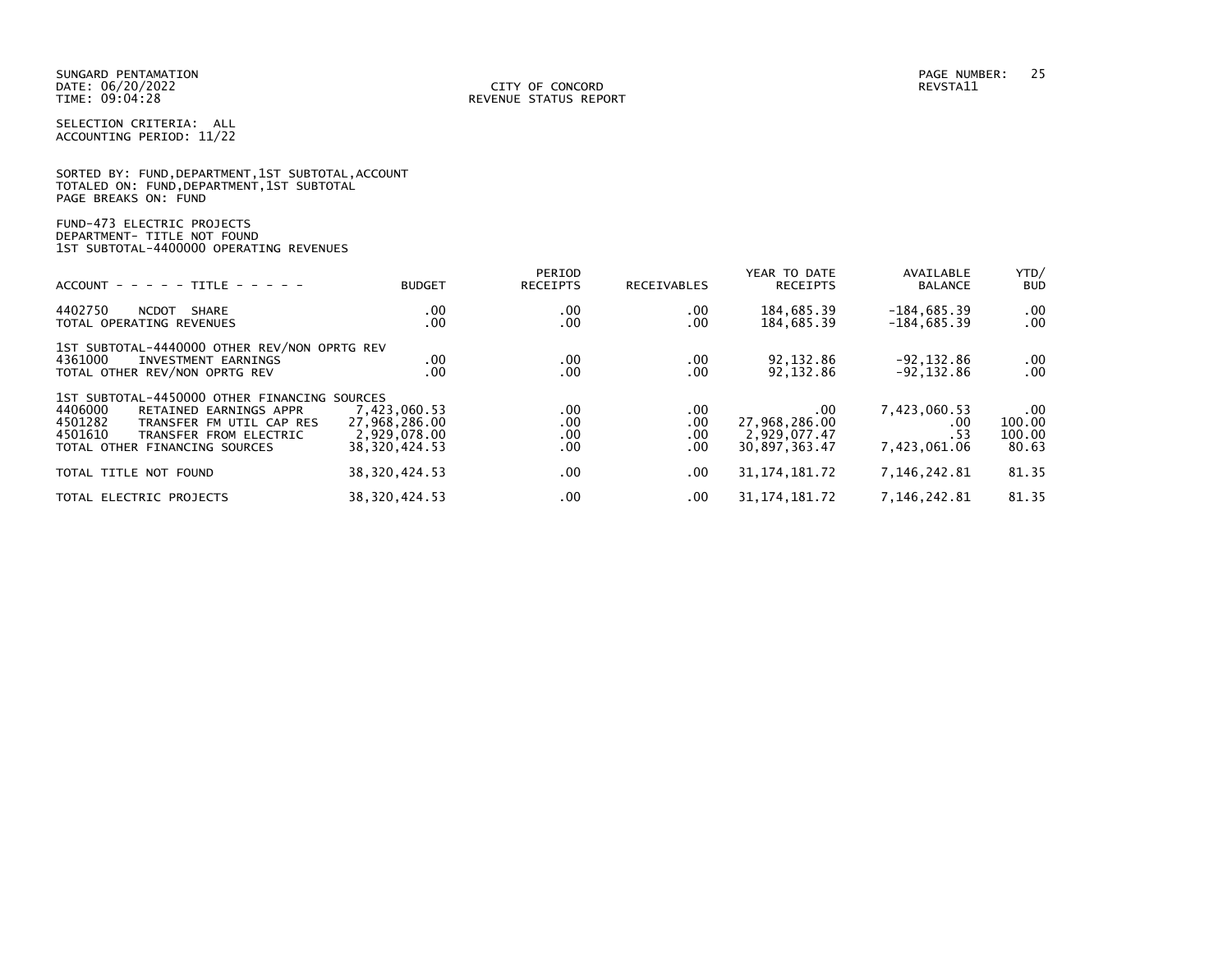|                      |  | SORTED BY: FUND, DEPARTMENT, 1ST SUBTOTAL, ACCOUNT |  |
|----------------------|--|----------------------------------------------------|--|
|                      |  | TOTALED ON: FUND, DEPARTMENT, 1ST SUBTOTAL         |  |
| PAGE BREAKS ON: FUND |  |                                                    |  |

FUND-474 STORMWATER PROJECTS DEPARTMENT- TITLE NOT FOUND 1ST SUBTOTAL-4440000 OTHER REV/NON OPRTG REV

| $ACCOUNT - - - - - TITLE - - - - -$                                                                                                                     | <b>BUDGET</b>                                  | PERIOD<br>RECEIPTS | <b>RECEIVABLES</b> | YEAR TO DATE<br><b>RECEIPTS</b>           | AVAILABLE<br><b>BALANCE</b>      | YTD/<br><b>BUD</b>           |
|---------------------------------------------------------------------------------------------------------------------------------------------------------|------------------------------------------------|--------------------|--------------------|-------------------------------------------|----------------------------------|------------------------------|
| 4361000<br>INVESTMENT EARNINGS<br>TOTAL OTHER REV/NON OPRTG REV                                                                                         | .00<br>.00 <sub>1</sub>                        | .00<br>.00         | .00<br>.00         | 11,778.34<br>11,778.34                    | $-11.778.34$<br>$-11.778.34$     | $.00 \,$<br>$.00 \,$         |
| 1ST SUBTOTAL-4450000 OTHER FINANCING SOURCES<br>4406000<br>RETAINED EARNINGS APPR<br>4501600<br>TRANSFER FR STORMWATER<br>TOTAL OTHER FINANCING SOURCES | 751.867.25<br>$-1,029,840.00$<br>$-277.972.75$ | .00<br>.00<br>.00  | .00<br>.00<br>.00  | .00<br>$-1,029,840.24$<br>$-1.029.840.24$ | 751,867.25<br>. 24<br>751.867.49 | $.00 \,$<br>100.00<br>370.48 |
| TOTAL TITLE NOT FOUND                                                                                                                                   | $-277,972.75$                                  | .00                | .00.               | $-1,018,061.90$                           | 740.089.15                       | 366.25                       |
| TOTAL STORMWATER PROJECTS                                                                                                                               | $-277,972.75$                                  | .00                | $.00 \,$           | $-1,018,061.90$                           | 740,089.15                       | 366.25                       |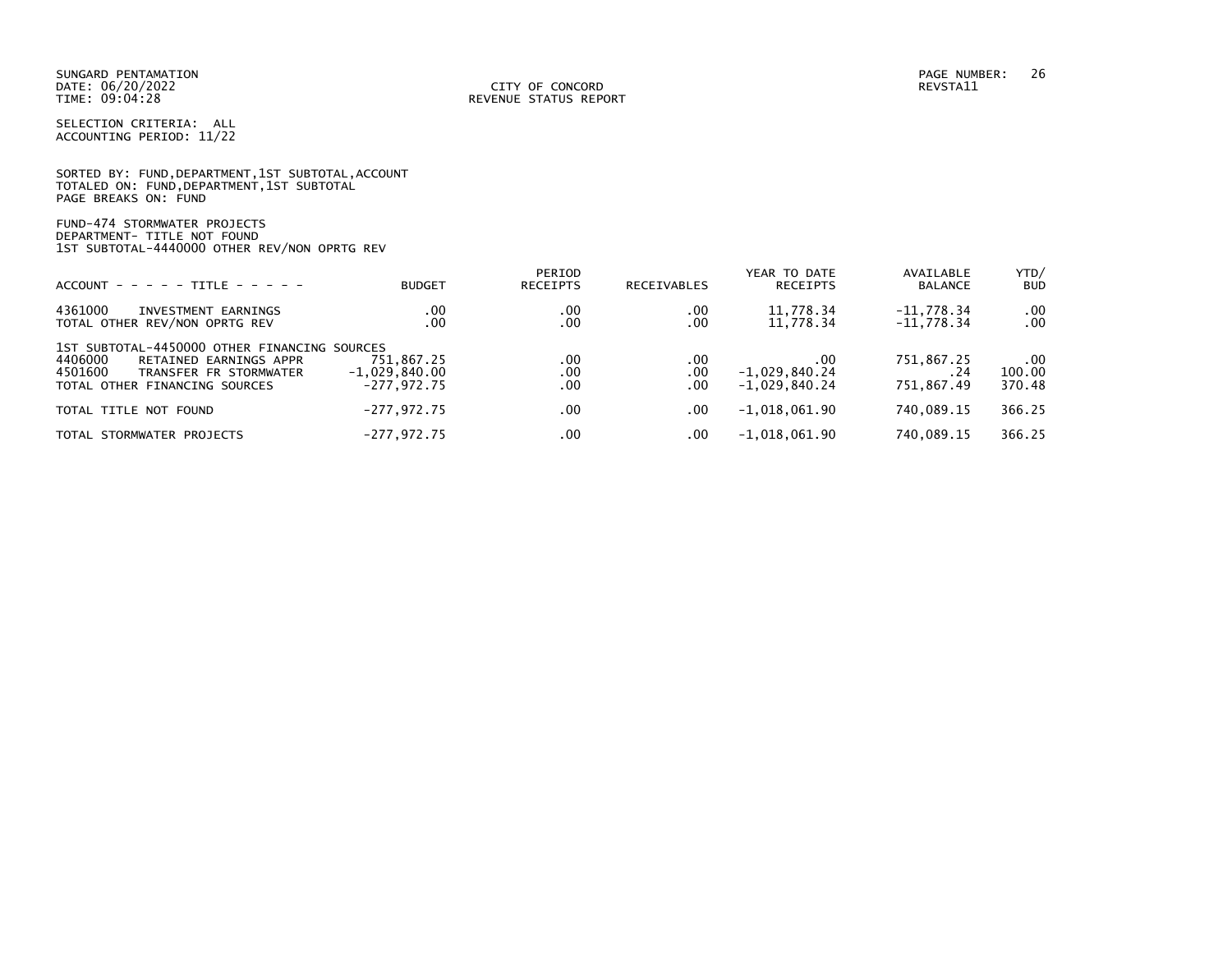SUNGARD PENTAMATION PAGE NUMBER: 27 DATE: 06/20/2022<br>TIME: 09:04:28

SELECTION CRITERIA: ALL ACCOUNTING PERIOD: 11/22

SORTED BY: FUND, DEPARTMENT, 1ST SUBTOTAL, ACCOUNT TOTALED ON: FUND,DEPARTMENT,1ST SUBTOTAL PAGE BREAKS ON: FUND

FUND-475 GOLF PROJECTS DEPARTMENT- TITLE NOT FOUND 1ST SUBTOTAL-4450000 OTHER FINANCING SOURCES

| $ACCOUNT - - - - - TITE - - - - -$                                                                                                         | <b>BUDGET</b>                                    | PERIOD<br><b>RECEIPTS</b> | <b>RECEIVABLES</b>       | YEAR TO DATE<br><b>RECEIPTS</b>              | AVAILABLE<br><b>BALANCE</b>        | YTD/<br><b>BUD</b>               |
|--------------------------------------------------------------------------------------------------------------------------------------------|--------------------------------------------------|---------------------------|--------------------------|----------------------------------------------|------------------------------------|----------------------------------|
| 4406000<br>RETAINED EARNINGS APPR<br>4501285<br>TRANSFER FM GEN CAP RESR<br>4501650<br>TRANSFER FROM GOLF<br>TOTAL OTHER FINANCING SOURCES | 9.011.00<br>940,000.00<br>2,745.00<br>951,756.00 | .00<br>.00<br>.00<br>.00  | .00<br>.00<br>.00<br>.00 | . 00<br>940,000.00<br>2,745.00<br>942,745.00 | 9,011.00<br>.00<br>.00<br>9.011.00 | .00<br>100.00<br>100.00<br>99.05 |
| TOTAL TITLE NOT FOUND                                                                                                                      | 951,756.00                                       | $.00 \times$              | .00                      | 942,745.00                                   | 9.011.00                           | 99.05                            |
| TOTAL GOLF PROJECTS                                                                                                                        | 951,756.00                                       | .00                       | .00                      | 942,745.00                                   | 9,011.00                           | 99.05                            |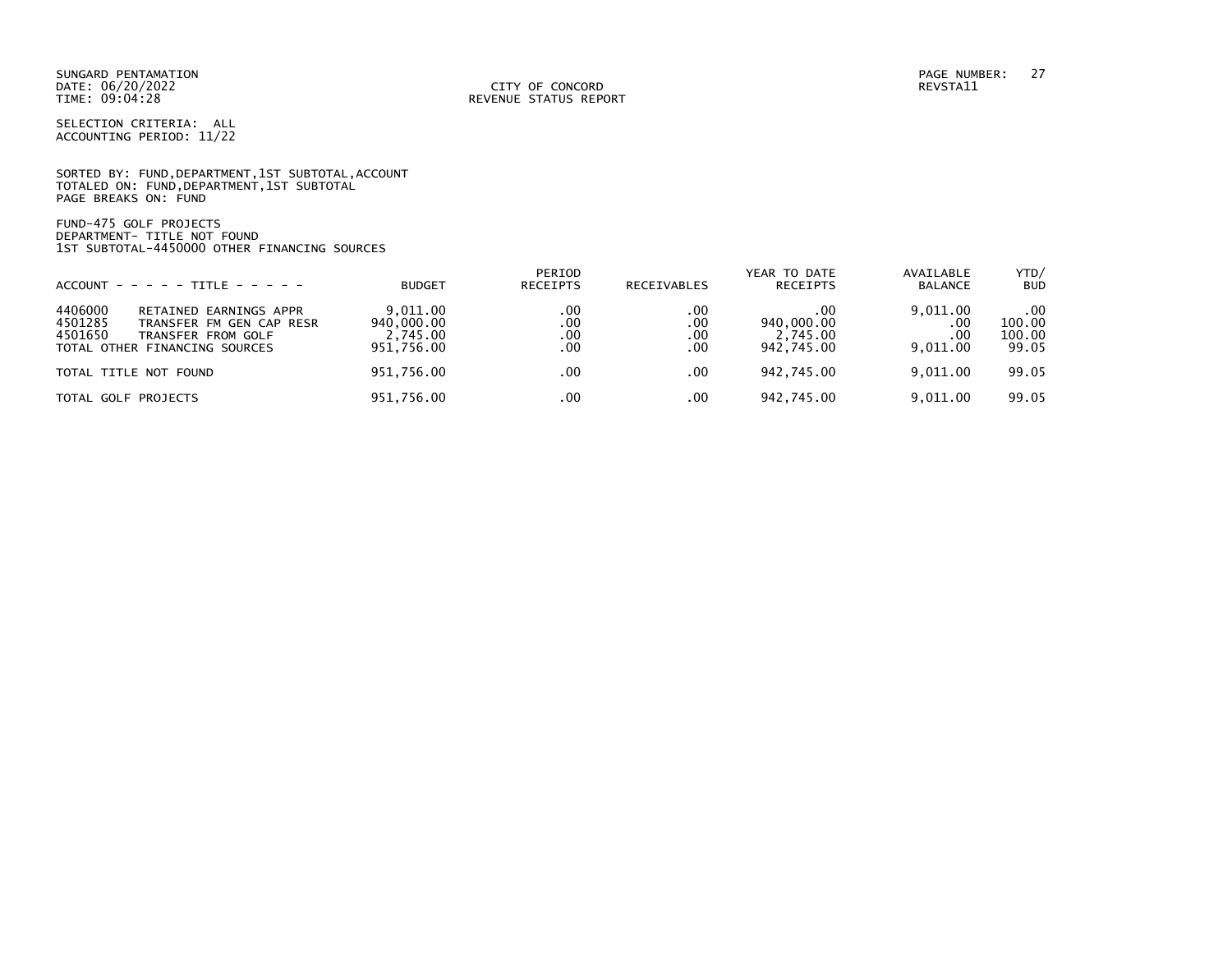SELECTION CRITERIA: ALL ACCOUNTING PERIOD: 11/22

|                      |                                          | SORTED BY: FUND, DEPARTMENT, 1ST SUBTOTAL, ACCOUNT |
|----------------------|------------------------------------------|----------------------------------------------------|
|                      | TOTALED ON: FUND,DEPARTMENT,1ST SUBTOTAL |                                                    |
| PAGE BREAKS ON: FUND |                                          |                                                    |

|  |  |                             | FUND-552 2014 LOBS - FIRST CONCORD           |  |
|--|--|-----------------------------|----------------------------------------------|--|
|  |  | DEPARTMENT- TITLE NOT FOUND |                                              |  |
|  |  |                             | 1ST SUBTOTAL-4440000 OTHER REV/NON OPRTG REV |  |

| $ACCOUNT - - - - - TITE - - - - -$                                                                                                                                                                                                                                      | <b>BUDGET</b>                                                                                    | PERIOD<br><b>RECEIPTS</b>                                       | RECEIVABLES                             | YEAR TO DATE<br><b>RECEIPTS</b>                                                           | AVAILABLE<br><b>BALANCE</b>                                      | YTD/<br><b>BUD</b>                                         |
|-------------------------------------------------------------------------------------------------------------------------------------------------------------------------------------------------------------------------------------------------------------------------|--------------------------------------------------------------------------------------------------|-----------------------------------------------------------------|-----------------------------------------|-------------------------------------------------------------------------------------------|------------------------------------------------------------------|------------------------------------------------------------|
| 4361000<br>INVESTMENT EARNINGS<br>TOTAL OTHER REV/NON OPRTG REV                                                                                                                                                                                                         | 3,137.00<br>3,137.00                                                                             | .00<br>.00                                                      | .00<br>.00                              | 3.12<br>3.12                                                                              | 3,133.88<br>3,133.88                                             | .10<br>.10                                                 |
| 1ST SUBTOTAL-4450000 OTHER FINANCING SOURCES<br>4406000<br>RETAINED EARNINGS APPR<br>4501100<br>TRANSFER FROM GEN FUND<br>4501650<br>TRANSFER FROM GOLF<br>4501800<br>TRANSFER FROM INTRNL SRV<br>4602000<br><b>FINANCING PROCEEDS</b><br>TOTAL OTHER FINANCING SOURCES | 627,394.70<br>1,875,376.00<br>$-6, 375, 541.00$<br>483,405.00<br>$-61,885.00$<br>$-3,451,250.30$ | .00<br>1,543,438.17<br>.00<br>383,452.46<br>.00<br>1,926,890.63 | .00<br>.00<br>.00<br>.00<br>.00<br>.00. | .00<br>1,875,376.34<br>$-6, 375, 499.09$<br>483,404.92<br>$-61,884.80$<br>$-4.078.602.63$ | 627,394.70<br>$-34$<br>$-41.91$<br>.08<br>$- .20$<br>627, 352.33 | $.00 \,$<br>100.00<br>100.00<br>100.00<br>100.00<br>118.18 |
| TOTAL TITLE NOT FOUND                                                                                                                                                                                                                                                   | $-3,448,113.30$                                                                                  | 1,926,890.63                                                    | .00.                                    | $-4,078,599.51$                                                                           | 630,486.21                                                       | 118.28                                                     |
| TOTAL 2014 LOBS - FIRST CONCO                                                                                                                                                                                                                                           | $-3,448,113.30$                                                                                  | 1,926,890.63                                                    | .00.                                    | $-4,078,599.51$                                                                           | 630,486.21                                                       | 118.28                                                     |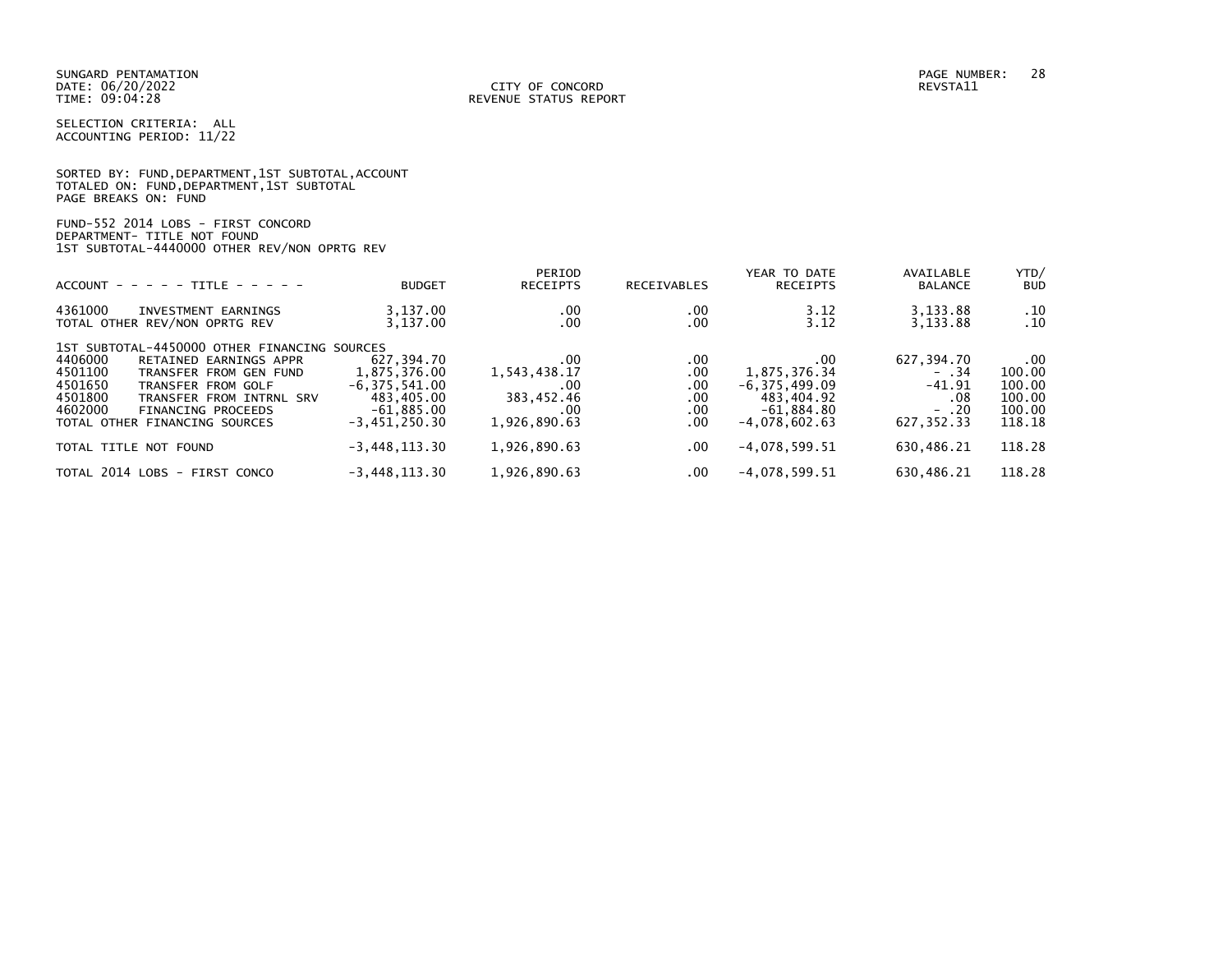SELECTION CRITERIA: ALL ACCOUNTING PERIOD: 11/22

|                      |  |  | SORTED BY: FUND, DEPARTMENT, 1ST SUBTOTAL, ACCOUNT |  |
|----------------------|--|--|----------------------------------------------------|--|
|                      |  |  | TOTALED ON: FUND, DEPARTMENT, 1ST SUBTOTAL         |  |
| PAGE BREAKS ON: FUND |  |  |                                                    |  |

FUND-600 STORMWATER DEPARTMENT- TITLE NOT FOUND 1ST SUBTOTAL-4400000 OPERATING REVENUES

|                                                                                                                                                                                  |                                                                              | PERIOD                                                                 |                                                       | YEAR TO DATE                                                                    | AVAILABLE                                                                  | YTD/                                               |
|----------------------------------------------------------------------------------------------------------------------------------------------------------------------------------|------------------------------------------------------------------------------|------------------------------------------------------------------------|-------------------------------------------------------|---------------------------------------------------------------------------------|----------------------------------------------------------------------------|----------------------------------------------------|
| $ACCOUNT - - - - - TITE - - - - -$                                                                                                                                               | <b>BUDGET</b>                                                                | <b>RECEIPTS</b>                                                        | RECEIVABLES                                           | <b>RECEIPTS</b>                                                                 | <b>BALANCE</b>                                                             | <b>BUD</b>                                         |
| 4354000<br>OTHER INCOME<br>4356000<br>CONTRA-CREDIT CARDS<br>4401100<br>RATES AND CHARGES<br>4402400<br>LATE FEE<br>4402650<br>RETURNED CHECK CHARGE<br>TOTAL OPERATING REVENUES | 6,000.00<br>$-1, 125.00$<br>5,151,000.00<br>20,000.00<br>.00<br>5.175.875.00 | 1,496.69<br>$-124.53$<br>451, 193. 91<br>1,723.19<br>.00<br>454.289.26 | $.00 \,$<br>.00<br>.00<br>$.00 \,$<br>$.00 \,$<br>.00 | 12,166.82<br>$-1, 365.20$<br>4,779,706.74<br>18,613.90<br>25.00<br>4,809,147.26 | $-6, 166.82$<br>240.20<br>371,293.26<br>1,386.10<br>$-25.00$<br>366,727.74 | 202.78<br>121.35<br>92.79<br>93.07<br>.00<br>92.91 |
| 1ST SUBTOTAL-4440000 OTHER REV/NON OPRTG REV<br>4361000<br>INVESTMENT EARNINGS<br>TOTAL OTHER REV/NON OPRTG REV                                                                  | $.00 \,$<br>.00                                                              | .00.<br>.00                                                            | $.00 \,$<br>.00                                       | 61,848.96<br>61,848.96                                                          | $-61,848.96$<br>$-61,848.96$                                               | $.00 \,$<br>$.00 \,$                               |
| 1ST SUBTOTAL-4450000 OTHER FINANCING SOURCES<br>4406000<br>RETAINED EARNINGS APPR<br>TOTAL OTHER FINANCING SOURCES                                                               | 1,531,222.93<br>1,531,222.93                                                 | .00.<br>.00                                                            | $.00 \,$<br>$.00 \,$                                  | .00<br>$.00 \,$                                                                 | 1,531,222.93<br>1,531,222.93                                               | $.00 \,$<br>$.00 \,$                               |
| TOTAL TITLE NOT FOUND                                                                                                                                                            | 6,707,097.93                                                                 | 454.289.26                                                             | $.00 \,$                                              | 4,870,996.22                                                                    | 1,836,101.71                                                               | 72.62                                              |
| TOTAL STORMWATER                                                                                                                                                                 | 6,707,097.93                                                                 | 454.289.26                                                             | $.00 \,$                                              | 4,870,996.22                                                                    | 1,836,101.71                                                               | 72.62                                              |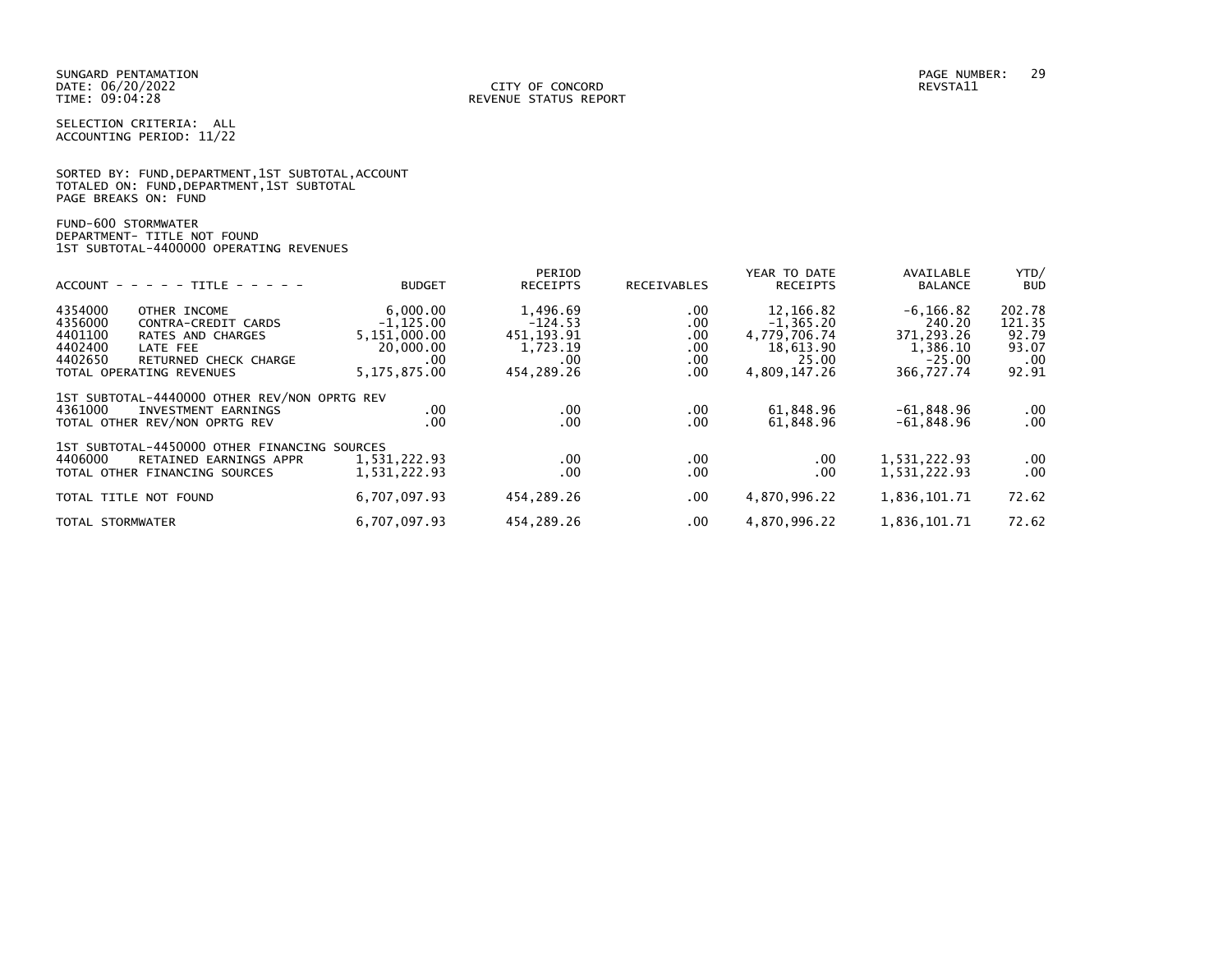SELECTION CRITERIA: ALL ACCOUNTING PERIOD: 11/22

|                      |  |  | SORTED BY: FUND, DEPARTMENT, 1ST SUBTOTAL, ACCOUNT |  |
|----------------------|--|--|----------------------------------------------------|--|
|                      |  |  | TOTALED ON: FUND, DEPARTMENT, 1ST SUBTOTAL         |  |
| PAGE BREAKS ON: FUND |  |  |                                                    |  |

FUND-610 ELECTRIC DEPARTMENT- TITLE NOT FOUND 1ST SUBTOTAL-4400000 OPERATING REVENUES

|                                              |                | PERIOD       |             | YEAR TO DATE    | AVAILABLE       | YTD/       |
|----------------------------------------------|----------------|--------------|-------------|-----------------|-----------------|------------|
| $ACCOUNT - - - - TITLE - - - - -$            | <b>BUDGET</b>  | RECEIPTS     | RECEIVABLES | RECEIPTS        | <b>BALANCE</b>  | <b>BUD</b> |
| 4353100<br>INSURANCE REIMBURSEMENT           | $.00 \,$       | 5,870.15     | $.00 \,$    | 42,357.00       | $-42, 357.00$   | .00        |
| 4354000<br>OTHER INCOME                      | 70,000.00      | 2,470.00     | $.00 \,$    | 90,054.80       | $-20,054.80$    | 128.65     |
| 4356000<br>CONTRA-CREDIT CARDS               | $-20,000.00$   | $-2, 512.05$ | $.00 \,$    | $-27,528.06$    | 7,528.06        | 137.64     |
| 4401100<br>RATES AND CHARGES                 | 83,546,923.00  | 6,340,220.16 | $.00 \,$    | 73,418,508.39   | 10, 128, 414.61 | 87.88      |
| 4401105<br>RENEWABLE RESOURCES               | 500,000.00     | 44,945.49    | $.00 \,$    | 478,088.22      | 21,911.78       | 95.62      |
| 4402350<br>METER TAMPERING FEES              | 6,500.00       | 2,050.00     | $.00 \,$    | 2,200.00        | 4,300.00        | 33.85      |
| 4402400<br>LATE FEE                          | 300,000.00     | 19,943.73    | $.00 \,$    | 252,504.79      | 47,495.21       | 84.17      |
| 4402600<br>CUT-ON/ADMIN FEES                 | 300,000.00     | 35,900.00    | $.00 \,$    | 355,339.00      | $-55, 339.00$   | 118.45     |
| 4402650<br>RETURNED CHECK CHARGE             | 15,000.00      | 1,800.00     | $.00 \,$    | 18,550.00       | $-3,550.00$     | 123.67     |
| 4402700<br>CATV POLE RENTAL                  | 170,000.00     | $.00 \,$     | $.00 \,$    | 166,568.93      | 3,431.07        | 97.98      |
| 4402950<br>METER & ACCESSORY FEE-DE          | 50,000.00      | 8,019.38     | $.00 \,$    | 48,978.47       | 1,021.53        | 97.96      |
| 4402960<br>INTER-CONNECTION APP FEE          | $.00 \,$       | 200.00       | $.00 \,$    | 2,217.00        | $-2, 217.00$    | .00        |
| 4402970<br>SOLAR ENERGY                      | $-20,000.00$   | $-2, 204.24$ | $.00 \,$    | $-10, 314.96$   | $-9,685.04$     | 51.57      |
| 4403000<br>CHARGE OUT-REIMBURSEMENT          | 40,000.00      | 28,094.10    | .00         | 215,054.44      | $-175,054.44$   | 537.64     |
| TOTAL OPERATING REVENUES                     | 84,958,423.00  | 6,484,796.72 | .00         | 75,052,578.02   | 9,905,844.98    | 88.34      |
|                                              |                |              |             |                 |                 |            |
| 1ST SUBTOTAL-4440000 OTHER REV/NON OPRTG REV |                |              |             |                 |                 |            |
| 4351000<br>SALE OF FIXED ASSETS              | .00.           | $.00 \,$     | $.00 \,$    | 107,260.00      | $-107, 260.00$  | .00        |
| 4354400<br>DUKE SETTLEMENT                   | 1,313,823.00   | $.00 \,$     | $.00 \,$    | 1, 313, 823. 21 | $- .21$         | 100.00     |
| 4361000<br>INVESTMENT EARNINGS               | .00            | $.00 \,$     | $.00 \,$    | 429,737.47      | $-429,737.47$   | .00        |
| TOTAL OTHER REV/NON OPRTG REV                | 1,313,823.00   | $.00 \,$     | .00         | 1,850,820.68    | -536,997.68     | 140.87     |
|                                              |                |              |             |                 |                 |            |
| 1ST SUBTOTAL-4450000 OTHER FINANCING SOURCES |                |              |             |                 |                 |            |
| 4406000<br>RETAINED EARNINGS APPR            | 17,753,304.32  | $.00 \,$     | $.00 \,$    | $.00 \,$        | 17,753,304.32   | .00        |
| TOTAL OTHER FINANCING SOURCES                | 17,753,304.32  | .00          | .00.        | .00.            | 17,753,304.32   | .00        |
|                                              |                |              |             |                 |                 |            |
| TOTAL TITLE NOT FOUND                        | 104,025,550.32 | 6,484,796.72 | $.00 \,$    | 76,903,398.70   | 27, 122, 151.62 | 73.93      |
|                                              |                |              |             |                 |                 |            |
| TOTAL ELECTRIC                               | 104,025,550.32 | 6,484,796.72 | $.00 \,$    | 76,903,398.70   | 27, 122, 151.62 | 73.93      |
|                                              |                |              |             |                 |                 |            |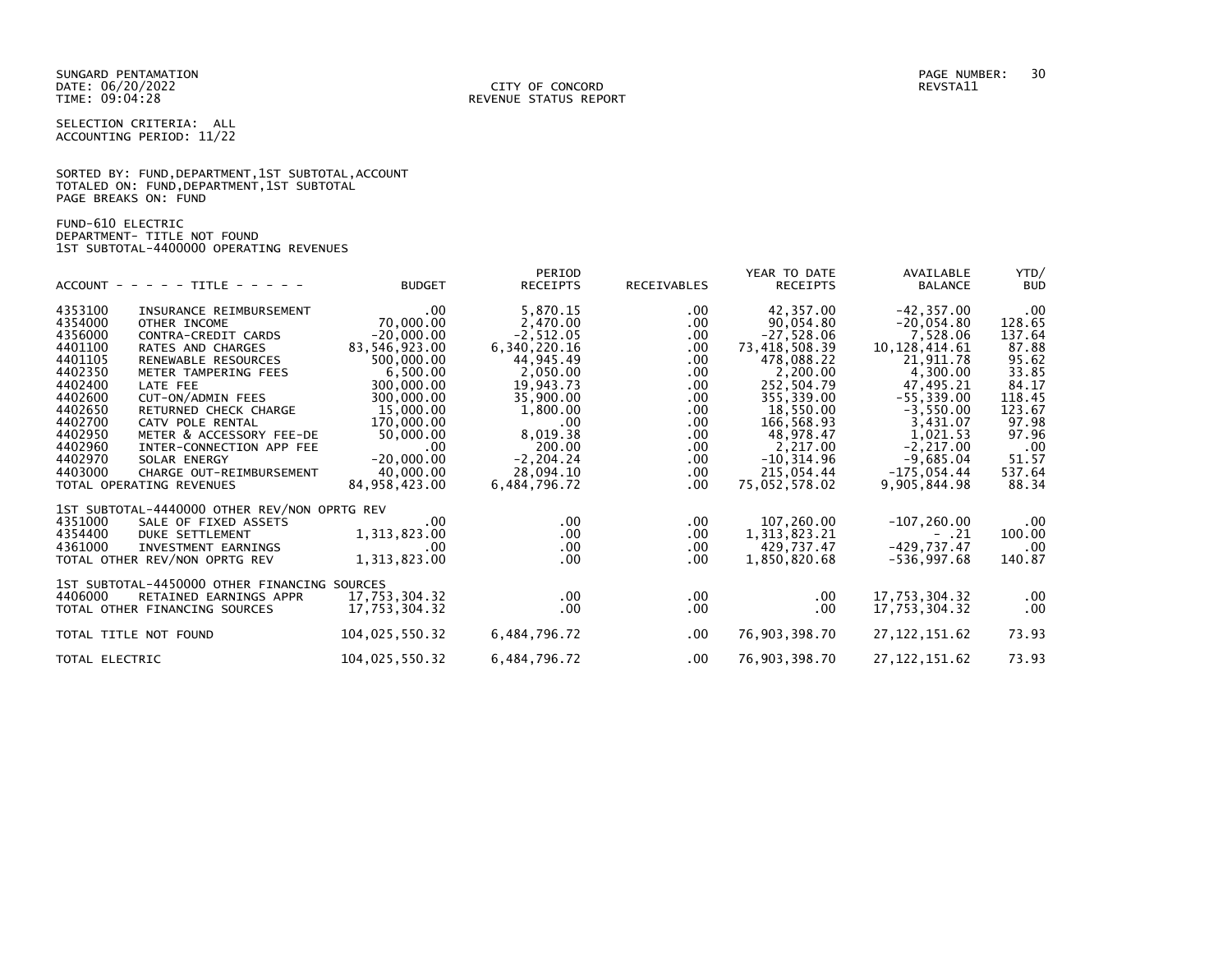SELECTION CRITERIA: ALL ACCOUNTING PERIOD: 11/22

|                      |  |  | SORTED BY: FUND, DEPARTMENT, 1ST SUBTOTAL, ACCOUNT |  |
|----------------------|--|--|----------------------------------------------------|--|
|                      |  |  | TOTALED ON: FUND, DEPARTMENT, 1ST SUBTOTAL         |  |
| PAGE BREAKS ON: FUND |  |  |                                                    |  |

FUND-620 WATER DEPARTMENT- TITLE NOT FOUND 1ST SUBTOTAL-4400000 OPERATING REVENUES

|                                              |                 | PERIOD          |             | YEAR TO DATE     | AVAILABLE      | YTD/       |
|----------------------------------------------|-----------------|-----------------|-------------|------------------|----------------|------------|
| $ACCOUNT - - - - + TITE - - - - -$           | <b>BUDGET</b>   | <b>RECEIPTS</b> | RECEIVABLES | RECEIPTS         | <b>BALANCE</b> | <b>BUD</b> |
| 4353100<br>INSURANCE REIMBURSEMENT           | $.00 \,$        | .00             | $.00 \,$    | 2,683.91         | $-2,683.91$    | .00        |
| 4354000<br>OTHER INCOME                      | 10,000.00       | 4,729.78        | $.00 \,$    | 49,139.04        | $-39, 139.04$  | 491.39     |
| 4356000<br>CONTRA-CREDIT CARDS               | .00.            | $-623.52$       | $.00 \,$    | $-7,801.62$      | 7,801.62       | .00        |
| 4401100<br>RATES AND CHARGES                 | 25, 177, 680.00 | 2, 161, 158.87  | $.00 \,$    | 23,280,015.58    | 1,897,664.42   | 92.46      |
| 4402100<br>FEES-TAPS                         | 285,000.00      | 48,233.00       | $.00 \,$    | 309,661.00       | $-24,661.00$   | 108.65     |
| 4402300<br>SELF-PERMITTING FEE - EN          | 8,000.00        | 2,720.00        | $.00 \,$    | 10,440.00        | $-2,440.00$    | 130.50     |
| 4402350<br>METER TAMPERING FEES              | 25,000.00       | 3,300.00        | $.00 \,$    | 19,550.00        | 5,450.00       | 78.20      |
| 4402400<br>LATE FEE                          | 75,000.00       | 5,681.93        | $.00 \,$    | 71,653.33        | 3,346.67       | 95.54      |
| 4402500<br>WATER LOSS PROTECTION             | $.00 \,$        | 21,730.89       | $.00 \,$    | $-36, 232.74$    | 36,232.74      | .00        |
| 4402600<br>CUT-ON/ADMIN FEES                 | 100,000.00      | 10,000.00       | $.00 \,$    | 122,620.00       | $-22,620.00$   | 122.62     |
| 4402650<br>RETURNED CHECK CHARGE             | 6,000.00        | 775.00          | $.00 \,$    | 6,925.00         | $-925.00$      | 115.42     |
| 4402950<br>METER & ACCESSORY FEE-DE          | 415,000.00      | 34,306.00       | $.00 \,$    | 354,705.00       | 60,295.00      | 85.47      |
| 4402980<br>LOW FLOW TOILET CREDITS           | $.00 \,$        | $-300.00$       | $.00 \,$    | $-516.67$        | 516.67         | .00        |
| 4403000<br>CHARGE OUT-REIMBURSEMENT          | 75,000.00       | 5,412.17        | .00         | 46,901.62        | 28,098.38      | 62.54      |
| TOTAL OPERATING REVENUES                     | 26,176,680.00   | 2,297,124.12    | $.00 \,$    | 24, 229, 743.45  | 1,946,936.55   | 92.56      |
| 1ST SUBTOTAL-4440000 OTHER REV/NON OPRTG REV |                 |                 |             |                  |                |            |
| 4341660<br>COMMUNICATION FEES                | 48,000.00       | 8,638.56        | .00.        | 132,018.94       | -84,018.94     | 275.04     |
| 4351000<br>SALE OF FIXED ASSETS              | $.00 \,$        | .00             | .00         | 28,902.00        | $-28,902.00$   | .00        |
| 4361000<br>INVESTMENT EARNINGS               | $.00 \,$        | $.00 \,$        | $.00 \,$    | 224, 272.75      | $-224, 272.75$ | .00        |
| TOTAL OTHER REV/NON OPRTG REV                | 48,000.00       | 8,638.56        | $.00 \,$    | 385,193.69       | -337,193.69    | 802.49     |
| 1ST SUBTOTAL-4450000 OTHER FINANCING SOURCES |                 |                 |             |                  |                |            |
| 4406000<br>RETAINED EARNINGS APPR            | 5,076,613.42    | $.00 \,$        | $.00 \,$    | $.00 \,$         | 5,076,613.42   | .00        |
| TOTAL OTHER FINANCING SOURCES                | 5,076,613.42    | .00.            | $.00 \,$    | .00.             | 5,076,613.42   | .00        |
| TOTAL TITLE NOT FOUND                        | 31, 301, 293.42 | 2,305,762.68    | .00         | 24, 614, 937. 14 | 6,686,356.28   | 78.64      |
| TOTAL WATER                                  | 31, 301, 293.42 | 2,305,762.68    | $.00 \,$    | 24,614,937.14    | 6,686,356.28   | 78.64      |
|                                              |                 |                 |             |                  |                |            |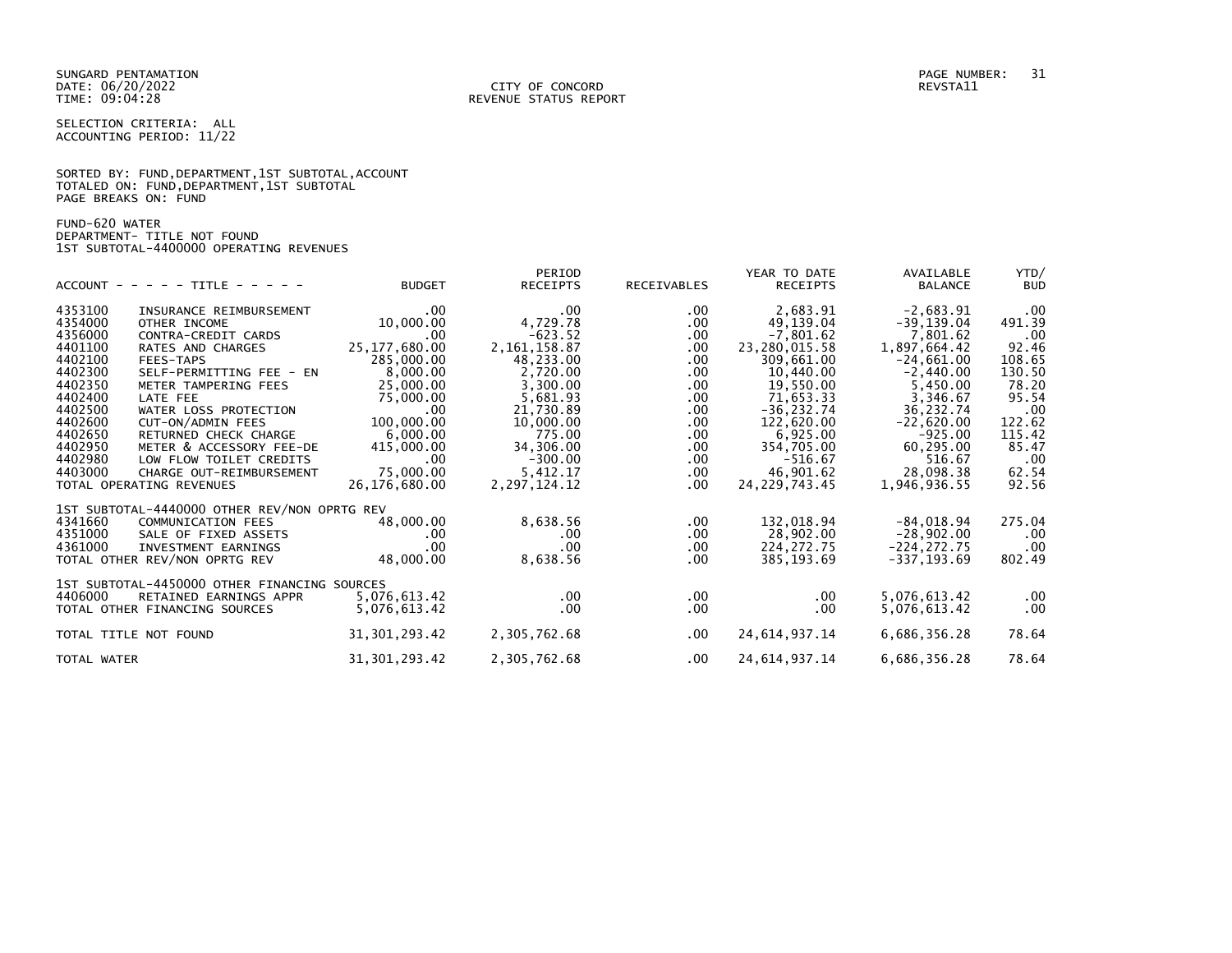SELECTION CRITERIA: ALL ACCOUNTING PERIOD: 11/22

|                      |  |  | SORTED BY: FUND, DEPARTMENT, 1ST SUBTOTAL, ACCOUNT |  |
|----------------------|--|--|----------------------------------------------------|--|
|                      |  |  | TOTALED ON: FUND, DEPARTMENT, 1ST SUBTOTAL         |  |
| PAGE BREAKS ON: FUND |  |  |                                                    |  |

FUND-630 TRANSIT DEPARTMENT- TITLE NOT FOUND 1ST SUBTOTAL-4334000 RESTRICTED INTRGOVT REV

| $ACCOUNT - - - - TITLE - - - - -$                                                                                                                                                                            | <b>BUDGET</b>                                                                    | PERIOD<br><b>RECEIPTS</b>                                             | <b>RECEIVABLES</b>                                                   | YEAR TO DATE<br><b>RECEIPTS</b>                                                     | AVAILABLE<br><b>BALANCE</b>                                                                 | YTD/<br><b>BUD</b>                                  |
|--------------------------------------------------------------------------------------------------------------------------------------------------------------------------------------------------------------|----------------------------------------------------------------------------------|-----------------------------------------------------------------------|----------------------------------------------------------------------|-------------------------------------------------------------------------------------|---------------------------------------------------------------------------------------------|-----------------------------------------------------|
| 4337000<br>LOCAL SHARED REVENUE<br>4337400<br>CITY OF CHARLOTTE<br>4357000<br>STATE AID<br>4357300<br><b>FEDERAL AID</b><br>4357500<br>CARES ACT FUNDING<br>TOTAL RESTRICTED INTRGOVT REV                    | 754,934.00<br>.00.<br>287,000.00<br>2,318,754.00<br>2,500,000.00<br>5,860,688.00 | 415,101.30<br>9,623.00<br>2,393.00<br>25,624.00<br>.00.<br>452,741.30 | $.00 \,$<br>$.00 \,$<br>$.00 \,$<br>$.00 \,$<br>$.00 \,$<br>$.00 \,$ | 559,446.30<br>96,230.00<br>304,072.00<br>$-51,710.00$<br>610,264.00<br>1,518,302.30 | 195,487.70<br>$-96, 230.00$<br>$-17,072.00$<br>2,370,464.00<br>1,889,736.00<br>4,342,385.70 | 74.11<br>.00<br>105.95<br>$-2.23$<br>24.41<br>25.91 |
| 1ST SUBTOTAL-4400000 OPERATING REVENUES<br>4356000<br>CONTRA-CREDIT CARDS<br>4401100<br>RATES AND CHARGES<br>4401150<br>PARATRANSIT FAREBOX REV<br>4401160<br><b>CCX FAREBOX</b><br>TOTAL OPERATING REVENUES | .00.<br>297,766.00<br>20,000.00<br>.00<br>317,766.00                             | $-224.53$<br>15,591.77<br>2,275.55<br>926.98<br>18,569.77             | $.00 \,$<br>$.00 \,$<br>$.00 \,$<br>$.00 \,$<br>$.00 \,$             | $-1,954.88$<br>177,940.56<br>22,797.02<br>8,625.80<br>207,408.50                    | 1,954.88<br>119,825.44<br>$-2,797.02$<br>$-8,625.80$<br>110,357.50                          | .00<br>59.76<br>113.99<br>.00<br>65.27              |
| 1ST SUBTOTAL-4440000 OTHER REV/NON OPRTG REV<br>4343000<br>MISCELLANEOUS REVENUE<br>TOTAL OTHER REV/NON OPRTG REV                                                                                            | $.00 \,$<br>.00.                                                                 | $.00 \,$<br>$.00 \,$                                                  | $.00 \,$<br>$.00 \,$                                                 | 42,012.37<br>42,012.37                                                              | $-42,012.37$<br>$-42,012.37$                                                                | .00<br>.00                                          |
| 1ST SUBTOTAL-4450000 OTHER FINANCING SOURCES<br>4406000<br>RETAINED EARNINGS APPR<br>TRANSFER FM ADDTL \$5 VEH<br>4501292<br>TOTAL OTHER FINANCING SOURCES                                                   | 1,273,553.69<br>390,000.00<br>1,663,553.69                                       | $.00 \,$<br>$.00 \,$<br>.00                                           | $.00 \,$<br>$.00 \,$<br>.00.                                         | $.00 \cdot$<br>275,508.59<br>275,508.59                                             | 1,273,553.69<br>114,491.41<br>1,388,045.10                                                  | .00<br>70.64<br>16.56                               |
| TOTAL TITLE NOT FOUND                                                                                                                                                                                        | 7,842,007.69                                                                     | 471,311.07                                                            | $.00 \,$                                                             | 2,043,231.76                                                                        | 5,798,775.93                                                                                | 26.05                                               |
| TOTAL TRANSIT                                                                                                                                                                                                | 7,842,007.69                                                                     | 471,311.07                                                            | $.00 \,$                                                             | 2,043,231.76                                                                        | 5,798,775.93                                                                                | 26.05                                               |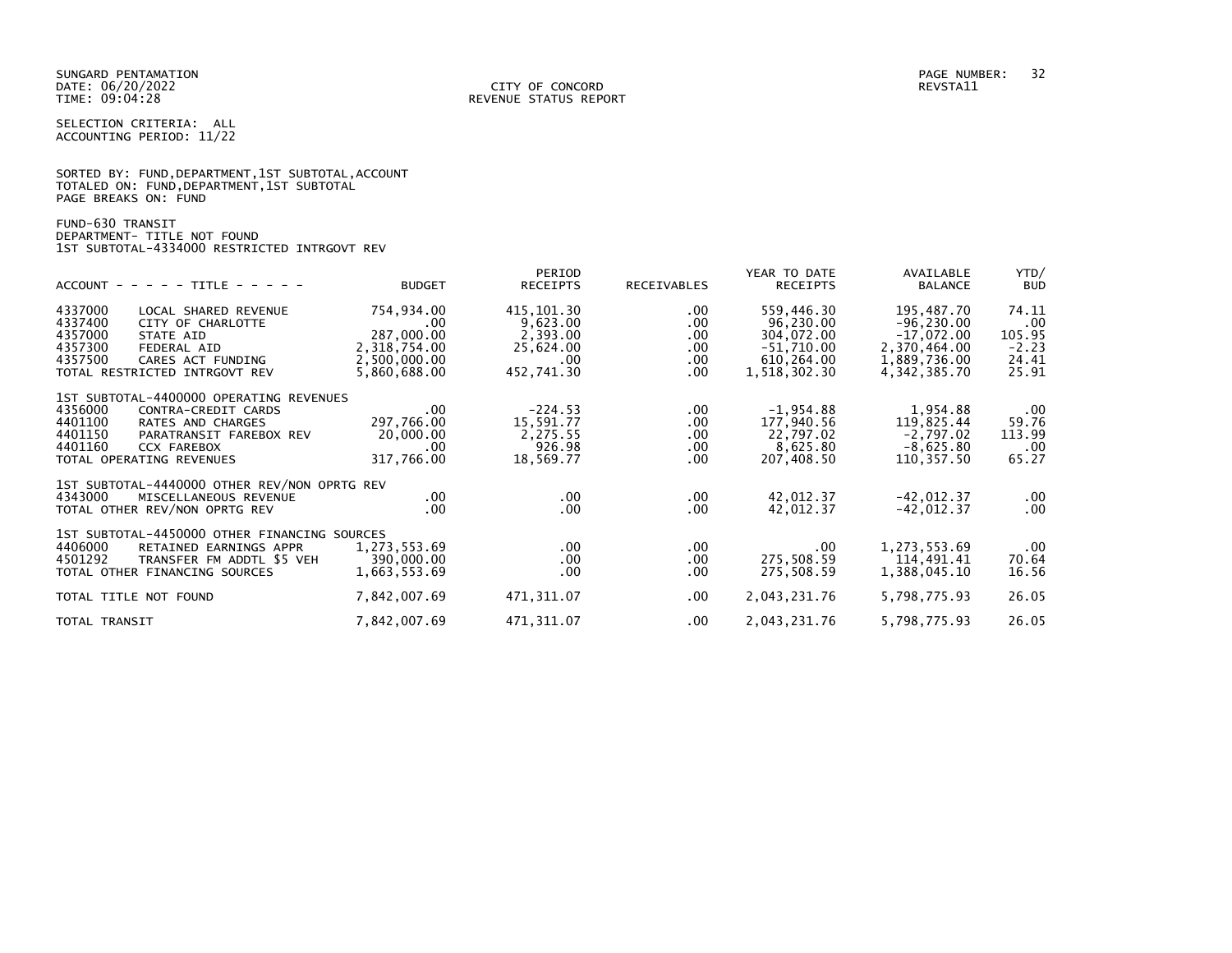SELECTION CRITERIA: ALL ACCOUNTING PERIOD: 11/22

|                      |  |  |                                            | SORTED BY: FUND, DEPARTMENT, 1ST SUBTOTAL, ACCOUNT |  |
|----------------------|--|--|--------------------------------------------|----------------------------------------------------|--|
|                      |  |  | TOTALED ON: FUND, DEPARTMENT, 1ST SUBTOTAL |                                                    |  |
| PAGE BREAKS ON: FUND |  |  |                                            |                                                    |  |

FUND-640 WASTEWATER DEPARTMENT- TITLE NOT FOUND 1ST SUBTOTAL-4400000 OPERATING REVENUES

|                  |                                              |               | PERIOD           |             | YEAR TO DATE     | AVAILABLE      | YTD/       |
|------------------|----------------------------------------------|---------------|------------------|-------------|------------------|----------------|------------|
|                  | $ACCOUNT - - - - - TITLE - - - - -$          | <b>BUDGET</b> | <b>RECEIPTS</b>  | RECEIVABLES | <b>RECEIPTS</b>  | <b>BALANCE</b> | <b>BUD</b> |
| 4354000          | OTHER INCOME                                 | 2,000.00      | .00              | .00.        | 1,883.54         | 116.46         | 94.18      |
| 4356000          | CONTRA-CREDIT CARDS                          | .00           | $-532.55$        | .00         | $-6,488.89$      | 6.488.89       | .00        |
| 4401100          | RATES AND CHARGES                            | 17,850,000.00 | 1,527,232.67     | .00         | 16, 374, 369, 18 | 1,475,630.82   | 91.73      |
| 4402100          | FEES-TAPS                                    | 158,000.00    | 13,000.00        | .00.        | 296,188.00       | $-138, 188.00$ | 187.46     |
| 4402150          | SYSTEM DEVELOPMENT FEES                      | 1,000,000.00  | .00              | .00.        | .00              | 1,000,000.00   | .00        |
| 4402400          | LATE FEE                                     | 50,000.00     | 4,337.61         | $.00 \,$    | 48,941.09        | 1,058.91       | 97.88      |
| 4402650          | RETURNED CHECK CHARGE                        | .00           | .00              | .00.        | 50.00            | $-50.00$       | .00        |
|                  | TOTAL OPERATING REVENUES                     | 19,060,000.00 | 1,544,037.73     | .00         | 16,714,942.92    | 2,345,057.08   | 87.70      |
|                  | 1ST SUBTOTAL-4440000 OTHER REV/NON OPRTG REV |               |                  |             |                  |                |            |
| 4361000          | INVESTMENT EARNINGS                          | .00.          | .00              | $.00 \,$    | 148,789.93       | $-148.789.93$  | .00        |
|                  | TOTAL OTHER REV/NON OPRTG REV                | .00           | .00 <sub>1</sub> | .00         | 148,789.93       | $-148,789.93$  | .00        |
|                  | 1ST SUBTOTAL-4450000 OTHER FINANCING SOURCES |               |                  |             |                  |                |            |
| 4406000          | RETAINED EARNINGS APPR                       | 170,609.96    | .00              | $.00 \,$    | .00              | 170.609.96     | .00        |
|                  | TOTAL OTHER FINANCING SOURCES                | 170,609.96    | .00              | .00.        | .00              | 170,609.96     | .00        |
|                  | TOTAL TITLE NOT FOUND                        | 19,230,609.96 | 1,544,037.73     | $.00 \,$    | 16,863,732.85    | 2,366,877.11   | 87.69      |
| TOTAL WASTEWATER |                                              | 19,230,609.96 | 1,544,037.73     | .00         | 16,863,732.85    | 2,366,877.11   | 87.69      |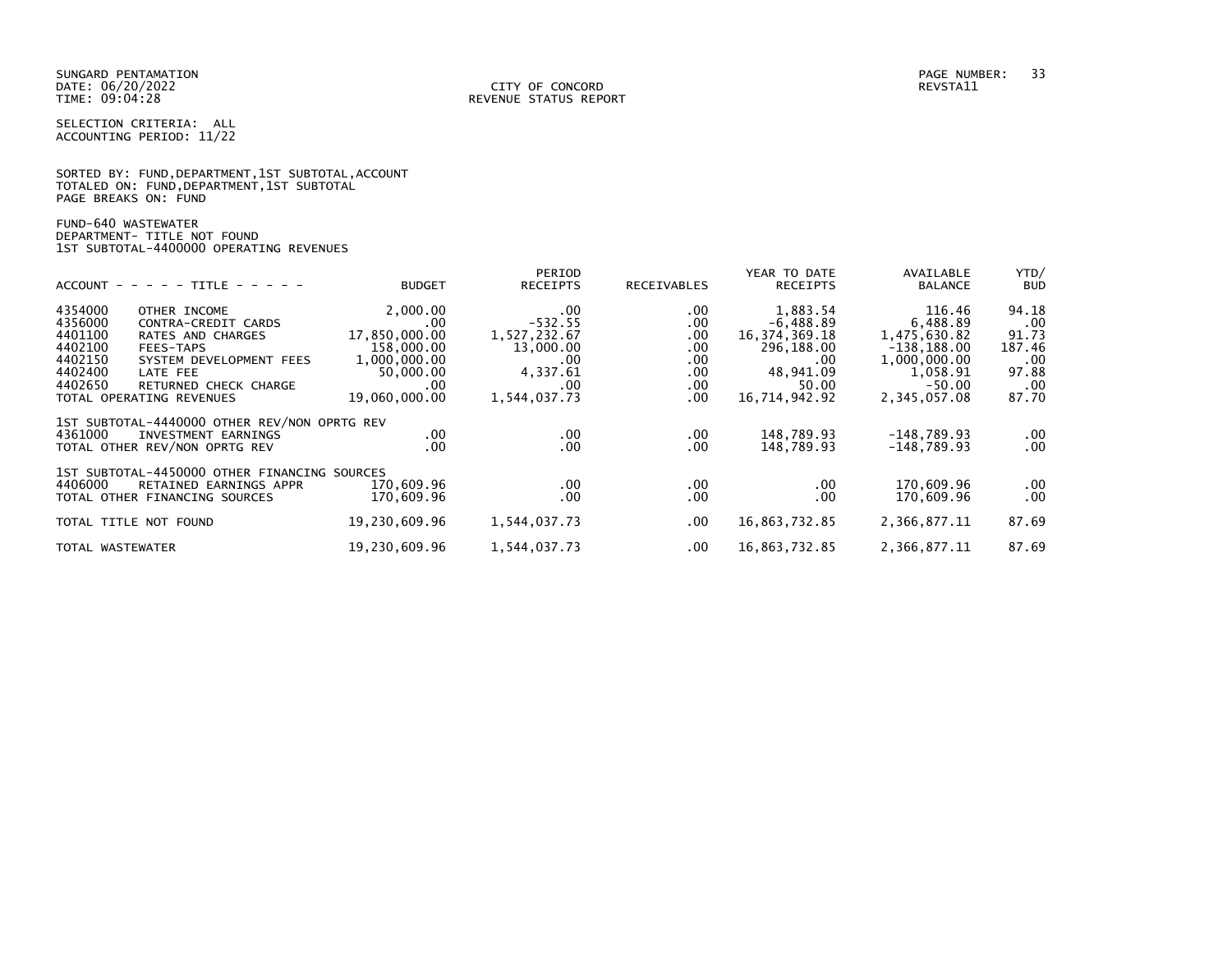SUNGARD PENTAMATION PAGE NUMBER: 34 DATE: 06/20/2022<br>TIME: 09:04:28

SELECTION CRITERIA: ALL ACCOUNTING PERIOD: 11/22

SORTED BY: FUND, DEPARTMENT, 1ST SUBTOTAL, ACCOUNT TOTALED ON: FUND,DEPARTMENT,1ST SUBTOTAL PAGE BREAKS ON: FUND

FUND-650 GOLF DEPARTMENT- TITLE NOT FOUND 1ST SUBTOTAL-4400000 OPERATING REVENUES

| YTD/<br>AVAILABLE            |
|------------------------------|
| <b>BUD</b><br><b>BALANCE</b> |
| 129.88<br>$-5,459.17$        |
| 12,619.68<br>98.59           |
| 108.38<br>$-31,456.82$       |
| 737.18<br>99.43              |
| $-8.790.50$<br>123.44        |
| $-25,921.29$<br>118.12       |
| 3.717.73<br>98.77            |
| 3.945.00<br>70.67            |
| 3,906.22<br>81.62            |
| $-46,701.97$<br>102.41       |
|                              |
| $-1, 325.00$<br>$.00 \,$     |
| .00<br>$-1, 325.00$          |
| $-48.026.97$<br>102.48       |
| 102.48<br>$-48,026.97$       |
|                              |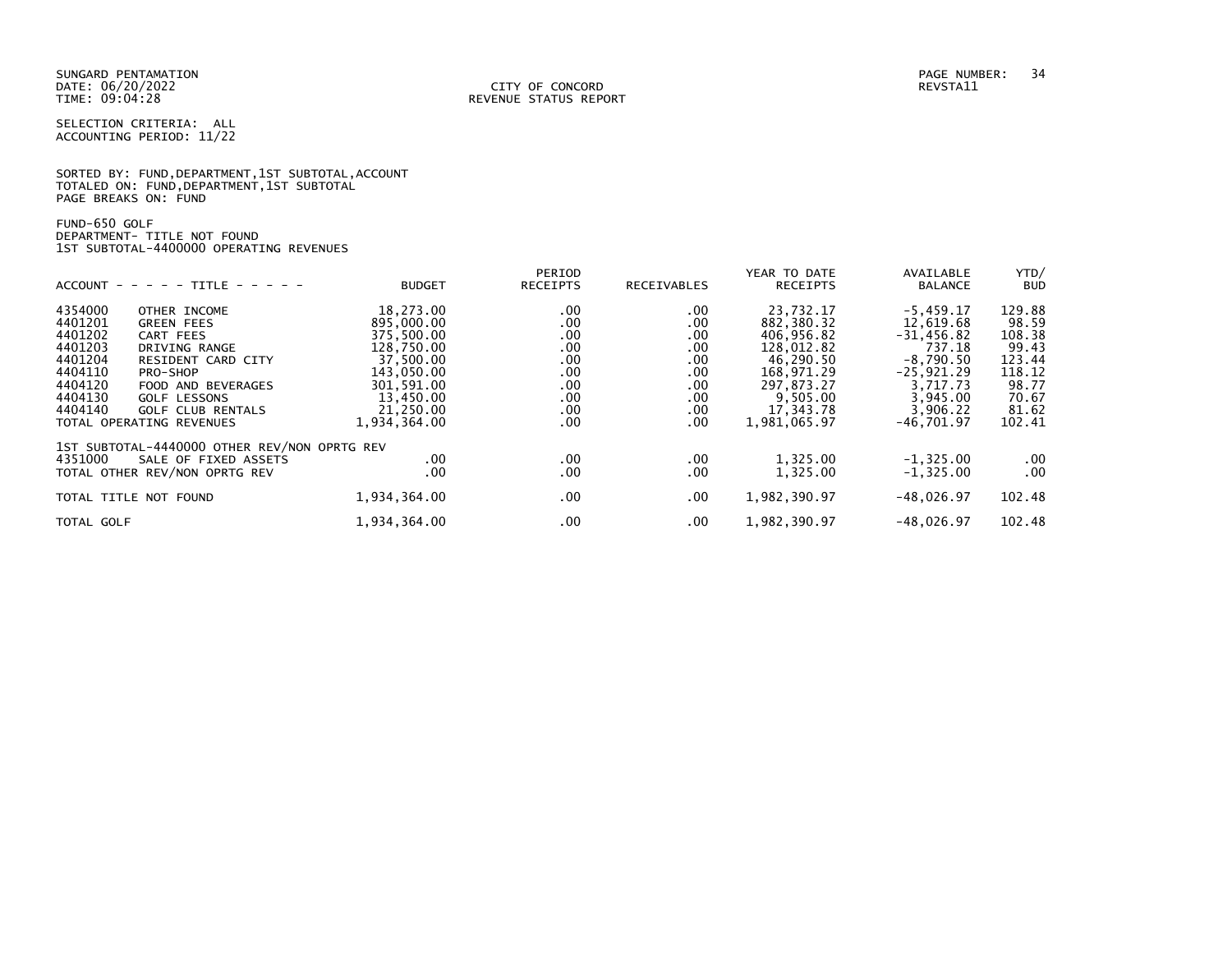SUNGARD PENTAMATION PAGE NUMBER: 35 DATE: 06/20/2022<br>TIME: 09:04:28

SELECTION CRITERIA: ALL ACCOUNTING PERIOD: 11/22

# SORTED BY: FUND, DEPARTMENT, 1ST SUBTOTAL, ACCOUNT TOTALED ON: FUND,DEPARTMENT,1ST SUBTOTAL PAGE BREAKS ON: FUND

FUND-680 AVIATION DEPARTMENT- TITLE NOT FOUND 1ST SUBTOTAL-4400000 OPERATING REVENUES

|                    | ACCOUNT - - - - - TITLE - - - - -            | <b>BUDGET</b>                               | PERIOD<br><b>RECEIPTS</b> | RECEIVABLES          | YEAR TO DATE<br><b>RECEIPTS</b> | AVAILABLE<br><b>BALANCE</b> | YTD/<br><b>BUD</b> |
|--------------------|----------------------------------------------|---------------------------------------------|---------------------------|----------------------|---------------------------------|-----------------------------|--------------------|
| 4354000            | OTHER INCOME                                 | 89,200.00                                   | 7,581.40                  | $.00 \,$             | 58,361.29                       | 30,838.71                   | 65.43              |
| 4356000            | CONTRA-CREDIT CARDS                          | $-122, 467.00$                              | $-24,025.58$              | $.00 \,$             | $-199, 336.81$                  | 76,869.81                   | 162.77             |
| 4401301            | PILOT SUPPLIES                               | 4,000.00                                    | 315.45                    | .00.                 | 3,759.65                        | 240.35                      | 93.99              |
| 4401305            | FUEL SALES/AVGAS                             | 1,844,500.00                                | 197,336.88                | $.00 \,$             | 1,596,174.33                    | 248, 325.67                 | 86.54              |
| 4401309            |                                              | 6,497,000.00                                |                           |                      |                                 |                             |                    |
| 4401312            | FUEL SALES/JET A<br>LUBRICANT/OIL SALES      | 4,000.00                                    | 1,050,440.05<br>542.99    | $.00 \,$<br>$.00 \,$ | 7,183,520.10<br>4,398.67        | $-686, 520.10$<br>$-398.67$ | 110.57<br>109.97   |
| 4401320            |                                              | 48,225.00                                   | 6,804.06                  |                      | 68,820.06                       | $-20, 595.06$               | 142.71             |
| 4401321            | LEASE-TIE DOWNS                              | 246,425.00                                  | 22,865.00                 | .00<br>$.00 \,$      | 238,790.00                      | 7,635.00                    |                    |
| 4401322            | LEASE-T-HANGERS                              | 382,150.00                                  | 34,528.41                 |                      |                                 |                             | 96.90<br>99.67     |
| 4401323            | LEASE-CONVENTIONAL HANGE                     |                                             |                           | .00<br>$.00 \,$      | 380,899.53                      | 1,250.47<br>64,057.17       |                    |
| 4401325            | LEASE-CORPORATE                              | 596,268.00                                  | 59,692.26                 |                      | 532,210.83                      |                             | 89.26              |
| 4401326            | LEASE-OFFICE                                 | 277,760.00                                  | 23,599.13                 | .00                  | 252,822.00                      | 24,938.00                   | 91.02              |
|                    | LEASE-GROUND                                 | 36,815.00<br>$1,035,260.00$<br>1,035,260.00 | 3,640.10                  | $.00 \,$             | 46,893.39                       | $-10.078.39$                | 127.38             |
| 4401330            | AIRPORT PARKING                              |                                             | 150,278.00                | $.00 \,$             | 1,719,120.60                    | $-683, 860.60$              | 166.06             |
| 4401341            | COMRCL AIRCRAFT RAMP FEE                     | 2,100.00                                    | $.00 \,$                  | $.00 \,$             | $.00 \,$                        | 2,100.00                    | .00                |
| 4401342            | BAGGAGE HANDLING FEE                         | 7,500.00                                    | $.00 \,$                  | $.00 \,$             | 9,688.00                        | $-2,188.00$                 | 129.17             |
| 4401343            | COMMERCIAL INTO-PLANE FE                     | 84,800.00                                   | 6,660.00                  | $.00 \,$             | 91,230.00                       | $-6,430.00$                 | 107.58             |
| 4401350            | RENTAL CAR                                   | 174,562.00                                  | 24,532.05                 | $.00 \,$             | 206,705.99                      | $-32, 143.99$               | 118.41             |
| 4401351            | RENTAL CAR FACILITY FEE                      | $-39,060.00$                                | 11,505.00                 | $.00 \,$             | 118,845.00                      | $-79,785.00$                | 304.26             |
| 4401360<br>4401365 | COMM OPERATING PERMITS                       | 47,115.00                                   | 6,684.10                  | $.00 \,$             | 80,450.55                       | $-33, 335.55$               | 170.75             |
|                    | AIRLINE OPERATION FEES                       | 210,135.00                                  | 19,800.00                 | .00                  | 188,225.00                      | 21,910.00                   | 89.57              |
| 4401370            | CONFERENCE ROOM                              | 1,300.00                                    | $.00 \,$                  | $.00 \,$             | 1,050.00                        | 250.00                      | 80.77              |
| 4401380            | RAMP FEES                                    | 116,630.00                                  | 22,155.00                 | $.00 \,$             | 207,041.31                      | $-90, 411.31$               | 177.52             |
| 4401385            | LANDING FEES                                 | 172,893.00                                  | 24,940.00                 | .00                  | 238,974.00                      | $-66,081.00$                | 138.22             |
| 4401390            | CATERING                                     | 500.00                                      | $.00 \,$                  | $.00 \,$             | 126.77                          | 373.23                      | 25.35              |
| 4401395            | SECURITY FEES                                | 10,000.00                                   | 1,440.00                  | $.00 \,$             | 22,075.00                       | $-12,075.00$                | 220.75             |
| 4401400            | PENALTY & INTEREST-AVIAT                     | 500.00                                      | 211.71                    | $.00 \,$             | 1,543.22                        | $-1,043.22$                 | 308.64             |
| 4405105            | LEASE - FIRE STATION                         | 25,875.00                                   | $.00\,$                   | $.00 \,$             | 25,875.00                       | .00                         | 100.00             |
| 4405112            | LEASE-ADVERTISING                            | 43,680.00<br>$30,000.00$<br>$30,000.00$     | 3,500.00                  | $.00 \,$             | 17,787.50                       | 25,892.50                   | 40.72              |
| 4405150            | VENDING/CONCESSIONS                          |                                             | 597.46                    | $.00 \,$             | 30,832.63                       | $-832.63$                   | 102.78             |
|                    | TOTAL OPERATING REVENUES                     | 11,905,786.00                               | 1,655,623.47              | $.00 \,$             | 13, 126, 883. 61                | $-1, 221, 097.61$           | 110.26             |
|                    | 1ST SUBTOTAL-4440000 OTHER REV/NON OPRTG REV |                                             |                           |                      |                                 |                             |                    |
| 4351000            | SALE OF FIXED ASSETS                         | $.00 \,$                                    | $.00 \,$                  | $.00 \,$             | 34,768.98                       | $-34,768.98$                | .00                |
| 4357200            | <b>FEDERAL AID</b>                           | 1,544,738.00                                | $.00 \,$                  | $.00\,$              | $.00\,$                         | 1,544,738.00                | .00                |
| 4358000            | CO OP REIMBURSEMENT<br>INVESTMENT EARNINGS   | 10,985.00                                   | $.00 \,$                  | $.00 \,$             | 6,117.65                        | 4,867.35                    | 55.69              |
| 4361000            |                                              |                                             | $.00 \,$                  | $.00 \,$             | 47,385.09                       | $-47, 385.09$               | .00                |
|                    | TOTAL OTHER REV/NON OPRTG REV                | 00 .<br>1, 555 , 723 . 00                   | $.00 \times$              | $.00 \,$             | 88,271.72                       | 1,467,451.28                | 5.67               |
|                    | 1ST SUBTOTAL-4450000 OTHER FINANCING SOURCES |                                             |                           |                      |                                 |                             |                    |
| 4406000            | RETAINED EARNINGS APPR                       | 343,936.22                                  | $.00 \,$                  | .00                  | $.00 \,$                        | 343,936.22                  | $.00 \,$           |
| 4501100            | TRANSFER FROM GEN FUND                       | 860,270.00                                  | $.00 \,$                  | $.00 \,$             | 860,270.00                      | .00                         | 100.00             |
| 4501400            | TRANSFER FROM CAP PROJ                       | 875,000.00                                  | $.00 \,$                  | $.00 \,$             | 2,690,886.00                    | $-1,815,886.00$             | 307.53             |
|                    | TOTAL OTHER FINANCING SOURCES                | 2,079,206.22                                | $.00 \,$                  | $.00 \cdot$          | 3,551,156.00                    | $-1,471,949.78$             | 170.79             |
|                    |                                              |                                             |                           |                      |                                 |                             |                    |
|                    | TOTAL TITLE NOT FOUND                        | 15,540,715.22                               | 1,655,623.47              | $.00 \,$             | 16,766,311.33                   | $-1, 225, 596.11$           | 107.89             |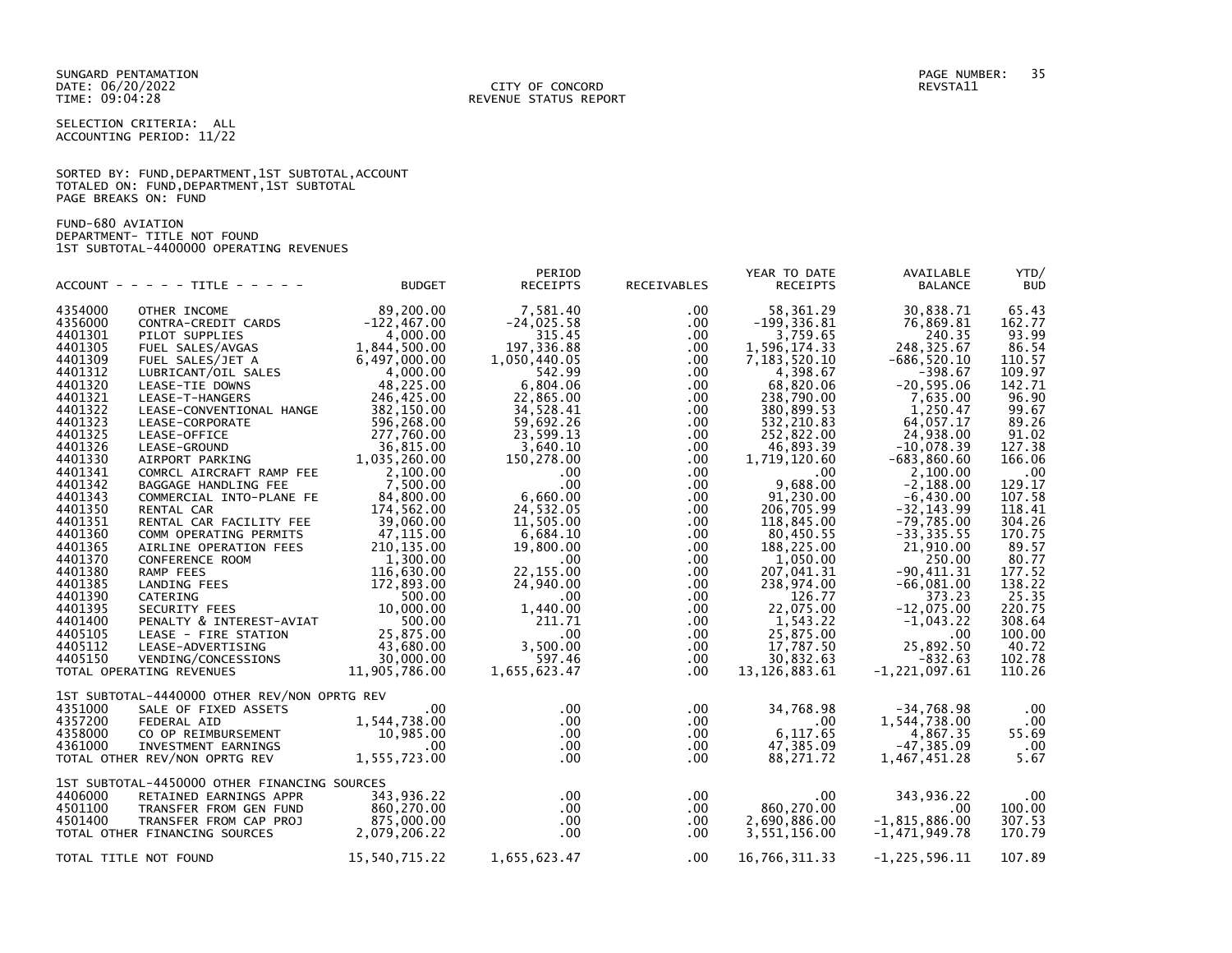SUNGARD PENTAMATION PAGE NUMBER: 36 DATE: 06/20/2022<br>TIME: 09:04:28

REVENUE STATUS REPORT

SELECTION CRITERIA: ALL ACCOUNTING PERIOD: 11/22

SORTED BY: FUND, DEPARTMENT, 1ST SUBTOTAL, ACCOUNT TOTALED ON: FUND,DEPARTMENT,1ST SUBTOTAL PAGE BREAKS ON: FUND

FUND-680 AVIATION DEPARTMENT- TITLE NOT FOUND 1ST SUBTOTAL-4450000 OTHER FINANCING SOURCES

| $ACCOUNT - - - - - TITE - - - - -$ | <b>BUDGET</b> | PERIOD<br>RECEIPTS | <b>RECEIVABLES</b> | YEAR TO DATE<br><b>RECEIPTS</b> | AVAILABLE<br><b>BALANCE</b> | YTD/<br><b>BUD</b> |
|------------------------------------|---------------|--------------------|--------------------|---------------------------------|-----------------------------|--------------------|
| TOTAL AVIATION                     | 15.540.715.22 | 1.655.623.47       | .00                | 16.766.311.33                   | -1.225.596.11               | 107.89             |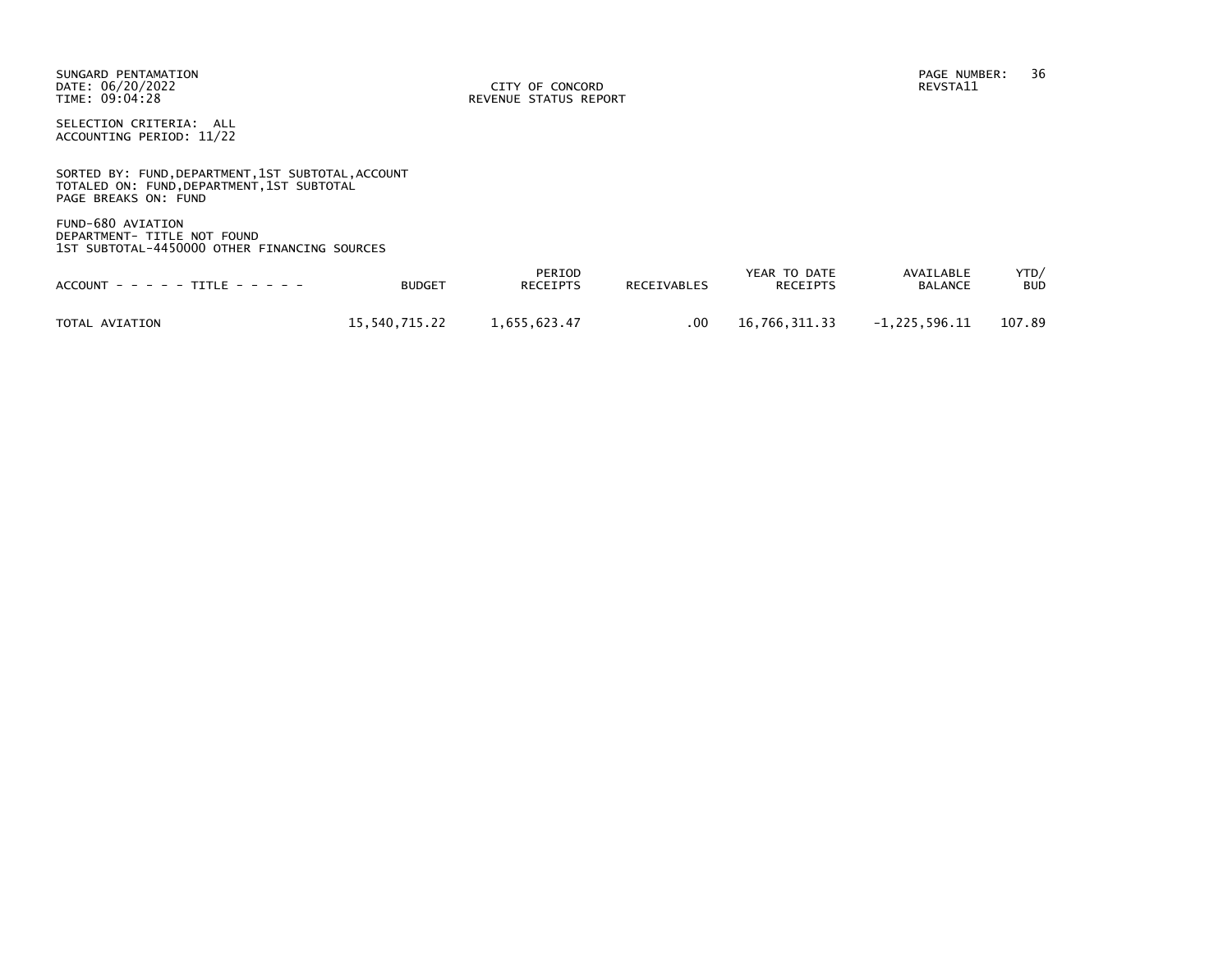|                      |  | SORTED BY: FUND, DEPARTMENT, 1ST SUBTOTAL, ACCOUNT |
|----------------------|--|----------------------------------------------------|
|                      |  | TOTALED ON: FUND,DEPARTMENT,1ST SUBTOTAL           |
| PAGE BREAKS ON: FUND |  |                                                    |

FUND-690 PUBLIC HOUSING DEPARTMENT- TITLE NOT FOUND 1ST SUBTOTAL-4400000 OPERATING REVENUES

| $ACCOUNT - - - - - TITE - - - - - -$                                                                                                                                                                                                      | <b>BUDGET</b>                                                       | PERIOD<br><b>RECEIPTS</b>                                           | RECEIVABLES                                                | YEAR TO DATE<br><b>RECEIPTS</b>                                               | AVAILABLE<br><b>BALANCE</b>                                                         | YTD/<br><b>BUD</b>                                     |
|-------------------------------------------------------------------------------------------------------------------------------------------------------------------------------------------------------------------------------------------|---------------------------------------------------------------------|---------------------------------------------------------------------|------------------------------------------------------------|-------------------------------------------------------------------------------|-------------------------------------------------------------------------------------|--------------------------------------------------------|
| 4353100<br>INSURANCE REIMBURSEMENT<br>TOTAL OPERATING REVENUES                                                                                                                                                                            | .00.<br>.00                                                         | $.00 \,$<br>$.00 \,$                                                | $.00 \,$<br>.00                                            | 12,388.05<br>12,388.05                                                        | $-12,388.05$<br>$-12,388.05$                                                        | $.00 \,$<br>$.00 \,$                                   |
| 1ST SUBTOTAL-4450000 OTHER FINANCING SOURCES<br>4406000<br>RETAINED EARNINGS APPR<br>4501350<br>TRANSFER FM MARKET RATE<br>4501400<br>TRANSFER FROM CAP PROJ<br>TOTAL OTHER FINANCING SOURCES                                             | 63,517.10<br>3,320.00<br>.00.<br>66,837.10                          | .00<br>426.86<br>35,088.42<br>35,515.28                             | .00<br>.00<br>$.00 \,$<br>.00                              | .00<br>4,695.46<br>35,088.42<br>39,783.88                                     | 63,517.10<br>$-1, 375.46$<br>$-35,088.42$<br>27,053.22                              | $.00 \,$<br>141.43<br>.00<br>59.52                     |
| 1ST SUBTOTAL-4700000 HOUSING REVENUES<br>4701100<br>DWELLING RENTAL<br>4702100<br><b>INTEREST</b><br>4702200<br>OTHER INCOME<br>4702600<br><b>FSS ESCROW FORFEITURES</b><br>4703100<br>CONTRIB OP SUBSIDY CURRE<br>TOTAL HOUSING REVENUES | 445,000.00<br>.00<br>70,000.00<br>.00<br>887.059.00<br>1,402,059.00 | 37,545.37<br>.00<br>3,526.18<br>$.00 \,$<br>80.932.50<br>122,004.05 | $.00 \,$<br>.00<br>.00<br>$.00 \,$<br>$.00 \,$<br>$.00 \,$ | 388,792.39<br>7.547.55<br>84,946.72<br>1.296.24<br>804,829.50<br>1,287,412.40 | 56,207.61<br>$-7.547.55$<br>$-14,946.72$<br>$-1, 296.24$<br>82.229.50<br>114,646.60 | 87.37<br>$.00 \ \,$<br>121.35<br>.00<br>90.73<br>91.82 |
| TOTAL TITLE NOT FOUND                                                                                                                                                                                                                     | 1,468,896.10                                                        | 157,519.33                                                          | $.00 \,$                                                   | 1,339,584.33                                                                  | 129, 311.77                                                                         | 91.20                                                  |
| TOTAL PUBLIC HOUSING                                                                                                                                                                                                                      | 1,468,896.10                                                        | 157,519.33                                                          | $.00 \,$                                                   | 1,339,584.33                                                                  | 129, 311.77                                                                         | 91.20                                                  |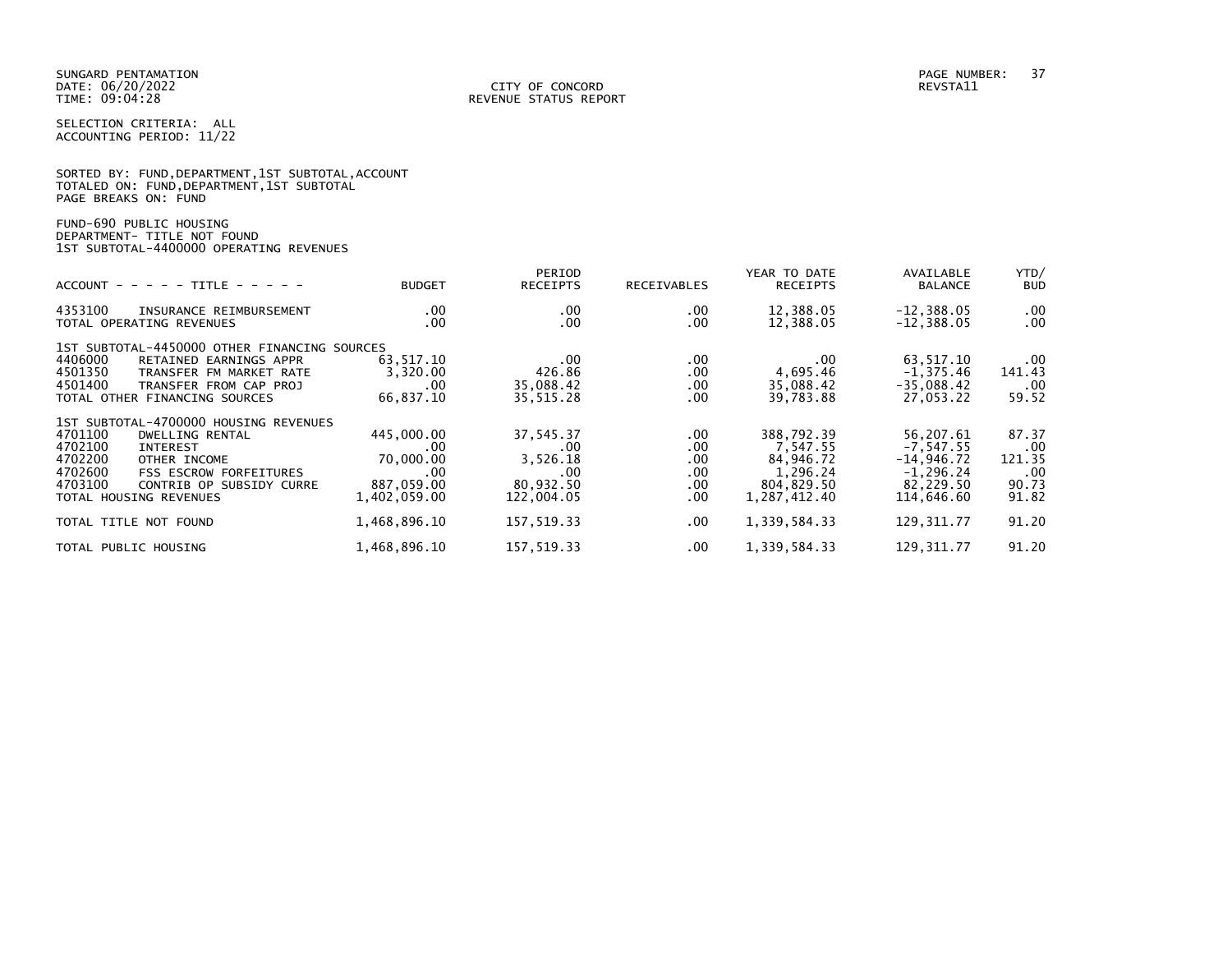SUNGARD PENTAMATION PAGE NUMBER: 38 DATE: 06/20/2022<br>TIME: 09:04:28

SELECTION CRITERIA: ALL ACCOUNTING PERIOD: 11/22

SORTED BY: FUND, DEPARTMENT, 1ST SUBTOTAL, ACCOUNT TOTALED ON: FUND,DEPARTMENT,1ST SUBTOTAL PAGE BREAKS ON: FUND

FUND-691 HUD ROSS GRANTS DEPARTMENT- TITLE NOT FOUND 1ST SUBTOTAL-4700000 HOUSING REVENUES

| $ACCOUNT - - - - - TITE - - - - - -$                 | <b>BUDGET</b> | PERIOD<br><b>RECEIPTS</b> | RECEIVABLES | YEAR TO DATE<br>RECEIPTS | AVAILABLE<br><b>BALANCE</b>  | YTD/<br><b>BUD</b> |
|------------------------------------------------------|---------------|---------------------------|-------------|--------------------------|------------------------------|--------------------|
| 4703501<br>2019 ROSS GRANT<br>TOTAL HOUSING REVENUES | .00<br>.00    | 5,833.34<br>5.833.34      | .00<br>.00  | 53,696.94<br>53.696.94   | $-53,696.94$<br>$-53.696.94$ | .00.<br>.00.       |
| TOTAL TITLE NOT FOUND                                | .00           | 5.833.34                  | .00         | 53.696.94                | $-53.696.94$                 | .00                |
| TOTAL HUD ROSS GRANTS                                | .00           | 5.833.34                  | .00         | 53,696.94                | $-53,696.94$                 | .00                |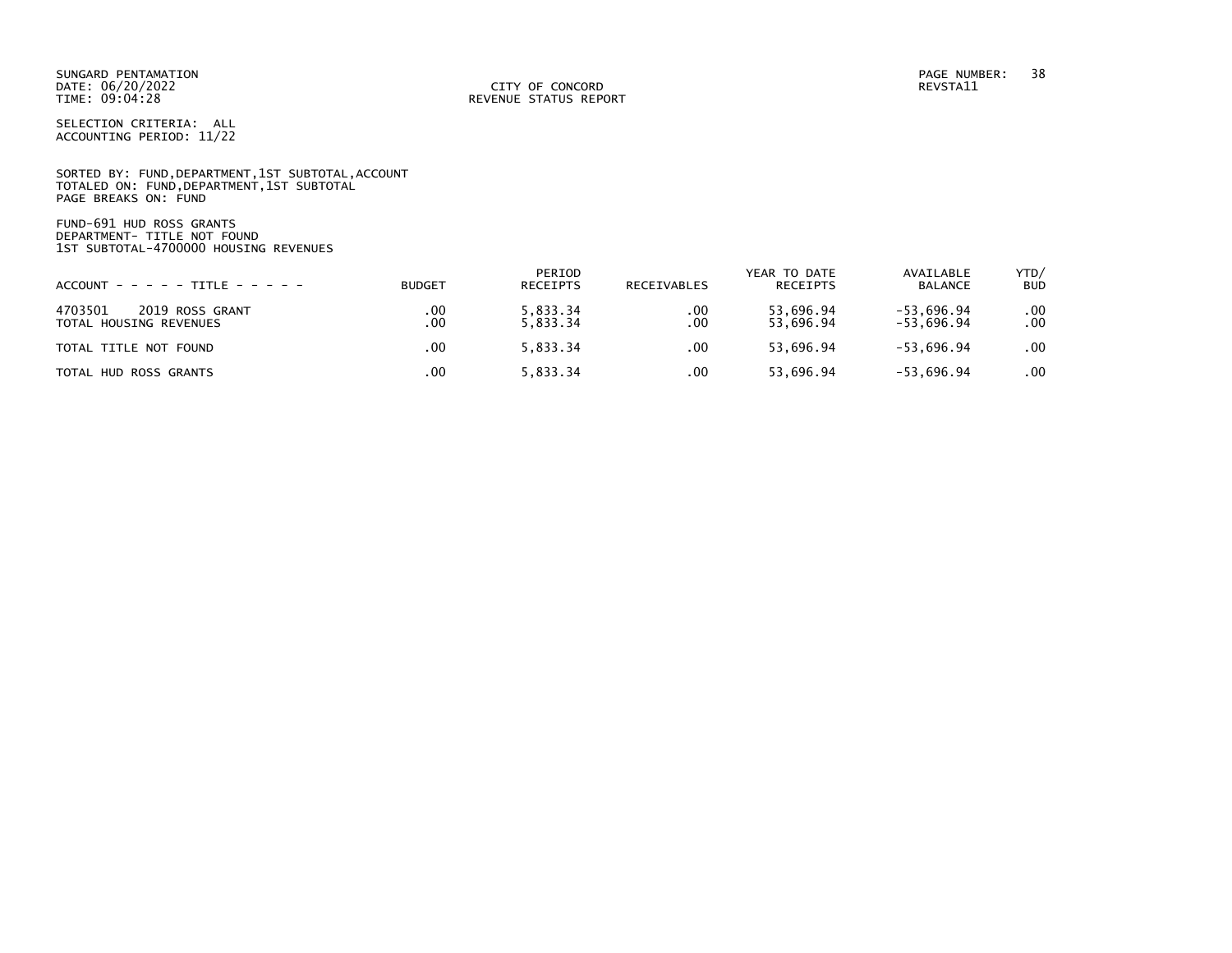SUNGARD PENTAMATION PAGE NUMBER: 39 DATE: 06/20/2022<br>TIME: 09:04:28

SELECTION CRITERIA: ALL ACCOUNTING PERIOD: 11/22

SORTED BY: FUND,DEPARTMENT,1ST SUBTOTAL,ACCOUNT TOTALED ON: FUND,DEPARTMENT,1ST SUBTOTAL PAGE BREAKS ON: FUND

FUND-692 CAPITAL FUND PROGRAM DEPARTMENT- TITLE NOT FOUND 1ST SUBTOTAL-4700000 HOUSING REVENUES

| $ACCOUNT - - - - - TITE - - - - -$                                                                                          | <b>BUDGET</b>                        | PERIOD<br><b>RECEIPTS</b> | <b>RECEIVABLES</b>       | YEAR TO DATE<br><b>RECEIPTS</b>            | AVAILABLE<br><b>BALANCE</b>                            | YTD/<br><b>BUD</b>              |
|-----------------------------------------------------------------------------------------------------------------------------|--------------------------------------|---------------------------|--------------------------|--------------------------------------------|--------------------------------------------------------|---------------------------------|
| 4703306<br>2019 CFP REVENUE<br>4703307<br>2020 CFP REVENUE<br>4703308<br>2019 EMERG SAF SEC GRANT<br>TOTAL HOUSING REVENUES | .00<br>.00<br>97,676.00<br>97,676.00 | .00<br>.00<br>.00<br>.00  | .00<br>.00<br>.00<br>.00 | 35.098.00<br>45,626.87<br>.00<br>80.724.87 | $-35.098.00$<br>$-45,626.87$<br>97.676.00<br>16,951.13 | $.00 \,$<br>.00<br>.00<br>82.65 |
| TOTAL TITLE NOT FOUND                                                                                                       | 97,676.00                            | $.00 \times$              | .00                      | 80.724.87                                  | 16.951.13                                              | 82.65                           |
| TOTAL CAPITAL FUND PROGRAM                                                                                                  | 97,676.00                            | $.00 \,$                  | .00                      | 80,724.87                                  | 16,951.13                                              | 82.65                           |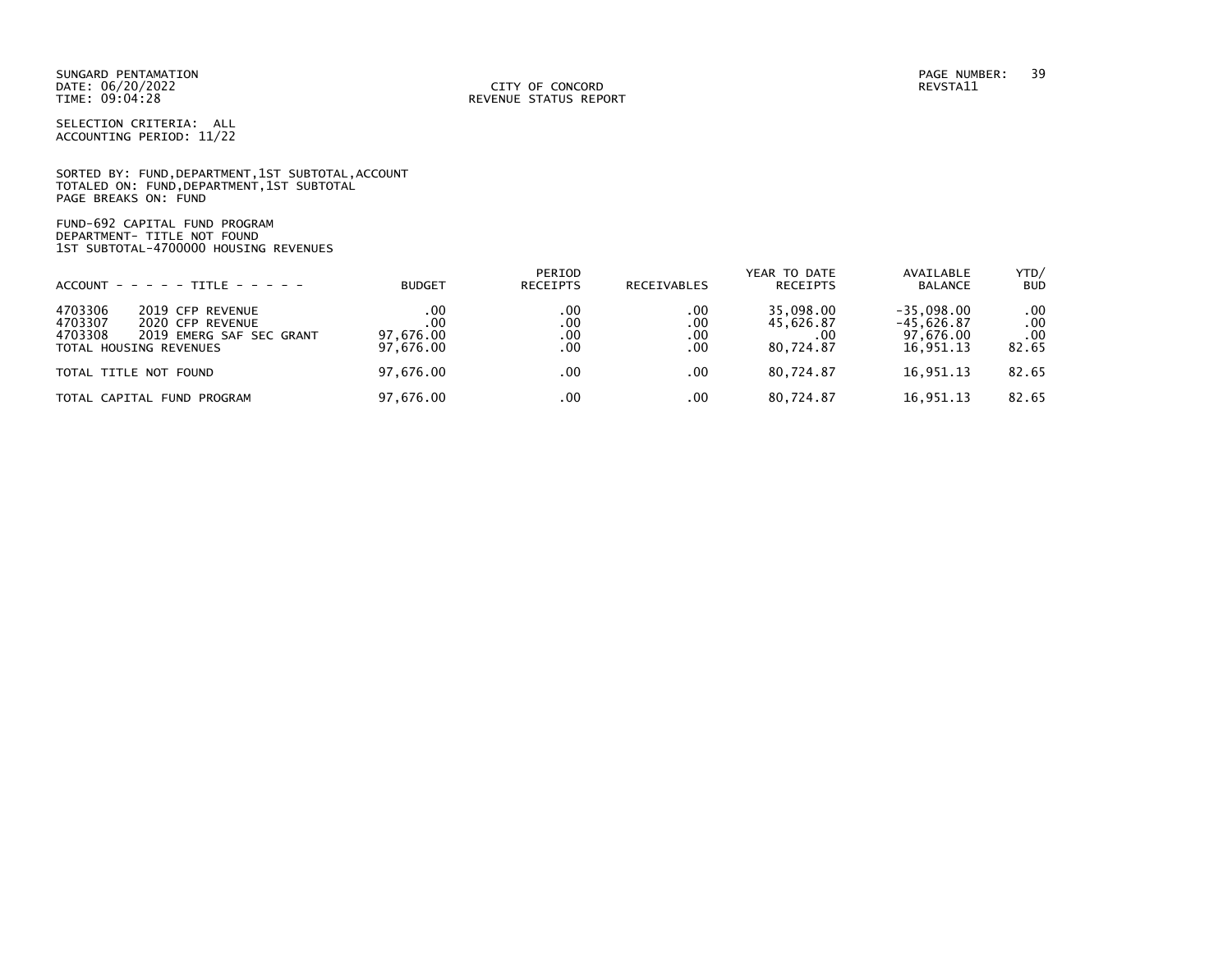SUNGARD PENTAMATION PAGE NUMBER: 40 DATE: 06/20/2022<br>TIME: 09:04:28

SELECTION CRITERIA: ALL ACCOUNTING PERIOD: 11/22

SORTED BY: FUND, DEPARTMENT, 1ST SUBTOTAL, ACCOUNT TOTALED ON: FUND,DEPARTMENT,1ST SUBTOTAL PAGE BREAKS ON: FUND

FUND-697 HUD FSS GRANT DEPARTMENT- TITLE NOT FOUND 1ST SUBTOTAL-4700000 HOUSING REVENUES

| $ACCOUNT - - - - - TITE - - - - -$                                                               | <b>BUDGET</b>                 | PERIOD<br>RECEIPTS          | RECEIVABLES       | YEAR TO DATE<br>RECEIPTS              | AVAILABLE<br>BALANCE                   | YTD/<br><b>BUD</b>    |
|--------------------------------------------------------------------------------------------------|-------------------------------|-----------------------------|-------------------|---------------------------------------|----------------------------------------|-----------------------|
| 4703405<br>2021 FSS GRANT REVENUE<br>4703406<br>2022 FSS GRANT REVENUE<br>TOTAL HOUSING REVENUES | .00<br>56.640.00<br>56.640.00 | .00<br>4.914.36<br>4.914.36 | .00<br>.00<br>.00 | 21.618.33<br>18, 192. 43<br>39.810.76 | $-21,618.33$<br>38,447.57<br>16.829.24 | .00<br>32.12<br>70.29 |
| TOTAL TITLE NOT FOUND                                                                            | 56,640.00                     | 4.914.36                    | .00               | 39,810.76                             | 16,829.24                              | 70.29                 |
| TOTAL HUD FSS GRANT                                                                              | 56,640.00                     | 4.914.36                    | .00               | 39,810.76                             | 16,829.24                              | 70.29                 |